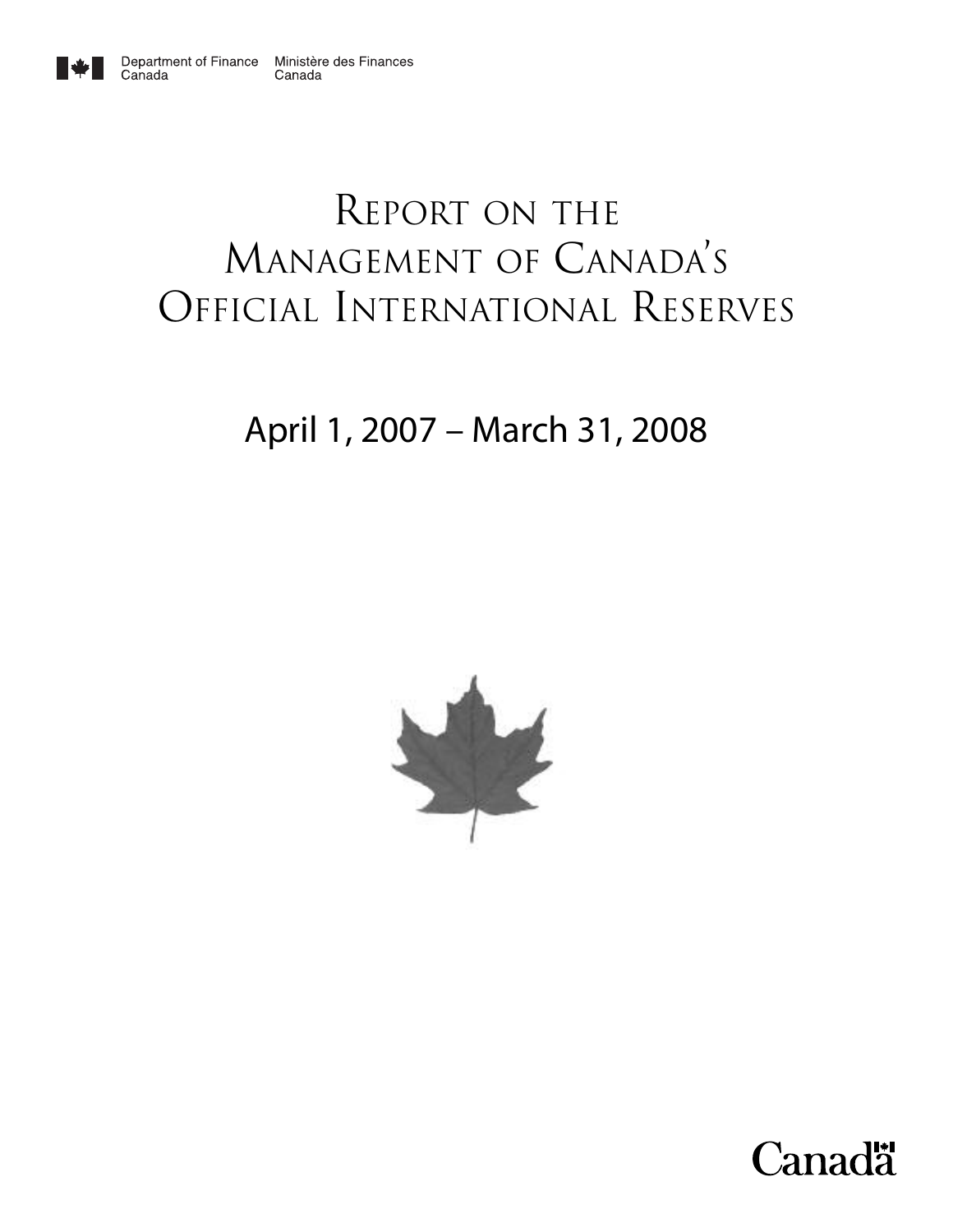©Her Majesty the Queen in Right of Canada (2008) All rights reserved

All requests for permission to reproduce this document or any part thereof shall be addressed to Public Works and Government Services Canada.

> Available on the Internet at www.fin.gc.ca

*Cette publication est également disponible en français.*

Cat. No.: F1-31/2008E-PDF ISBN 978-1-100-10769-1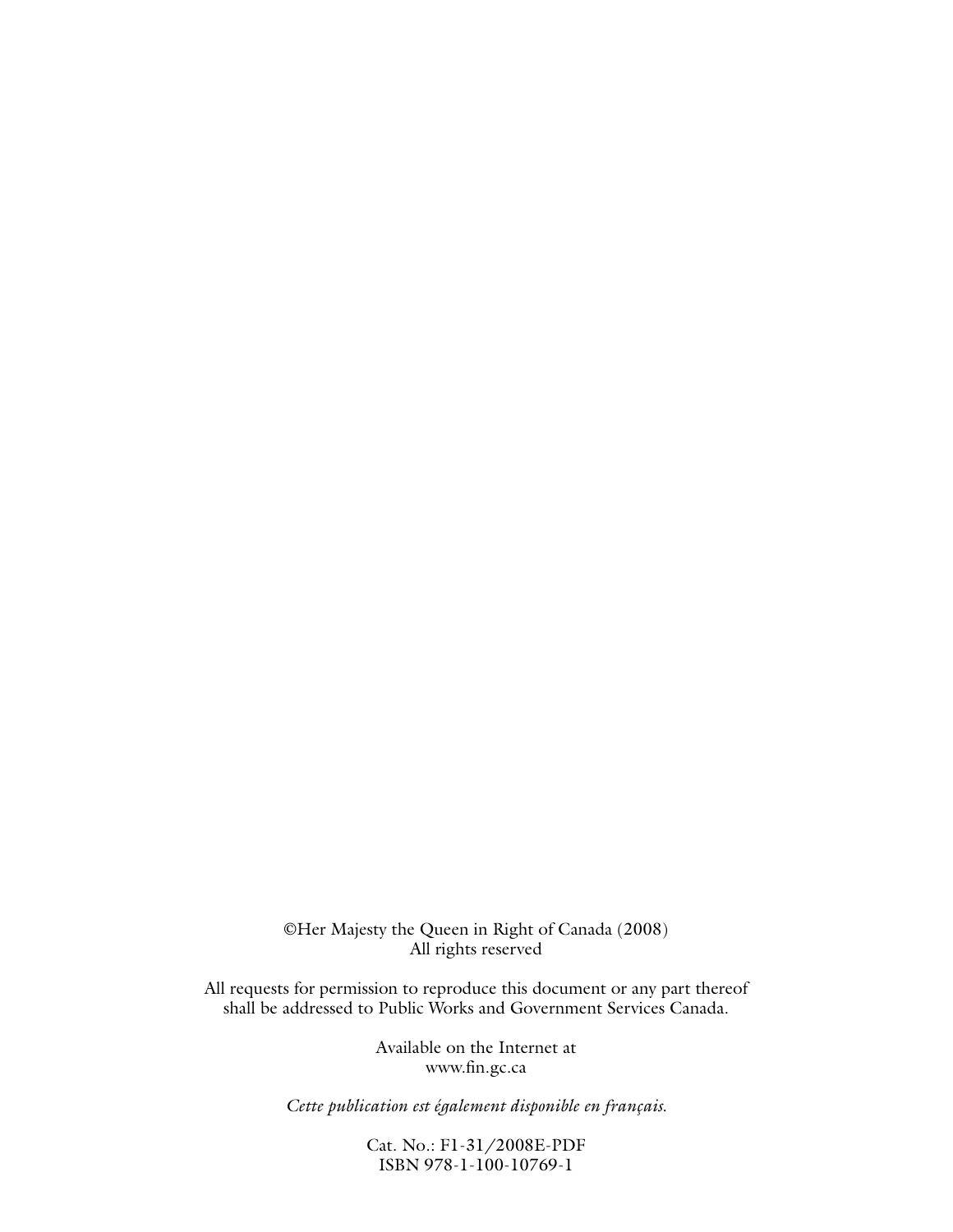# **Table of Contents**

| Market Developments and the Impact on the Portfolio                         |
|-----------------------------------------------------------------------------|
|                                                                             |
|                                                                             |
|                                                                             |
| Composition of the Official International Reserves as at March 31, 2008  20 |
|                                                                             |
|                                                                             |
|                                                                             |
|                                                                             |
|                                                                             |
|                                                                             |
| Annex 4: List of Agents and Mandataries as Defined by the Currency Act  43  |
|                                                                             |
|                                                                             |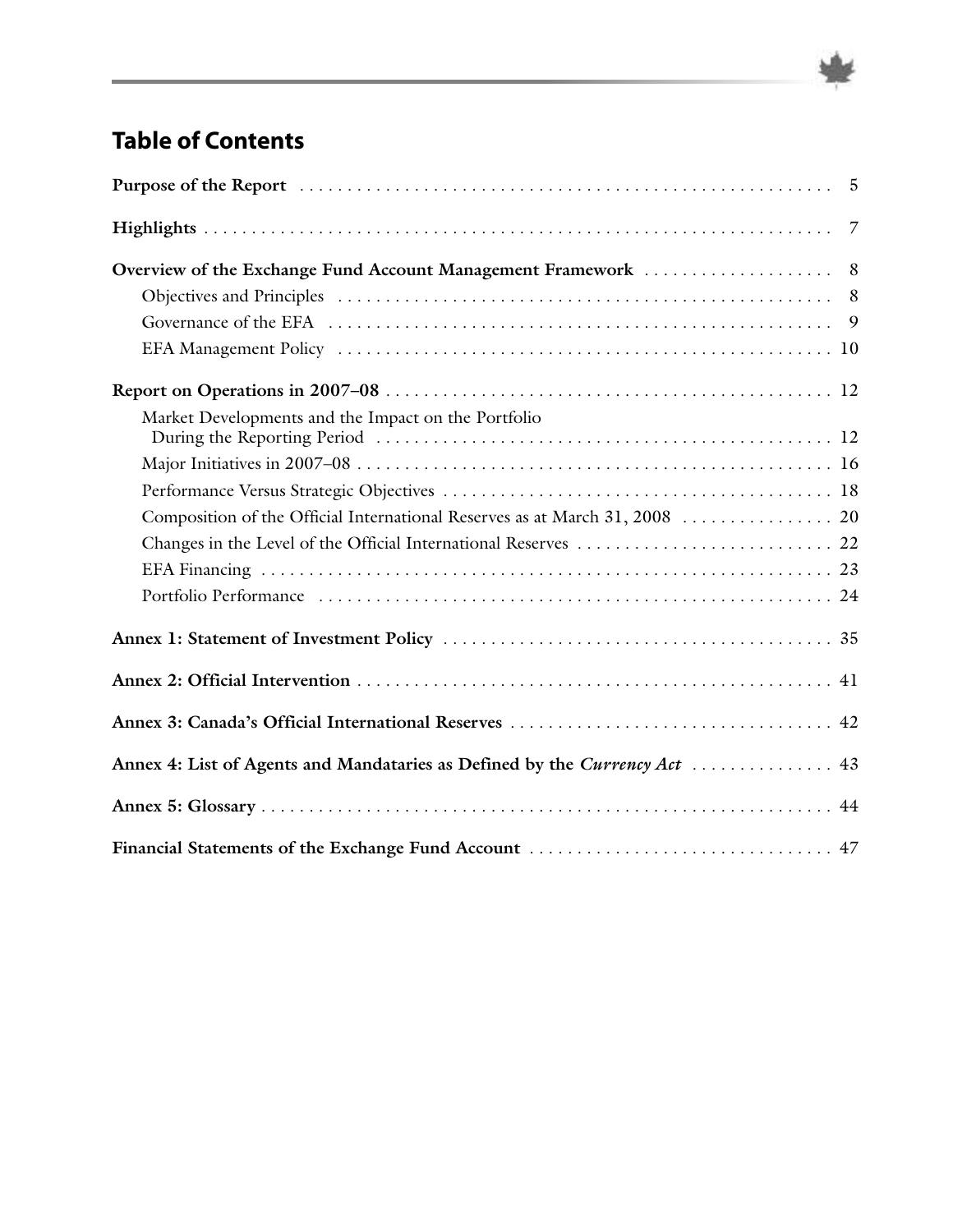

# **Purpose of the Report**

This edition of the *Report on the Management of Canada's Official International Reserves* provides details on official international reserves operations, primarily related to the management of the Exchange Fund Account (EFA), from April 1, 2007 to March 31, 2008.

On a market-value basis, the official international reserves stood at US\$43,057 million as at March 31, 2008 (Table 1). The EFA, which represents the largest component of the official international reserves, is an actively managed portfolio of liquid foreign currency securities and deposits. The EFA also includes assets that are not actively managed, including special drawing rights (SDRs) and a small holding of gold. SDRs are international reserve assets created by the International Monetary Fund (IMF) based on a basket of international currencies.

The official international reserves also include the IMF reserve position, which is not actively managed. This position, which represents Canada's investment in the activities of the IMF, fluctuates according to drawdowns and repayments from the IMF.

The EFA is funded by liabilities of the Government of Canada denominated in, or converted to, foreign currencies. The interest and principal receipts and payments on EFA assets and foreigndenominated liabilities are matched as closely as possible in currency and timing to minimize the Government's exposure to foreign currency and foreign interest rate risks. Accordingly, the EFA is managed on a portfolio basis, focusing on earning a return on assets slightly in excess of the cost of funding the EFA.

This report provides a comprehensive account of the framework within which the EFA is managed, its composition and changes during the year, and strategic policy initiatives. The accompanying financial statements, audited by the Auditor General of Canada, provide information on the position of the EFA asset portfolio as at the end of the 2007–08 fiscal year.

|                                                    | March 31, 2008 | March 31, 2007                           | Change   |
|----------------------------------------------------|----------------|------------------------------------------|----------|
|                                                    |                | (market value in millions of US dollars) |          |
| <b>Securities</b>                                  | 39,359         | 33.657                                   | 5,702    |
| Deposits                                           | 1.866          | 3,882                                    | $-2,016$ |
| Total securities and deposits<br>(liquid reserves) | 41,225         | 37,539                                   | 3,686    |
| Gold                                               | 102            | 72                                       | 30       |
| Special drawing rights (SDRs)                      | 1.062          | 976                                      | 86       |
| <b>Total EFA</b>                                   | 42,389         | 38,587                                   | 3,802    |
| IMF reserve position                               | 668            | 722                                      | $-54$    |
| Total official international reserves              | 43.057         | 39,309                                   | 3.748    |

#### Table 1 **The EFA and OfFcial International Reserves**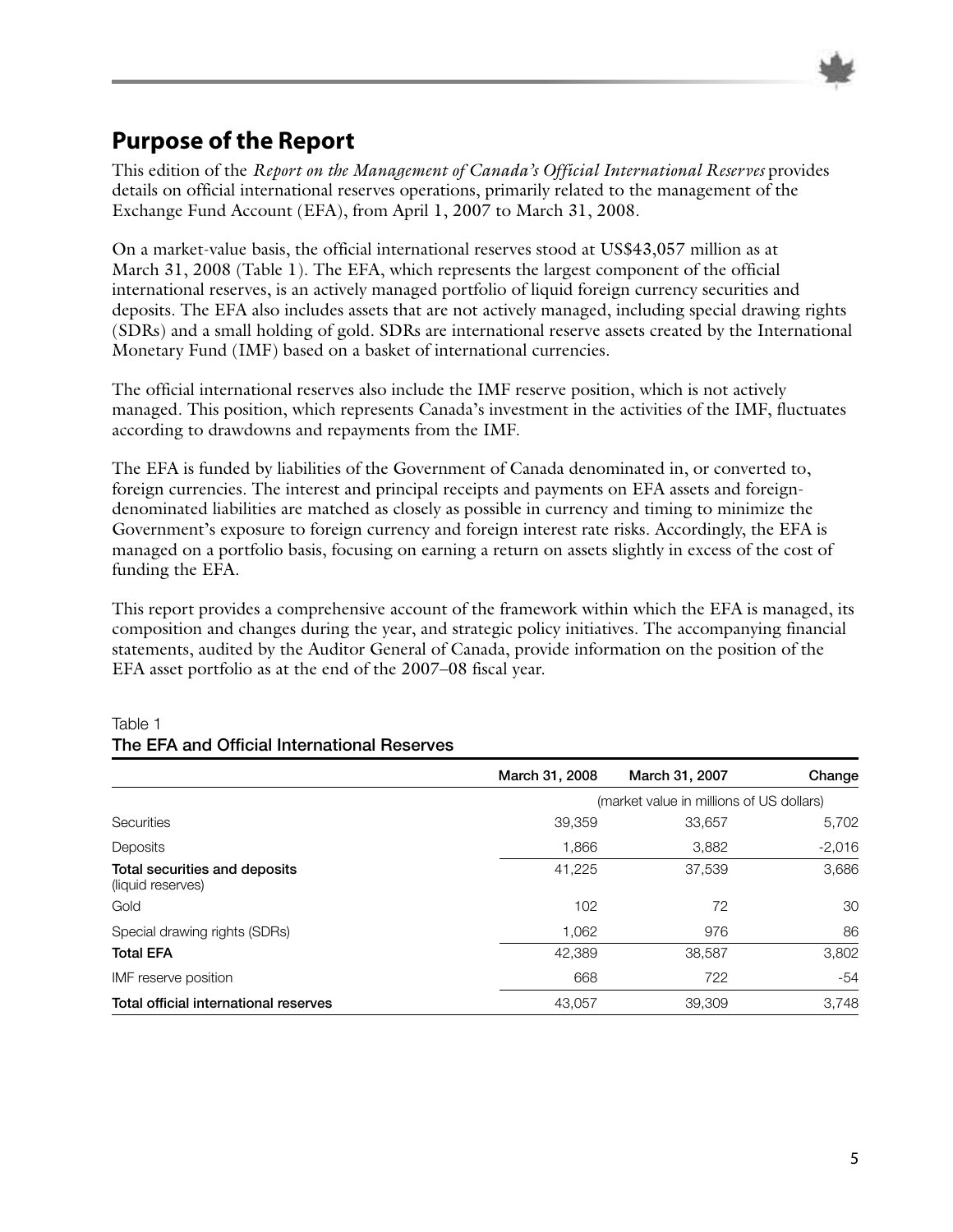

# **Highlights**

- ✔ **Impact of market turmoil:** Financial market conditions in 2007–08 were marked by major disruptions to credit markets. The EFA was well positioned to cope with the financial market turbulence, reflecting its prudent risk management policies and practices.
- **►** Change in the level of the official international reserves: The market value of the official international reserves increased to US\$43.1 billion as at March 31, 2008 from US\$39.3 billion as at March 31, 2007. The change comprised a US\$3.8-billion increase in EFA assets and a US\$54-million decrease in the IMF reserve position.
- ✔ **EFA funding sources:** Cross-currency swaps of domestic obligations were the primary source of foreign currency funding for the EFA in 2007–08. US\$4.3 billion was raised using cross-currency swaps at an average cost of 3-month US\$ LIBOR (London Interbank Offered Rate) less 56 basis points. The funding cost of swaps was significantly better than that obtained in recent years, generally due to widening in credit spreads.
- ✔ **Portfolio return:** In 2007–08, the EFA continued to earn a positive spread between the coupons on foreign fixed income assets and the fixed income liabilities used to fund the assets. The spread measures the underlying return of the portfolio if the assets are held to maturity. Over the year, the portfolio generated a positive spread or return of 21 basis points, up from 10 basis points the previous year. Short-term lending of US Treasury securities held in the EFA contributed an additional 2 basis points of return during the fiscal year.

While the asset-liability portfolio returned an underlying profit, it experienced a loss on a mark-to-market or total return basis of 105 basis points or US\$394 million, compared to a gain of 31 basis points or US\$105 million in the previous year. The total return measure includes coupon flows as well as any realized or unrealized gains or losses from interest rate movements and changes in credit spreads. The turmoil in the credit markets led to larger-than-normal changes in credit spreads, as Government of Canada liabilities benefited more from the flight to quality than the assets held in the EFA. From a cash flow perspective, taking into account only realized gains and losses, the carry of the portfolio was 12 basis points, up from -32 basis points in the previous year.

- ✔ **Credit risk policy review:** An internal review of credit risk policy was undertaken in 2007–08. The review covered the use of credit ratings to assess the credit quality of counterparties with whom the Government transacts and the assignment of limits to credit exposure levels across the various foreign investment and financing programs. It also addressed recent changes in rating methodologies by Moody's Investors Service and Dominion Bond Rating Service, who now include an assessment of the likelihood that government support would be offered to a failing financial institution. Stand-alone credit ratings for commercial banks are now used to assess the relative credit quality of EFA investments.
- ✔ **Treasury Evaluation Program:** An external review of the treasury risk management framework was conducted in 2007–08 as part of the Government's Treasury Evaluation Program. The review concluded that existing risk management policies are in line with leading practices and that the framework is effective in identifying, monitoring and mitigating risks.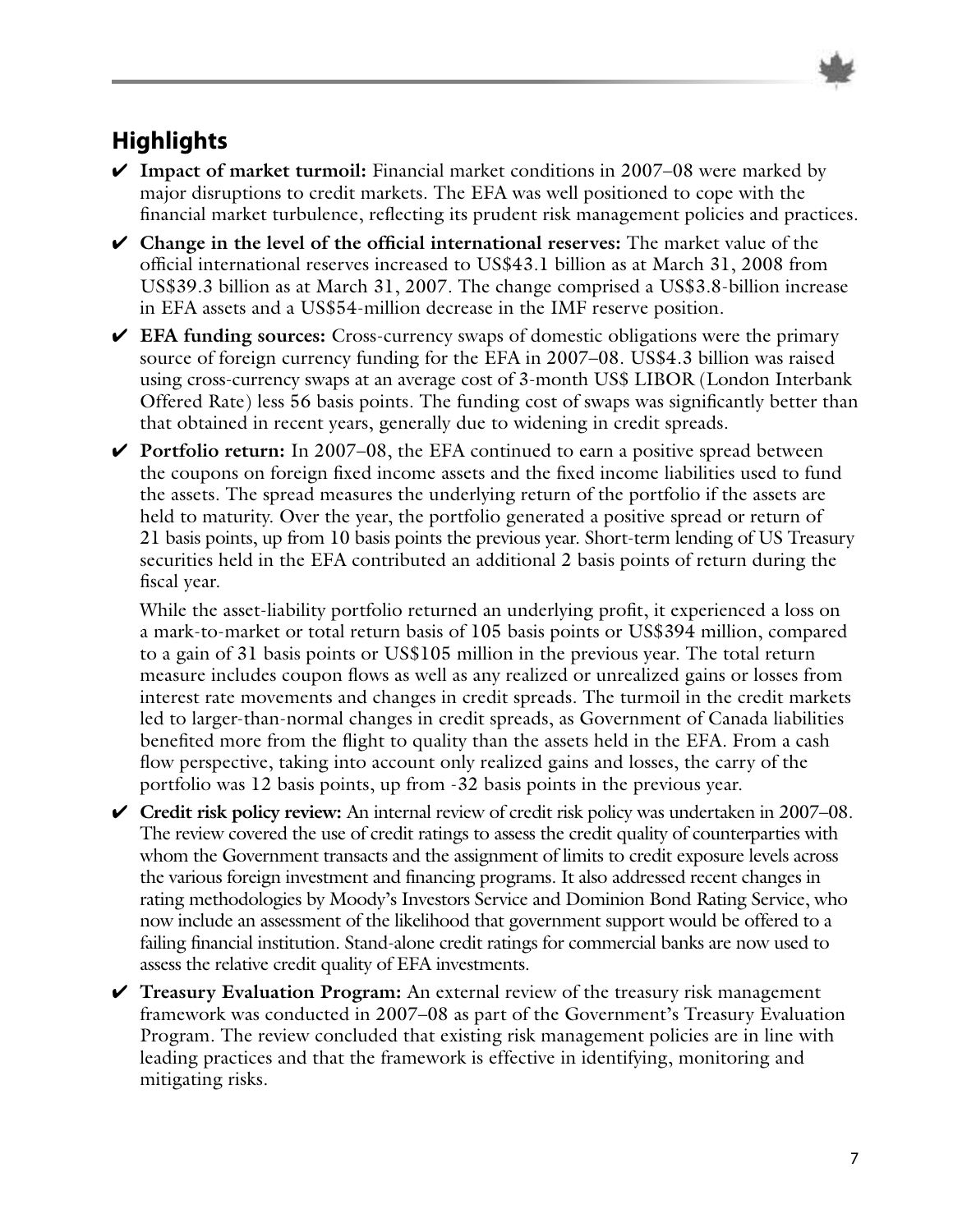

# **Overview of the Exchange Fund Account Management Framework**

This section describes the EFA management framework, including the Account's objectives and principles and governance structure. It also summarizes policies governing investment and funding activities, risk management and performance measurement.

# **Objectives and Principles**

#### **Objective**

• The legislative objective of the EFA, specified in Part II of the *Currency Act*, is to aid in the control and protection of the external value of the Canadian dollar. Assets held in the EFA are managed to provide foreign currency liquidity to the Government and to promote orderly conditions for the Canadian dollar in the foreign exchange markets, if required.

#### **Strategic Objectives**

- **Maintain a high standard of liquidity:** Hold reserves in assets that mature or can be sold on very short notice with minimal market impact and therefore loss of value.
- **Preserve capital value:** Minimize risk of loss of market value by holding a diversified portfolio of high quality assets (in terms of credit rating and type of issuer), managing liquid assets and liabilities on a matched basis (in terms of currency and duration), and using appropriate practices to mitigate risks.
- **Optimize return:** Achieve the highest possible level of return, while respecting the liquidity and capital preservation objectives.

#### **Overarching Funds Management Principles**

- **Efficiency and effectiveness:** Policy development and operations should take into account, to the extent possible, leading practices of other comparable sovereigns. Regular evaluations should be conducted to ensure the efficiency and effectiveness of the governance framework and borrowing and investing programs.
- **Transparency and accountability:** Information on financial asset and liability management plans, activities and outcomes should be made publicly available in a timely manner. Borrowing costs, investment performance and material exposures to financial risk should be measured, monitored, controlled and regularly reported, as applicable.
- **Risk management:** Risk monitoring and oversight should be independent of financial asset and liability management operations.

#### **Reserves Management Principles**

- **Prudence:** The foreign reserves should be managed to limit exposure to financial risk through the matching of foreign-currency-denominated assets and liabilities, the adherence to prudent investment limits, and the diversification of instruments, currencies and maturities held.
- **Cost-effectiveness:** The reserves investment portfolio should be actively managed such that the net cost to the taxpayer, if any, is minimized.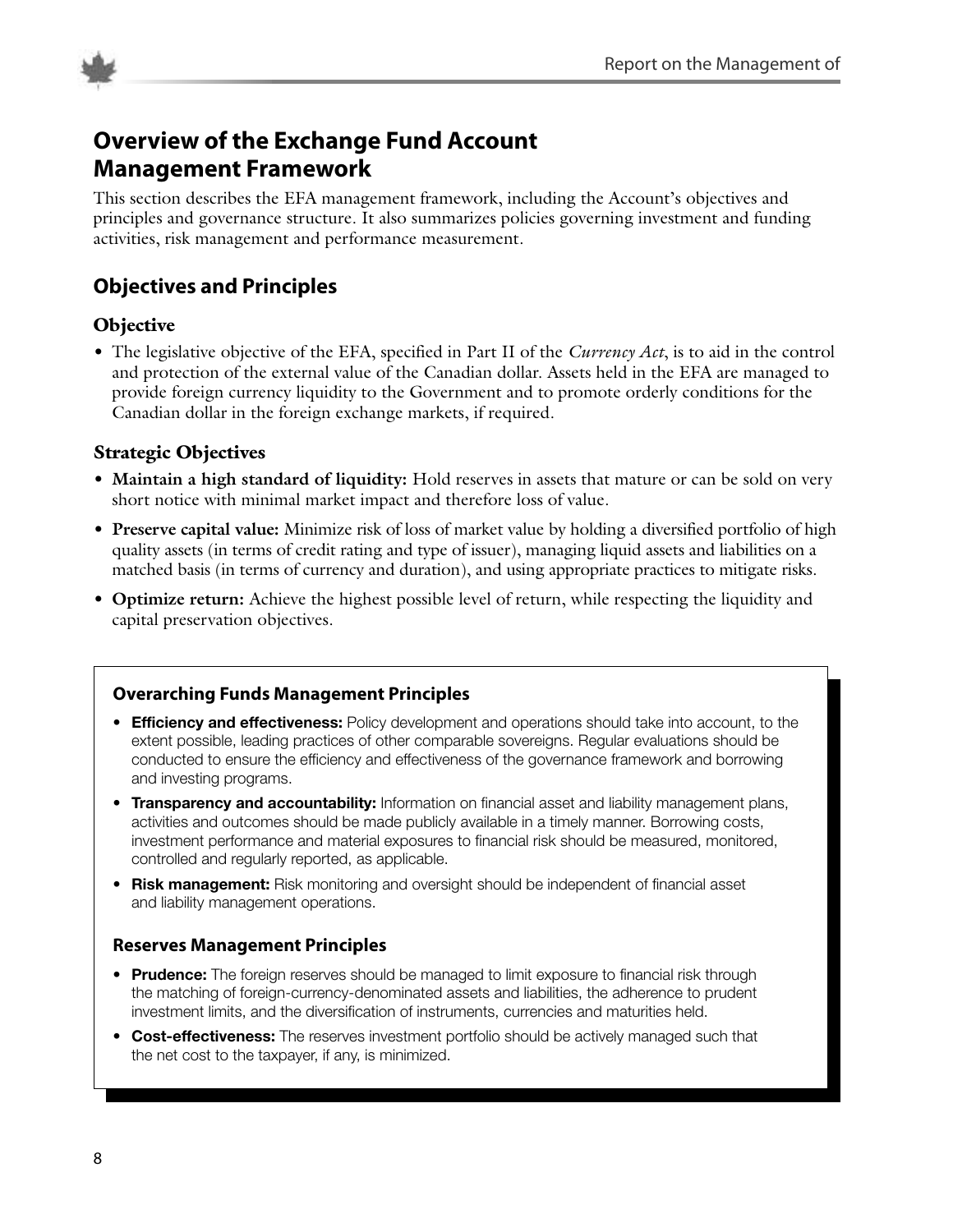

# **Governance of the EFA**

#### **The** *Currency Act*

The EFA is governed by the provisions of the *Currency Act*, which allows the Minister of Finance to acquire, borrow, sell or lend assets held in the EFA in accordance with the *Statement of Investment Policy*.

## *Statement of Investment Policy*

An updated *Statement of Investment Policy* (SIP) was approved by the Minister in January 2008. The SIP sets out the policy governing the acquisition, management and divestiture of assets for the EFA and details the investment objectives, eligible asset classes and currencies, and risk exposure limits. The policies are designed to ensure prudent and effective management practices are followed in accordance with reserves management objectives and principles. The updated SIP is provided in Annex 1.

#### **Governance Structure**

Responsibility for the management of the EFA is shared between the Department of Finance and the Bank of Canada. The Bank of Canada, acting as fiscal agent for the Minister of Finance, executes transactions for the Account. The strategic planning and the operational management of the EFA are conducted jointly by the two organizations.

The Funds Management Committee (FMC), composed of senior management from the Department of Finance and the Bank of Canada, oversees the management of the EFA and is a decision-making body within limits delegated by the Minister. The Committee advises the Minister on policy and strategy, oversees the implementation of approved policy and plans, reviews performance outcome reports and makes decisions related to the management of the reserves.

The FMC is supported by a Risk Committee (RC), whose mandate is to review and provide opinions on the risk implications of policy proposals and recommendations. The Financial Risk Office at the Bank of Canada provides analytical support to the RC and is responsible for monitoring and regularly reporting on the EFA's financial performance and its exposure to credit, liquidity, market and operational risks.

The FMC is also supported by the Asset-Liability Management Committee (ALMC), which provides recommendations to the FMC, in its advisory role, on strategic and policy matters affecting the management of foreign reserves, including changes to the limits and guidelines pertaining to the foreign reserves established by the Minister of Finance and the FMC. Within limits delegated by the FMC, the ALMC is also a decision-making body, whose decisions are executed by officials at the Bank of Canada and the Department of Finance.

For more information on the governance framework of the EFA, see the document entitled *Funds Management Governance Framework* at www.fin.gc.ca/treas/Goveev/TMGF\_e.html.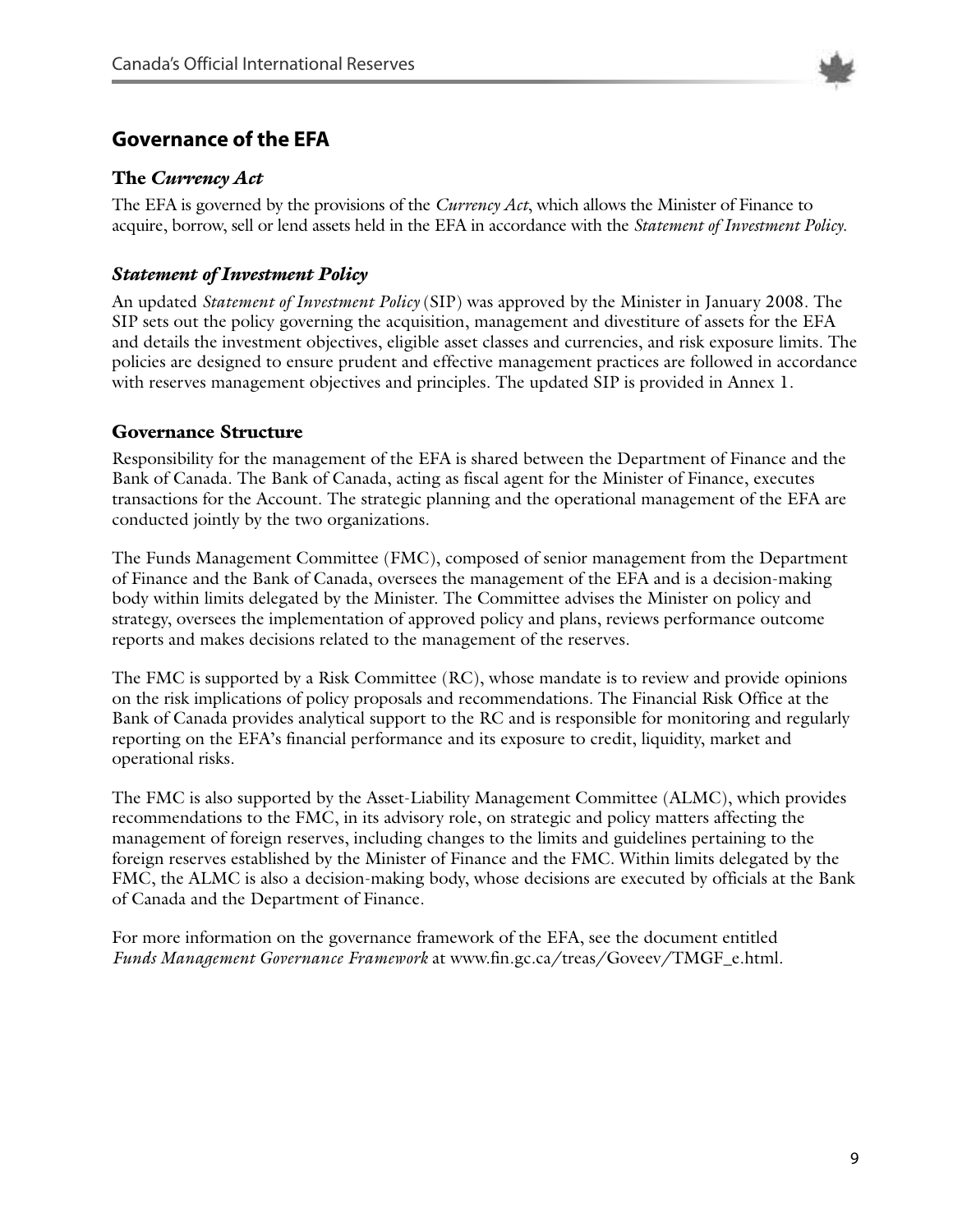

# **EFA Management Policy**

Management of the EFA follows a set of policies that apply to investment, funding, asset-liability management, risk management, and performance measurement.

#### **Investment Policy**

The policy governing the management of EFA assets, set out in the SIP, is designed to achieve the strategic objectives of maintaining a high standard of liquidity, preserving capital value and, subject to those objectives, maximizing return. To achieve these goals, the policy permits a range of investments, notably in US-dollar-, euro- and yen-denominated securities (bonds and bills) issued by sovereigns and their agencies or supranational organizations. The policy also permits investment in cash deposits with financial institutions, US-dollar tri-party repurchase agreements (repos), commercial paper and certificates of deposit issued by private sector entities, gold and IMF special drawing rights. Lastly, the SIP allows for securities-lending activities to generate incremental returns.

The investment policy splits investments for the EFA into two tiers: the Liquidity Tier and the Investment Tier. The Liquidity Tier serves to meet the core liquidity requirements in foreign currencies and consists of highly rated US-dollar-denominated assets, such as Treasuries, discount notes and overnight bank deposits. The Investment Tier consists of a diversified mix of high credit quality securities denominated in US dollars, euros and yen.

#### **Swap Management Policy**

The swap management policy sets out the framework used to manage the liability structure of the Government's marketable debt by governing the use, procurement and execution of swap agreements. The Government uses swaps to mitigate risk and/or reduce the cost of borrowing by exchanging interest rate and/or principal payments in one currency for those in another currency and to change the interest payment characteristics, such as fixed versus floating rates, of borrowings. The policy outlines eligibility criteria for swap counterparties and actual and potential exposure levels to counterparties. A collateral management framework is used to mitigate risk arising from the changes in the mark-to-market value of swap contracts beyond pre-set exposure limits.

#### **Risk Management Policy**

The risk management policy of the EFA requires identifying, monitoring, mitigating, to the extent required, and the regular and timely reporting of treasury risk exposures. Treasury risk includes currency, interest rate, credit, liquidity, legal and operational risks related to the financing and investment of the foreign exchange reserves. For information on recent risk policy initiatives, see the section entitled "Major Initiatives in 2007–08."

For more information on the risk management policies that pertain to all of the Government's funds management operations, including foreign reserves, cash and debt management, see the document entitled *Treasury Risk Management Framework for the Government of Canada* at www.fin.gc.ca/treas/frame/tmrf08\_e.html.

**Asset-liability management policy:** Foreign currency reserve assets held in the EFA and the Government of Canada foreign currency liabilities and swaps that notionally finance those assets are managed on a portfolio basis, and are matched as closely as possible in currency and duration, so that the net exposure to currency and interest rate risks is limited.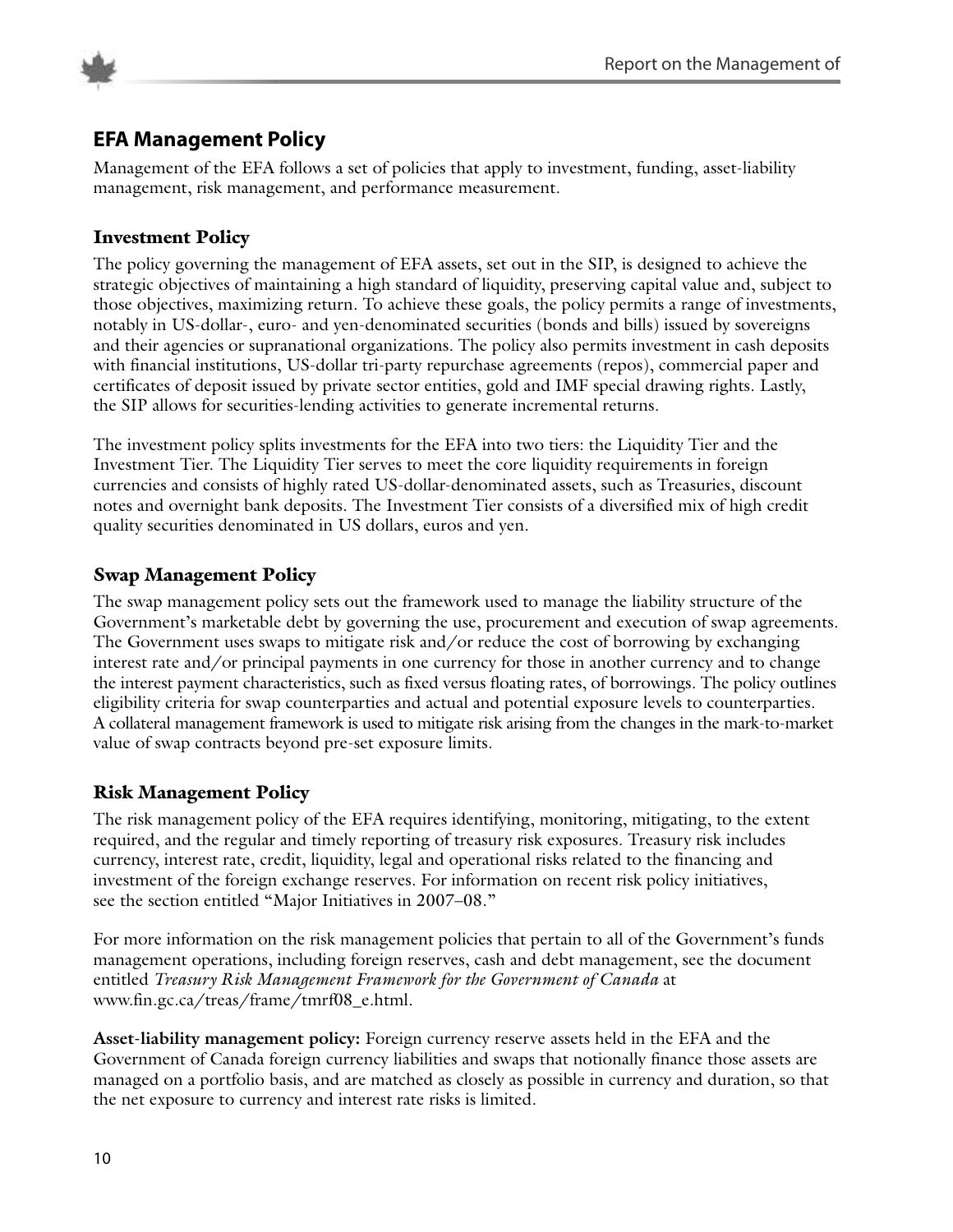

**Credit risk management policy:** Eligibility for investment in the EFA is based on a prudent framework to help assess the credit quality of counterparties with whom the Government transacts. The Government and Bank of Canada use a variety of tools to assess and manage credit risk, including an external credit-ratings-based framework in which judgment is applied, diversification of credit exposures, and the use of collateral frameworks.

**Liquidity risk policy:** Liquidity risk of EFA assets is low due to the high credit quality of eligible investments under the SIP. In addition, liquidity risk is minimized—by limiting the portion of the reserve asset portfolio and foreign liabilities that is rolled over at any particular point in time and by holding a high proportion of short-term investments—to ensure the EFA is able to meet commitments as they become due under various market conditions.

**Legal and operational risks:** Legal risk associated with agreements and contracts with external parties, including fiscal agents, mandataries, and private sector borrowers and lenders, is managed by the Department of Finance. Operational risk is managed by the Bank of Canada and is reported on a regular basis.

#### **Performance Measurement Policy**

The EFA's performance measurement policy provides a framework for measuring and evaluating the financial performance of EFA investments and associated liabilities. The policy requires regular and timely reporting of the returns on EFA assets and the cost of associated liabilities to senior management within the Department of Finance and the Bank of Canada, the Minister of Finance and Parliament.

**Performance measures:** The principal performance measures are based on accounting book-based information (revenues, coupon return and the carry measure) while asset-liability matching performance is measured using economic market-based measures such as total return. In addition to economic market-based measures, liability benchmarks, external indices and attribution analysis are also used to measure portfolio performance. These performance measures are reported on a monthly basis to management at the Department of Finance and the Bank of Canada. For more information on the performance measures, see the section entitled "Portfolio Performance."

**Legislative reporting:** As required by the *Currency Act*, the Office of the Auditor General of Canada audits the financial statements of the EFA and reports to the Minister on the financial position of the Account and its revenues and cash flows on a fiscal-year basis. The *Currency Act* also requires annual reporting to Parliament on whether the financial performance of the portfolio has resulted in the achievement of the EFA's objectives. The "Report on Operations in 2007–08" section of this document fulfils this requirement.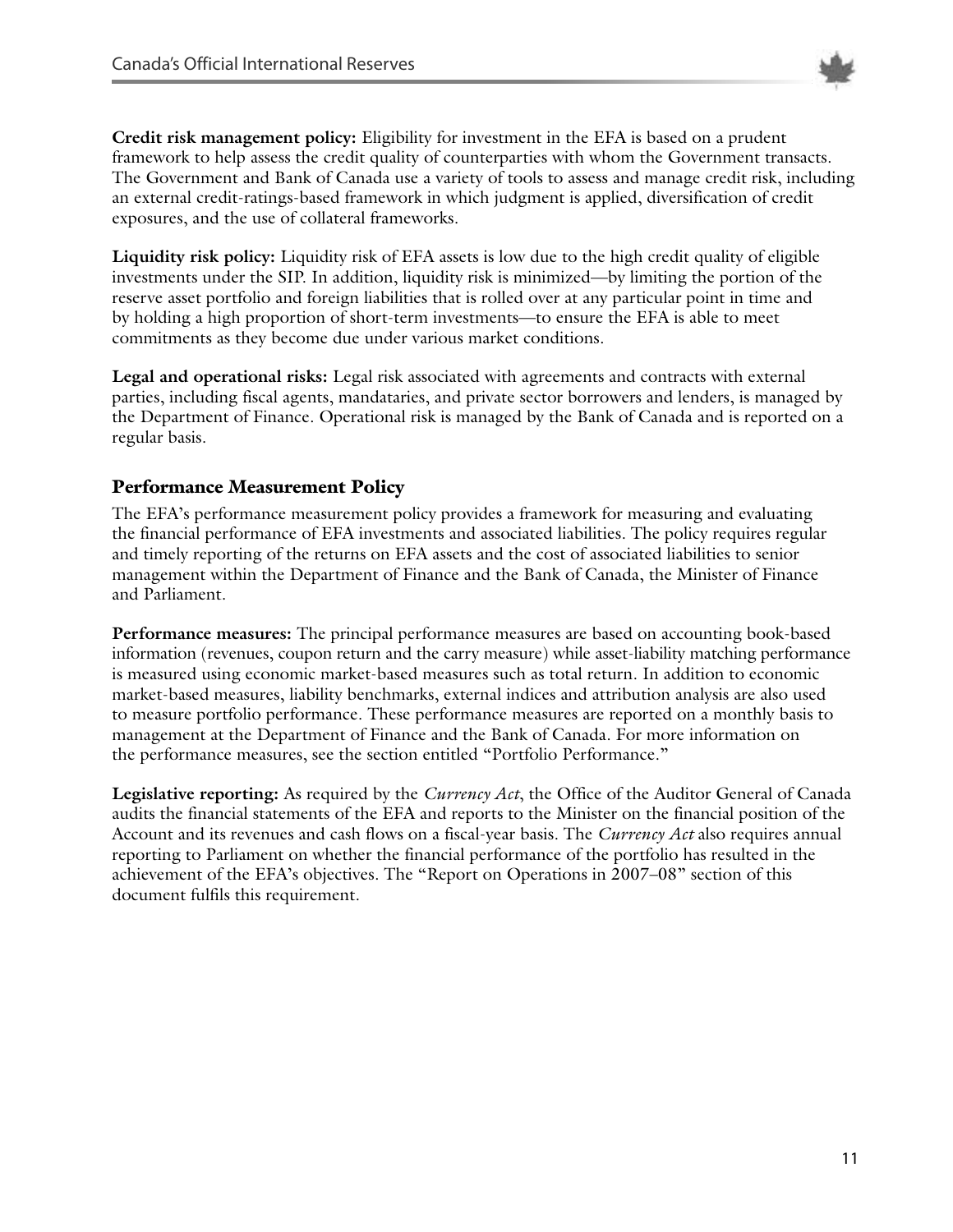

# **Report on Operations in 2007–08**

This section reviews operations related to the official international reserves, including the achievement of objectives, changes in the level of reserves and portfolio performance, including risk measures.

# **Market Developments and the Impact on the Portfolio During the Reporting Period**

The official international reserves are reported in US dollars on a market-value basis. Changes in interest rates affect the market value of investments by either increasing (when rates fall) or decreasing (when rates rise) the value of the investments held in the reserves. Over the period from March 31, 2007 to March 31, 2008, movements in interest rates had a smaller effect on the reserves than did movements in exchange rates. Changes in interest rates increased the market value of the reserves by US\$1.1 billion, while foreign currency revaluations increased their market value by US\$3.5 billion.

## **The Impact of the Credit Market Turmoil on the EFA**

The second half of the 2007–08 fiscal year was dominated by the global credit crisis and liquidity crunch, stemming initially from sub-prime lending problems and tumbling real estate prices in the US, and the resulting slowing of the global economy. Defaults of sub-prime mortgages undermined confidence in structured financial products, making it difficult for many global financial institutions to fund their lending through their off-balance-sheet activities. Uncertainty regarding the size and distribution of potential losses related to complex securitized products led to tightening credit conditions and a retrenchment from risk taking. The ensuing deleveraging process resulted in further losses for financial institutions on many structured products, which they recognized in their balance sheets on a timely basis. Lower confidence in bank counterparty credit led to an increase in interbank lending rates. Governments in many countries took action to raise market confidence by helping address liquidity challenges faced by institutions and proceeded to review oversight and regulatory responsibilities.

**EFA funding:** The global financial market turmoil had a generally positive impact on the value and funding of the EFA. Due to the high credit quality and liquidity of US-dollar-denominated assets held in the EFA, the value of EFA assets benefited from the flight to quality as investors sought safe havens in sovereign issues. Fixed rate euro-denominated EFA assets also increased in value due to the decrease in interest rates and the appreciation of the euro relative to the US dollar. The increase in the market value of the reserves during the reporting period resulted in somewhat lower-than-planned annual funding requirements needed to maintain reserves at planned levels.

Throughout the turmoil, the EFA's asset-liability matching principle proved effective. Some volatility in the asset-liability gap occurred as the market value of Government of Canada liabilities often increased more than the market value of foreign currency assets held in the EFA due to Canada's strong credit profile in the market. During the fall of 2007, the market turmoil temporarily led to less liquidity in the swap market used to fund the EFA.

**Portfolio performance:** Despite the turbulent environment, the EFA continued to meet its objective of generating small positive net underlying returns for the Government. The Credit VaR of the portfolio, which measures the portfolio's exposure to possible credit events such as a default or downgrade, remained within acceptable limits. The portfolio remained sufficiently diversified and protected from private sector credit exposure following the downgrade of a few private sector investment counterparties. The total return on EFA assets, which includes unrealized gains and losses due to changes in credit spreads, fell slightly short of external benchmarks based on US and German federal government issued securities. This result occurred as the EFA's diversified US-dollar and euro portfolios did not benefit as greatly from the flight to quality during the credit market turmoil as a portfolio composed solely of US Treasury and German government securities.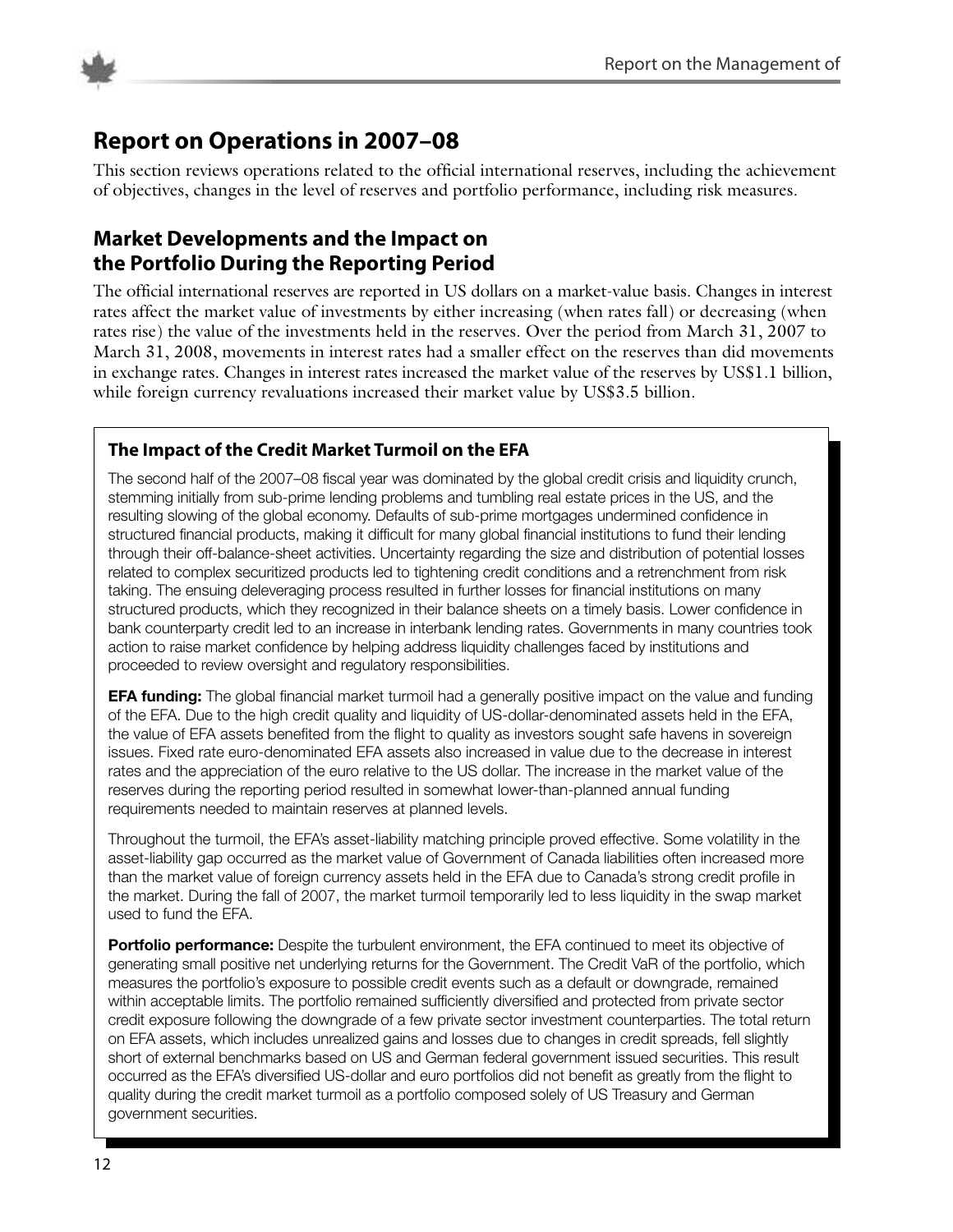

#### **Interest Rates**

Interest rates for US government securities decreased over 2007–08 as the US Federal Reserve cut policy rates by 300 basis points in response to the credit market turmoil. For example, the yield on US 3-month Treasury bills fell 371 basis points while the yield on US 5-year Treasury bonds decreased by 210 basis points (Chart 1), increasing the market value of US-denominated fixed income securities held in the EFA.

The euro-denominated holdings within the EFA are mainly composed of bonds. The yield on European sovereign 5-year securities declined by 42 basis points while that on 10-year securities eased by 16 basis points (Chart 2). The change in European interest rates also contributed to increasing the market value of euro-denominated fixed income securities in the EFA.

Since the EFA is managed according to an asset-liability matching framework, increases in the market value of the reserves were generally offset by a similar magnitude increase in the market value of liabilities used to fund the reserve assets.

#### **Exchange Rates**

As roughly 52 per cent of the official international reserves were held in euro-denominated securities (as at March 31, 2008), the market value of the reserves was significantly affected by movements in the euro. The credit and liquidity crisis, which coincided with early signs of a US economic slowdown, led to a relatively rapid depreciation of the US dollar, especially versus the euro. This appreciation of the euro also led to an increase in the reserves when reported in US dollars. From March 31, 2007 to March 31, 2008, the euro appreciated 18.2 per cent against the US dollar. The highest level of the US dollar/euro exchange rate during the period was 1.5846 on March 26, 2008, while the low was 1.3303 on June 12, 2007 (Chart 3).

The level of the official international reserves was less exposed to changes in the yen/US dollar exchange rate (Chart 4) since only 1.4 per cent of the reserves were held in yen-denominated assets (as at March 31, 2008). Overall, the yen appreciated by 18.2 per cent against the US dollar during the reporting period. The lowest level of the yen/US dollar exchange rate (i.e. the highest value of the yen) during the period was 97.3 on March 17, 2008, and the highest level was 123.9 on June 22, 2007.

Given the asset-liability matching framework, some operational adjustments were made during the year, as planned funding requirements decreased due to the appreciation of euro-denominated assets in the portfolio. The appreciation of the euro had a relatively modest impact on the Government's financial position.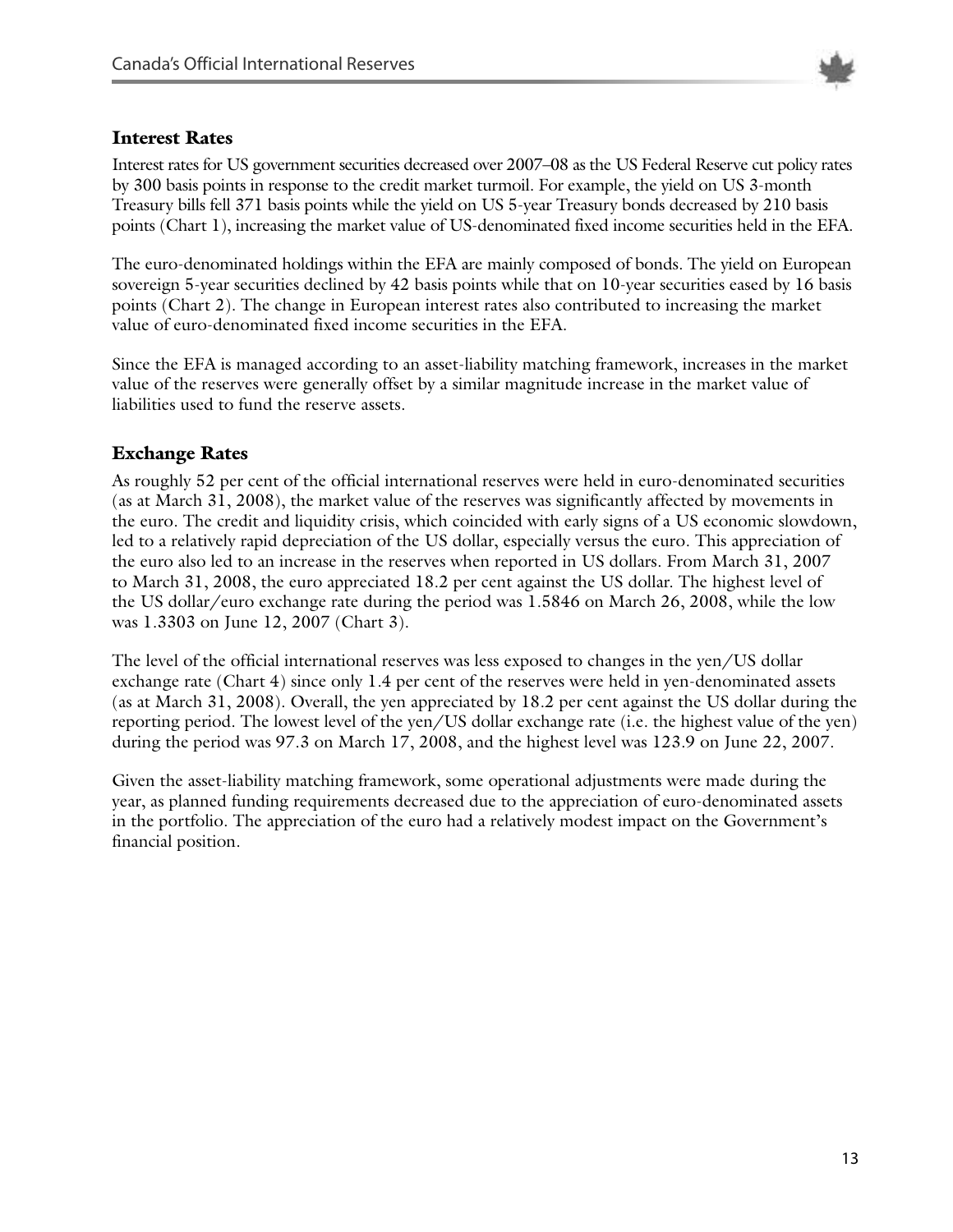



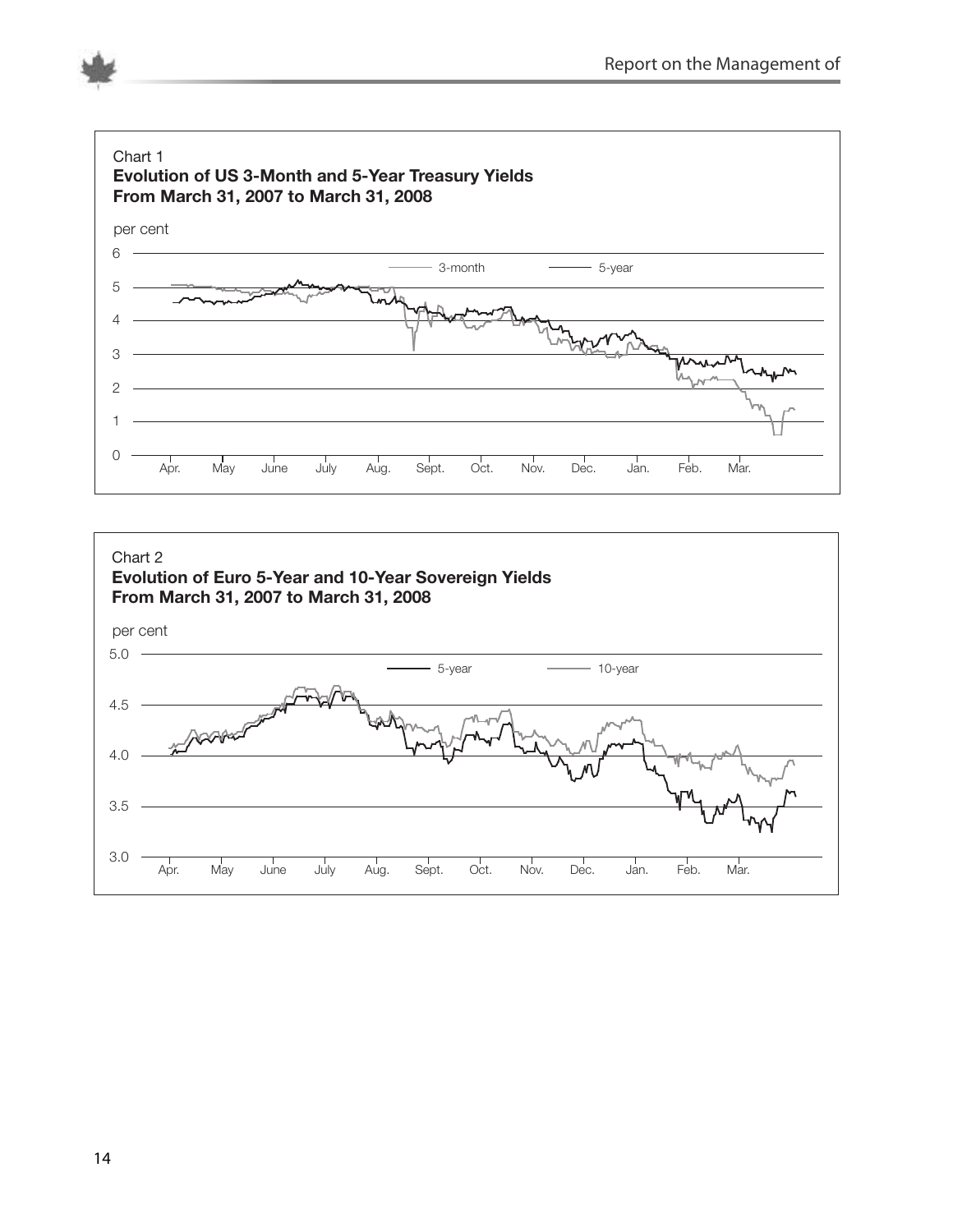

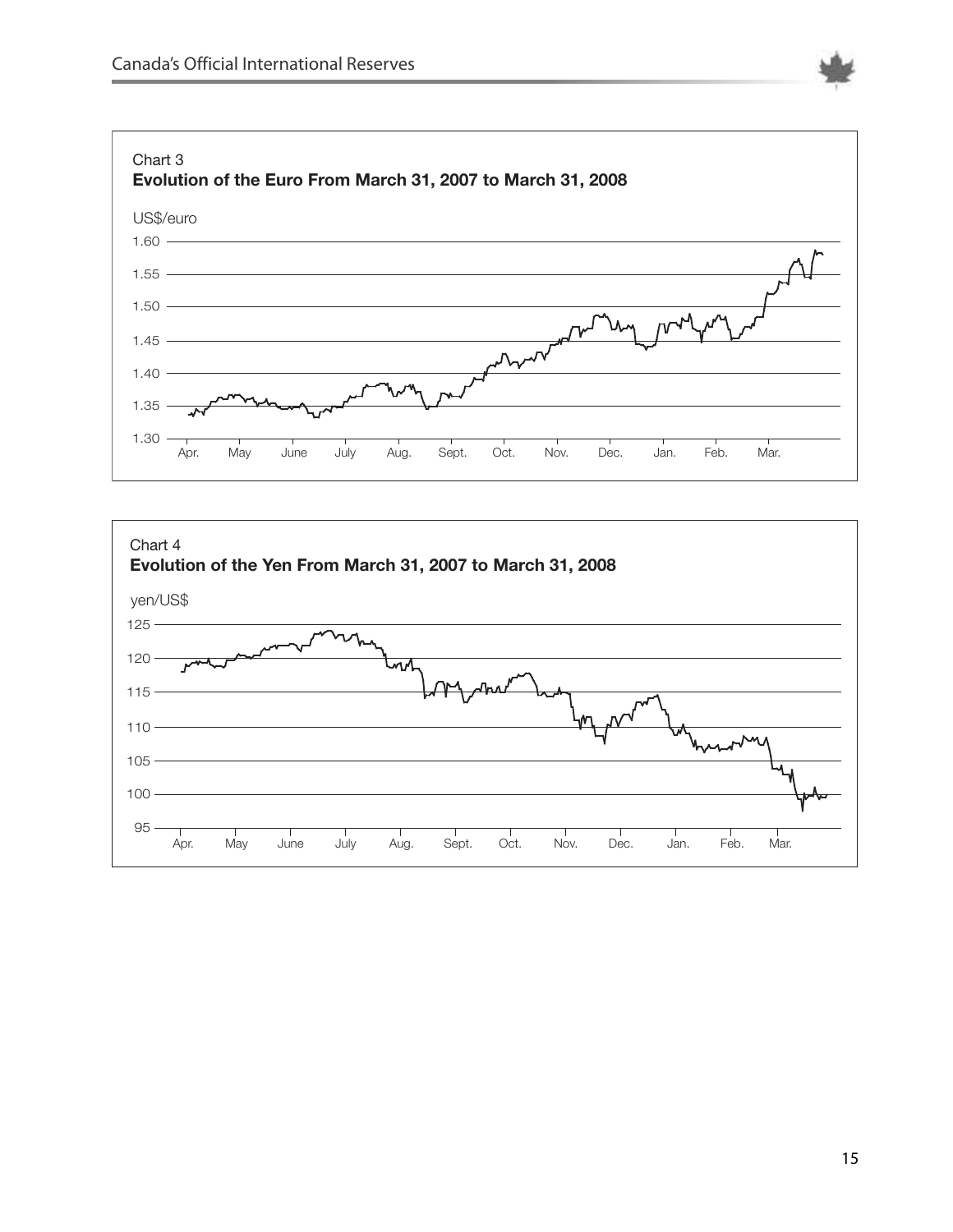



## **Major Initiatives in 2007–08**

During 2007–08, an internal review was undertaken of the Government's credit risk policies. Also, an external evaluation was conducted of its treasury risk management framework.

## **Strengthening the Credit Risk Policy Framework**

An effective credit risk policy framework ensures that counterparty risk exposure is appropriately assessed, that processes are in place to continually monitor credit quality changes and their impacts on the portfolio, and that risk exposures are managed within appropriate limits. An internal review of the Government's credit risk policies evaluated the use of credit ratings as a means to assess the credit quality of counterparties with whom the Government transacts and the assignment of credit exposure limits for various foreign investment and borrowing programs. The review also looked at counterparty risks in other government treasury operations, notably for the auctions of Receiver General (RG) cash balances.

**Use of credit ratings:** The Government of Canada takes into consideration the assessment of credit quality provided by credit rating agencies. It uses a ranking method, consistent with the Basel II approach, to assign an "internal rating" for an entity that receives ratings from a list of four eligible credit rating agencies (Moody's Investors Service, Standard & Poor's, Fitch Ratings and Dominion Bond Rating Service [DBRS]). To be eligible as an EFA investment counterparty or swap counterparty or to participate in RG auctions with the Government, an entity must have a senior unsecured debt credit rating in the top seven categories from at least two of the four rating agencies. The Government determines an internal rating by taking the second highest rating, or highest paired rating for swaps. The internal rating is used to determine the level of credit exposure to a counterparty that the Government is willing to accept. Although counterparty exposure limits are established in a pre-determined and mechanical fashion based on ratings, portfolio managers monitor exposure to counterparties and use discretion to maintain actual or potential credit exposure within assigned limits.

In March 2007, DBRS and Moody's altered their methodology for assigning credit ratings for financial institutions. Their assessment now includes the likelihood that governments would support failing institutions. This methodological change resulted in higher internal ratings for a number of domestic and foreign commercial banks with no change in underlying credit quality.

In response to the change in credit rating methodologies and to ensure that counterparty credit risk management of the EFA remains centred on objective financial indicators, the Government altered its use of credit ratings in determining internal ratings across all EFA-related investment and intends to revise its use of credit ratings as they apply to RG deposit auction terms and conditions and swap collateral support annex agreements. The "stand-alone" ratings (Moody's Bank Financial Strength Rating and DBRS's Intrinsic Assessment Ratings on banks), which do not include the assumption of government support, are now used to determine counterparty credit ratings, in conjunction with the official credit ratings published by Standard & Poor's and Fitch Ratings.

**Updating credit exposure limits:** Credit exposure limits to individual counterparties are used to minimize potential financial losses and to ensure the diversification of investments and swap funding sources in the EFA. As a part of the credit risk policy review, credit exposure limits to eligible counterparties were adjusted, from a fixed dollar-based exposure limit to a percentage of the target reserves portfolio size, across all lines of the EFA business.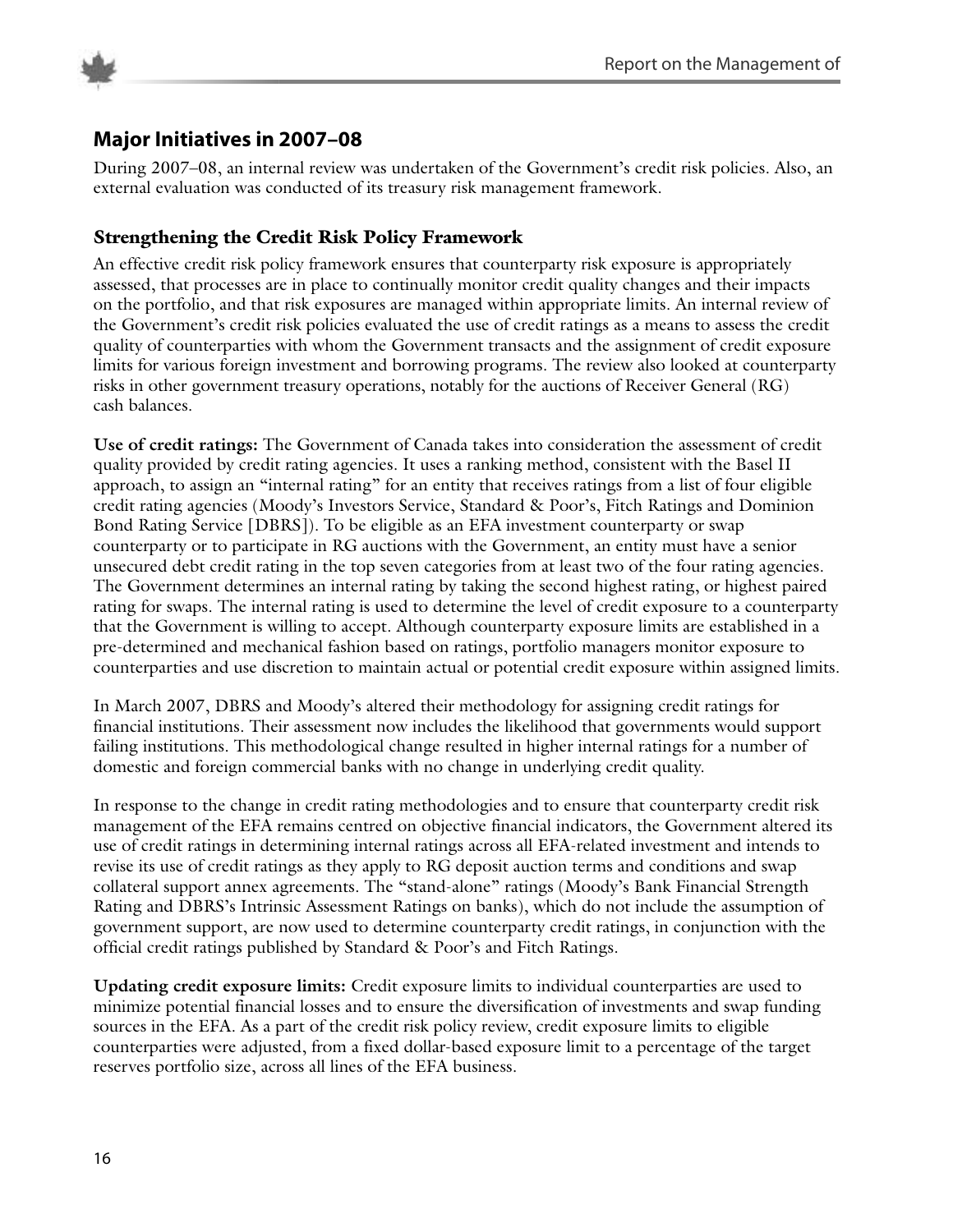

As the reserves have grown over time, the fixed dollar-based exposure limits, which applied to single-A sovereigns and private sector counterparties, had the potential to impede portfolio diversification and undermine the return of the portfolio. The foreign investment exposure limits were therefore revised and established as a fixed percentage of the reserves level. This change would permit the credit exposure to all investments to scale upward to optimize EFA returns. The potential exposure limits to swap counterparties were also scaled upwards as a fixed percentage of the reserves target level.

To further simplify the credit limit framework and to continue to reflect good credit risk management practices, domestic and foreign currency exposure limits for sovereign counterparties for each sovereign were consolidated into one exposure limit. A fixed percentage counterparty limit for all AAA sovereign counterparties, except the United States, France, Germany and the Netherlands, was introduced in 2007. The allowable unrated investments remained the same following the review: securities issued by and deposits with central banks and the Bank for International Settlements and investments in special drawing rights created by the IMF.

#### **Evaluation of the Treasury Risk Management Framework**

An evaluation of the treasury risk management framework was completed in 2007–08 by an external expert as part of the ongoing program evaluations undertaken through the Department of Finance's Treasury Evaluation Program. The evaluation was conducted by Dr. Glen Donaldson, Associate Professor and Chair of the Finance Division of the Sauder School of Business, University of British Columbia.

The evaluation assessed risk management processes and practices in order to ensure that investment objectives were being met. In particular, the evaluation examined the effectiveness of the current risk management framework in controlling the risks that have been identified as well as the comprehensiveness and completeness of the framework in identifying, measuring, controlling and reporting on the full range of pertinent risks. The evaluation compared the Government's risk framework with the best risk practices of similar large, public sector investors and sovereign reserves managers.

The evaluation concluded that most areas of the Government's risk framework are working well and do not need to be adjusted and that most processes within the Department and the Bank of Canada are appropriate, taking into account industry best practices and those of comparable international institutions. The evaluation included recommendations to enhance some treasury risk processes as soon as possible and monitor others for possible changes in the future. Examples of areas identified for improvement include enhancing the readability of risk reports and developing documentation to support the transfer of corporate knowledge during staff changes. The evaluation also recommended that developments in the area of risk models, metrics and views be monitored, with the aim of continually adapting and improving the risk framework.

The evaluation has been tabled in Parliament and is available on the Treasury Evaluation Program area of the Department of Finance website (www.fin.gc.ca/access/fininste.html#Treasury).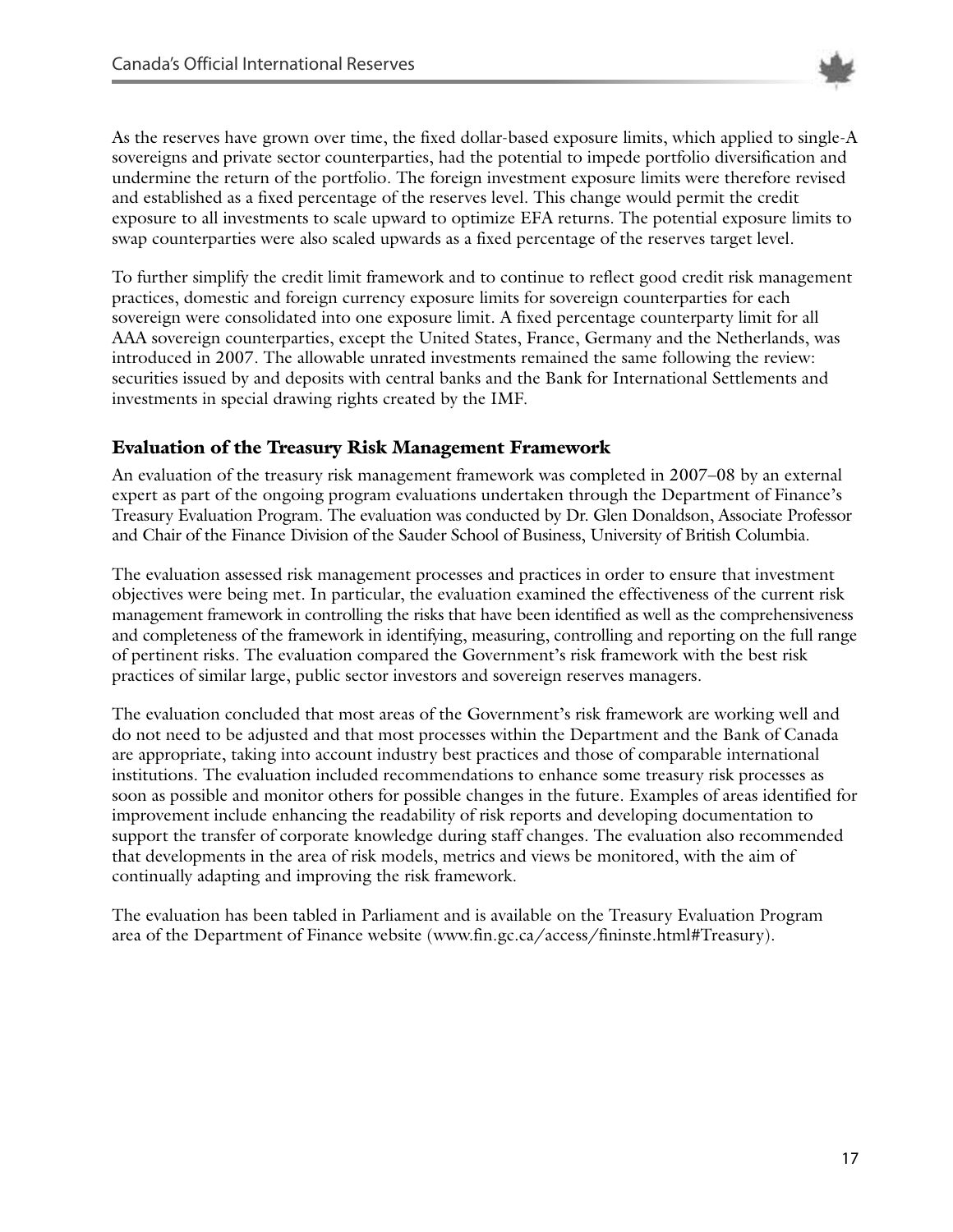



# **Performance Versus Strategic Objectives**

The *Currency Act* stipulates that this report provide a statement of whether the strategic objectives have been met during the review period. The three objectives, which are to maintain a high standard of liquidity, preserve capital value and optimize return, have been achieved. The target level of liquidity was maintained for the reserves portfolio throughout the reporting period, the portfolio's exposure to market and credit risks remained stable and the underlying coupon return measure was positive (see the section entitled "Portfolio Performance").

In practice, the EFA liquid reserves (which exclude gold and SDR holdings) are mainly invested in sovereign and government-sponsored entity securities (78 per cent), as these securities enhance both liquidity and capital preservation (Chart 5). The share of deposits and repos with private sector entities is small because they are less liquid than other investment options. The Liquidity Tier mainly consists of US Treasury securities, reflecting their high market liquidity.



The ongoing practice has been to hold a significant portion of the reserves in US dollars because foreign currency needs are mostly in US dollars and, historically, foreign exchange intervention has mainly consisted of transactions involving the US dollar. Over the past two years, the euro has appreciated versus the US dollar. As the portfolio is denominated in US dollars, the appreciation of the euro has led to a shift in the currency composition of the portfolio. As at March 31, 2008, the US-dollar share of EFA liquid investments was US\$18.9 billion or 45.9 per cent, the euro share was 21.7 billion euros or 52.7 per cent, and the ven portion was 0.592 billion ven or  $1.4$  per cent (Chart 6). <sup>2</sup> By comparison, the US-dollar share was 52.0 per cent and the euro share was 46.6 per cent as at March 31, 2007.

Excludes gold and SDR holdings.

<sup>&</sup>lt;sup>2</sup> Excludes gold and SDR holdings.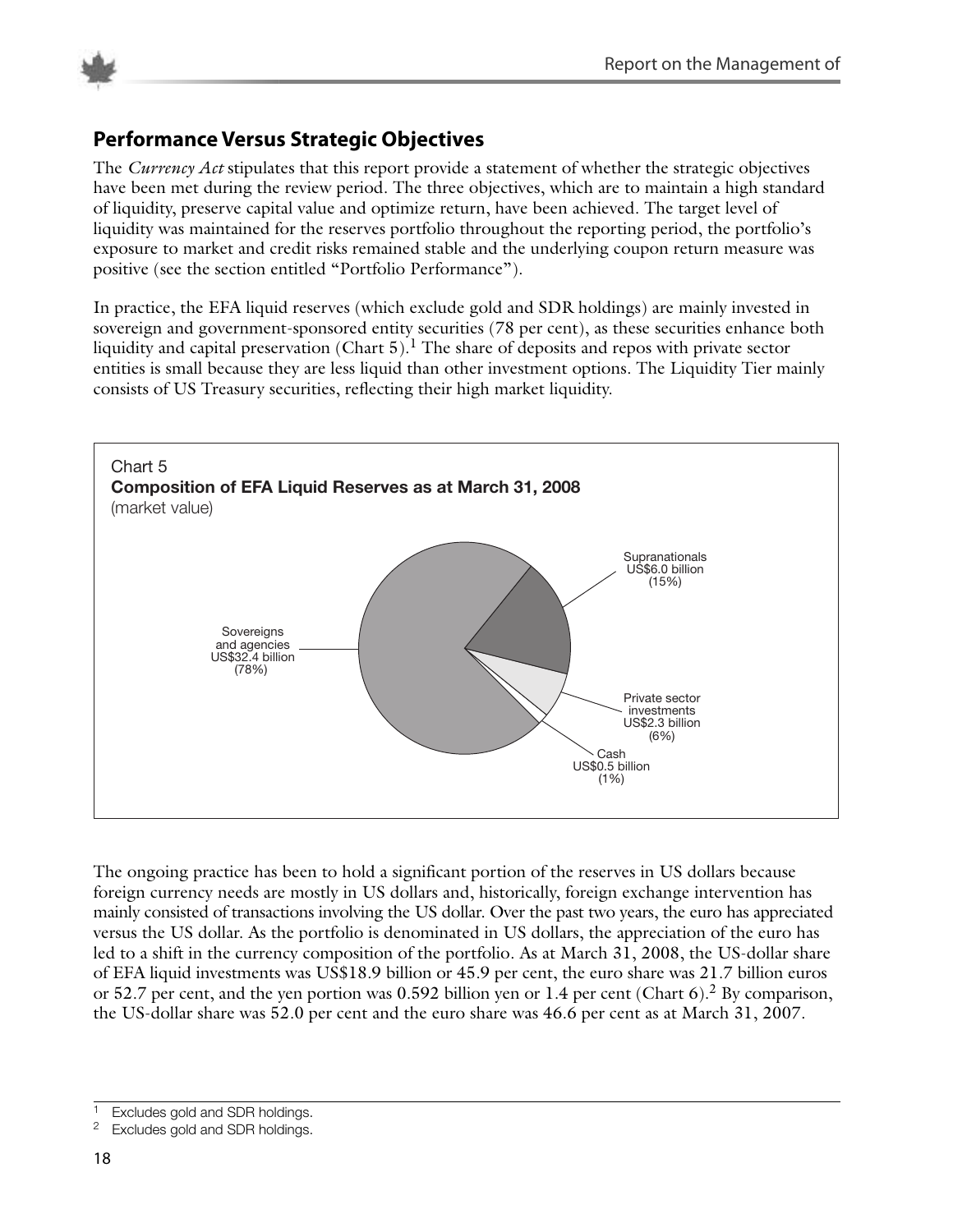



To help achieve the objective of preserving capital value, an entity must have a credit rating of at least A-/A3 to be eligible for investment in the EFA, as according to the SIP. The majority of EFA investments are in the AAA category, as indicated in Chart  $7<sup>3</sup>$  Of note, repos are included and secured by AAA/Aaa securities.

Counterparty limits are established based on a framework that incorporates external ratings from credit rating agencies, and compliance with counterparty limits is monitored on a real-time basis.

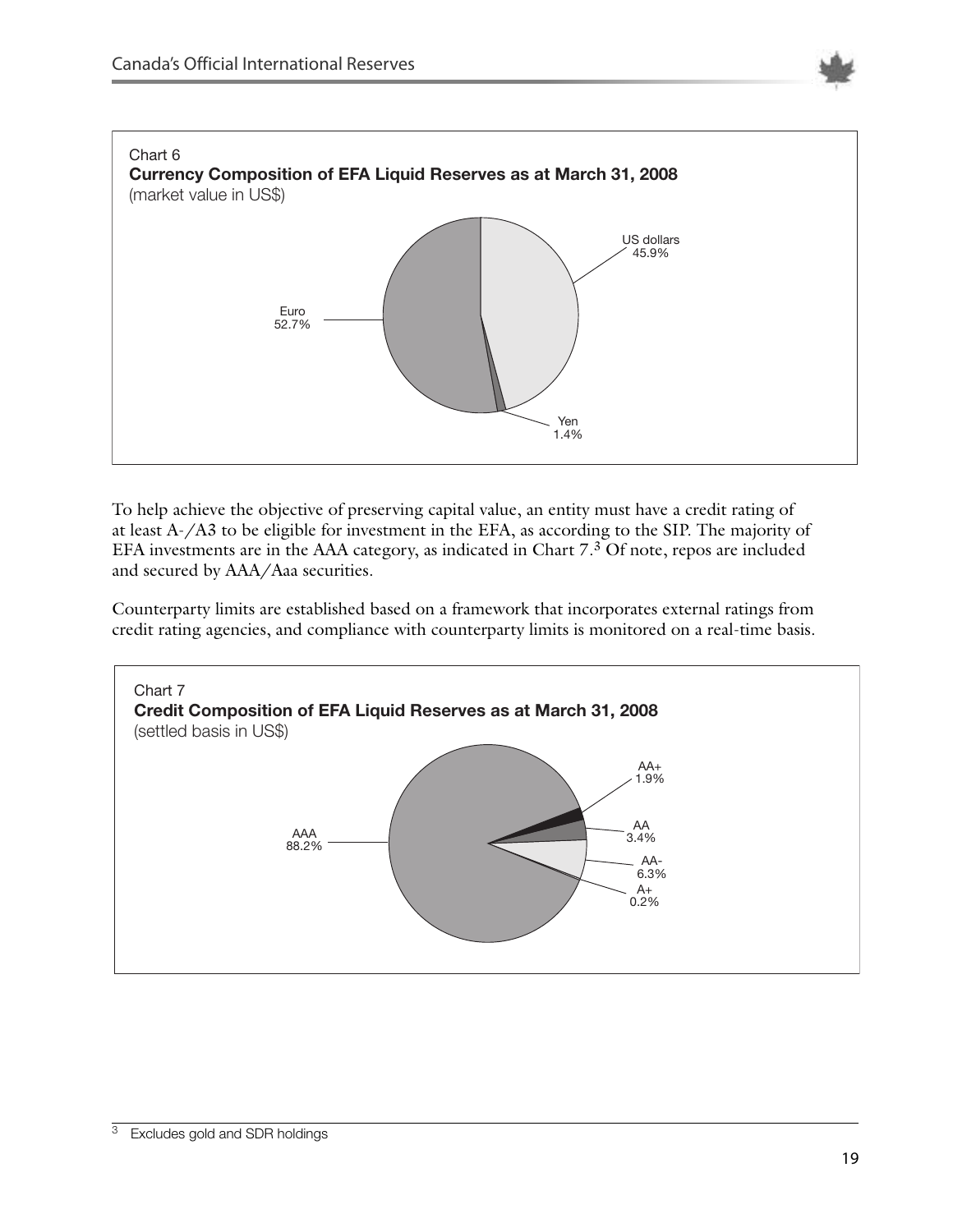

# **Composition of the Official International Reserves as at March 31, 2008**

Table 2 shows the distribution of investments in the official international reserves by currency and term to maturity as at March 31, 2008. US-dollar holdings made up slightly less than half of the reserves and were primarily short-term (i.e. maturities under six months) securities, as they are held for liquidity purposes. The euro holdings, which are held for investment purposes, were more heavily weighted towards medium- and longer-term investments. Over 75 per cent of euro investments have a maturity of greater than 1 year. All yen holdings have a maturity of 12 months or less.

For reporting purposes, gold, SDR holdings and the IMF reserve position, which have no terms to maturity, are translated into US dollars. The IMF reserve position is classified as an investment of indefinite term.

## **IMF Reserve Position**

The International Monetary Fund (IMF) is an international organization that is structured as a financial cooperative owned by its member nations. Its objective is to promote international monetary cooperation and exchange rate stability and to help foster economic growth. One of its functions is to provide financial assistance to countries experiencing temporary balance of payment difficulties. The IMF also promotes economic growth and poverty reduction by providing loans to countries in need at favourable rates.

Each country (including Canada) that joins the IMF is assigned a quota that represents the maximum amount of resources that a country is obliged to provide to the IMF, upon request. As well, the IMF typically has on deposit with each respective government holdings in the form of non-interest-bearing notes and non-interest-bearing accounts. Canada's reserve position at the IMF represents the difference between Canada's quota and the IMF's holdings of Canadian dollars, which is the cumulative amount of all the money that Canada has advanced to the IMF over the years.

Canada's IMF reserve position is an asset that is included as a component of the official international reserves. As such, changes in Canada's IMF reserve position that may result from advances, repayments or revaluations directly impact the Government of Canada's Public Accounts. However, because the IMF reserve position is not actively managed by the Department of Finance or the Bank of Canada, it is not included in the EFA and is instead represented within the wider category of official international reserves. Further, in order to reconcile the holding of the IMF reserve position within the official international reserves' asset-liability matching framework, only US-dollar liabilities are deemed to fund the reserve position.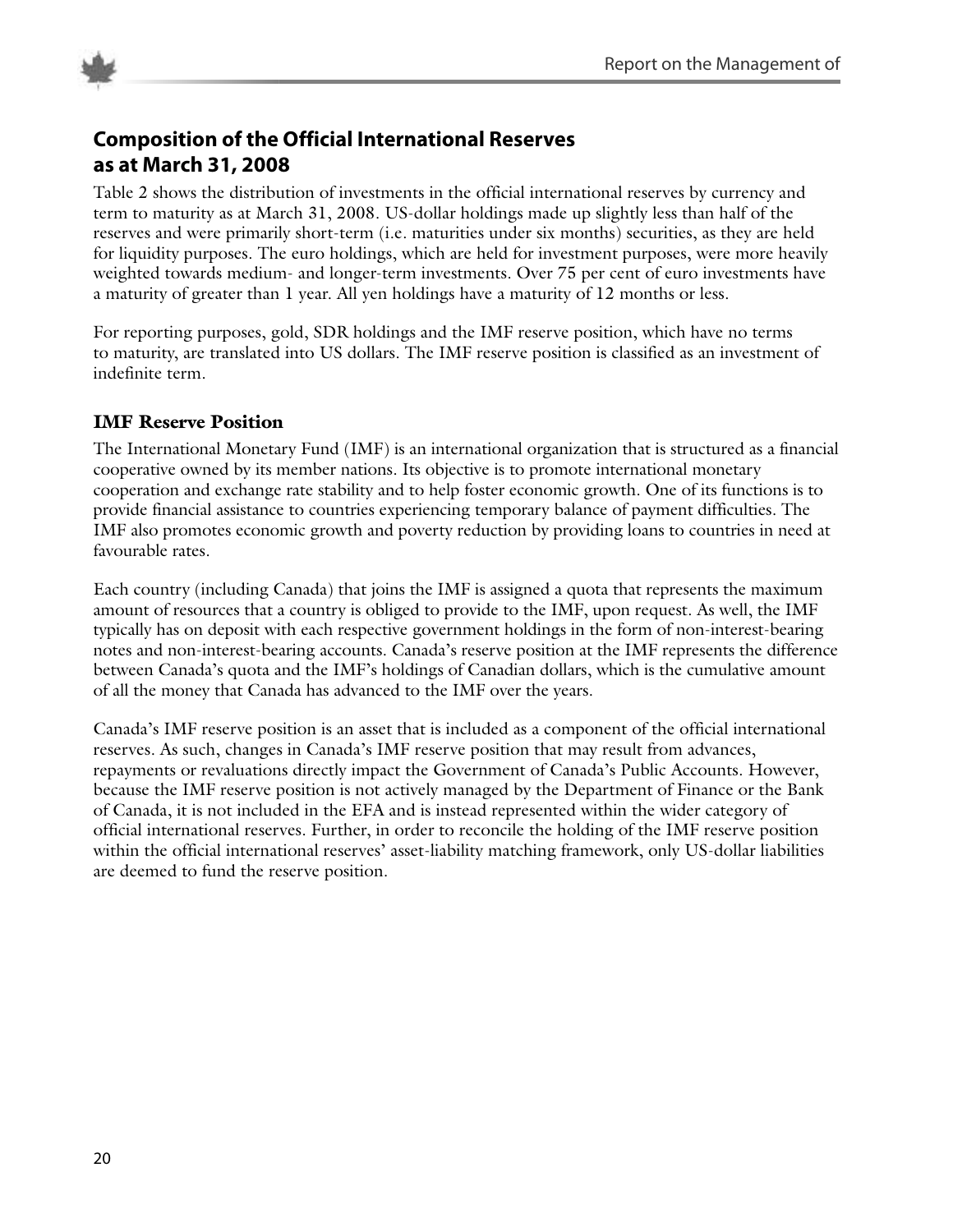| Term                       | Cash and<br>term | Government<br>in domestic<br>securities | Other                                    |                          | <b>SDR</b>               | Total<br>EFA | reserve<br>$\geq$        | international<br>official<br>Total |
|----------------------------|------------------|-----------------------------------------|------------------------------------------|--------------------------|--------------------------|--------------|--------------------------|------------------------------------|
|                            | deposits         | currency                                | securities                               | Gold                     | holdings                 | assets       | position                 | reserves                           |
|                            |                  |                                         | (market value in millions of US dollars) |                          |                          |              |                          |                                    |
| US-dollar holdings         |                  |                                         |                                          |                          |                          |              |                          |                                    |
| Under 6 months             | 1,545            | $\overline{8}$<br>3,7                   | 5,375                                    | $\overline{\phantom{a}}$ | I                        | 10,704       | I                        | 10,704                             |
| 6 to 12 months             |                  |                                         | 336                                      |                          |                          | 336          | ı                        | 336                                |
| 1 to 5 years               |                  |                                         | 2,328                                    | п                        | I                        | 2,328        | п                        | 2,328                              |
| Over 5 years               |                  | Q <sub>F</sub>                          | 4,788                                    | $\overline{\phantom{a}}$ | $\overline{\phantom{a}}$ | 5,528        |                          | 5,528                              |
| Indefinite term            |                  |                                         | I                                        | 102                      | 1,062                    | 1,164        | 668                      | 1,832                              |
| Total US-dollar holdings   | 1,545            | 4,524                                   | 12,827                                   | 102                      | 1,062                    | 20,060       | 668                      | 20,728                             |
| Euro holdings <sup>1</sup> |                  |                                         |                                          |                          |                          |              |                          |                                    |
| Under 6 months             | 238              | 3,475                                   | 241                                      |                          |                          | 3,954        |                          | 3,954                              |
| 6 to 12 months             |                  | 271                                     | 830                                      |                          |                          | 1,101        |                          | 1,101                              |
| 1 to 5 years               |                  | 6,794                                   | 2,099                                    |                          |                          | 8,893        | I                        | 8,893                              |
| Over 5 years               |                  | 5,438                                   | 2,352                                    |                          | $\overline{\phantom{a}}$ | 7,790        | $\overline{\phantom{a}}$ | 7,790                              |
| Total euro holdings        | 238              | 15,978                                  | 5,522                                    | $\circ$                  | $\circ$                  | 21,738       | $\circ$                  | 21,738                             |
| Yen holdings <sup>1</sup>  |                  |                                         |                                          |                          |                          |              |                          |                                    |
| Under 6 months             | 84               |                                         |                                          |                          |                          | 84           |                          | 84                                 |
| 6 to 12 months             |                  | 508                                     |                                          |                          |                          | 508          |                          | 508                                |
| 1 to 5 years               |                  |                                         | I                                        |                          | I                        | I            | I                        | I                                  |
| Over 5 years               |                  |                                         | T                                        | J.                       | $\overline{1}$           |              | T                        | ı                                  |
| Total yen holdings         | 84               | 508                                     | $\circ$                                  | $\circ$                  | $\circ$                  | 592          | $\circ$                  | 592                                |
| Total                      | 1,866            | 21,010                                  | 18,349                                   | 102                      | 1,062                    | 42,389       | 668                      | 43,057                             |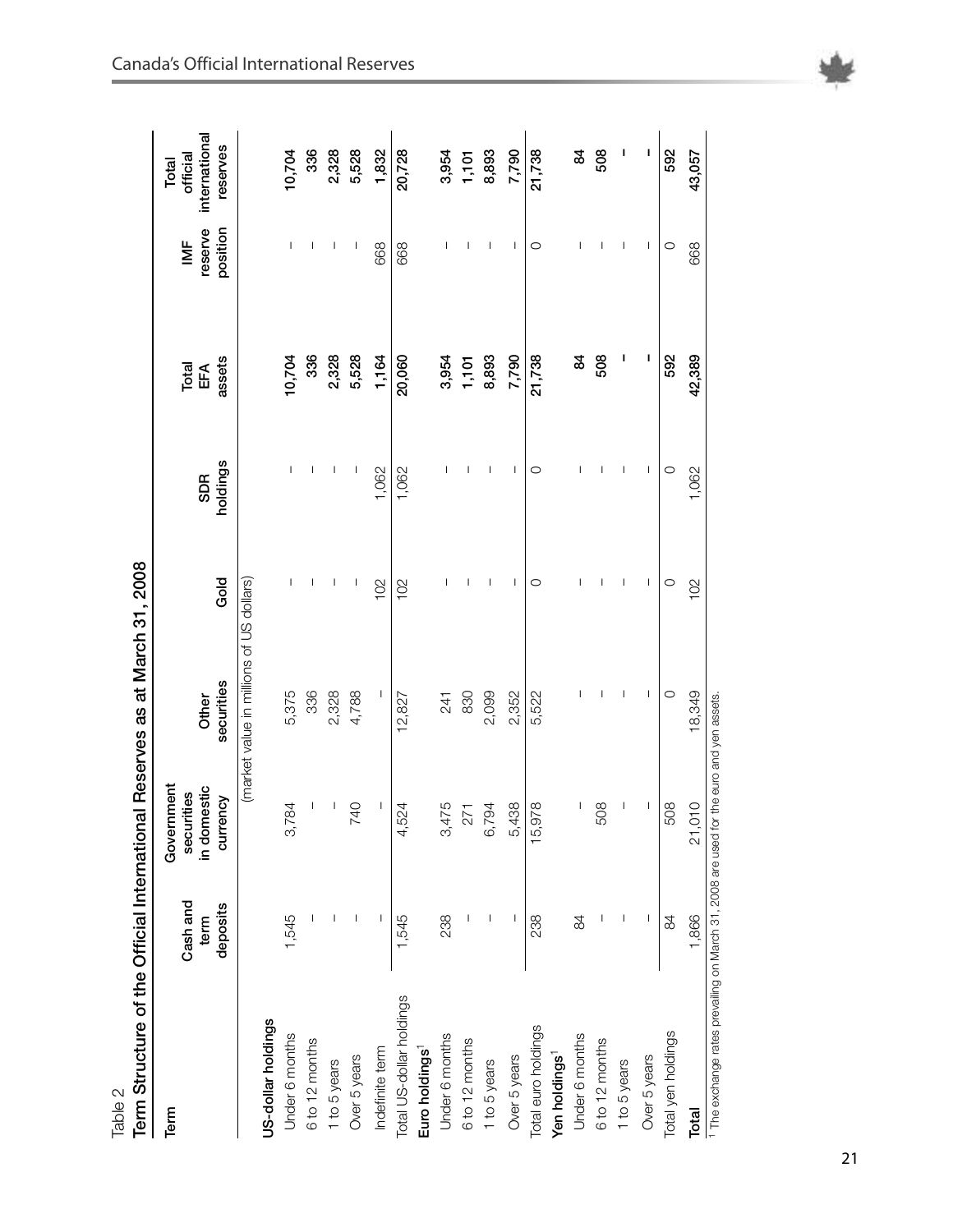

# **Changes in the Level of the Official International Reserves**

The level of the official international reserves changes over time due to a variety of factors. As shown in Table 3, over the 12-month reporting period the level of the reserves increased by US\$3.7 billion due to revaluation effects (US\$3.5 billion) and return on investments (US\$2.5 billion). The increase was partially offset by foreign currency debt charges (US\$1.7 billion) and reserves management operations (US\$0.6 billion).

#### Table 3

#### **Sources** of Changes in Canada's Official International Reserves **(March 31, 2007 to March 31, 2008)**

|                                | Change                                      |
|--------------------------------|---------------------------------------------|
|                                | (market value in millions<br>of US dollars) |
| Official intervention          |                                             |
| Net government operations      |                                             |
| Reserves management operations | $-604$                                      |
| Gains and losses on gold       |                                             |
| Return on investments          | 2,502                                       |
| Foreign currency debt charges  | $-1,660$                                    |
| Revaluation effects            | 3,510                                       |
| Other                          |                                             |
| Total change                   | 3,748                                       |

## **Official Intervention**

Official intervention involves buying or selling foreign exchange currencies in exchange for Canadian dollars, and would therefore affect the level of the official international reserves. Intervention in the Canadian-dollar foreign exchange market has not occurred since 1998 (see Annex 2).

#### **Net Government Operations**

Net purchases of foreign currencies for government foreign exchange requirements will affect the official international reserves. There were no net government operations during the reporting period.

#### **Reserves Management Operations**

Matched debt issues and maturities and purchases and sales of foreign currency assets affect the level of the EFA. Over the reporting period, funds raised through the issuance of cross-currency swaps and Canada bills, totalling US\$14.7 billion, were less than the debt maturities (US\$15.3 billion in total, including Canada bill maturities totalling US\$10.6 billion and cross-currency swap maturities of US\$4.3 billion). The new issuances, combined with the increase in value due to the appreciation of the euro, resulted in a net increase in the level of official international reserves.

#### **Gains and Losses on Gold**

This factor reflects the difference between the value of gold holdings at the beginning and the end of the reporting period due to gold sales and the change in the market value of gold. There were no gold transactions during the period, with the last of the Government's gold bullion holdings having been sold in December 2003.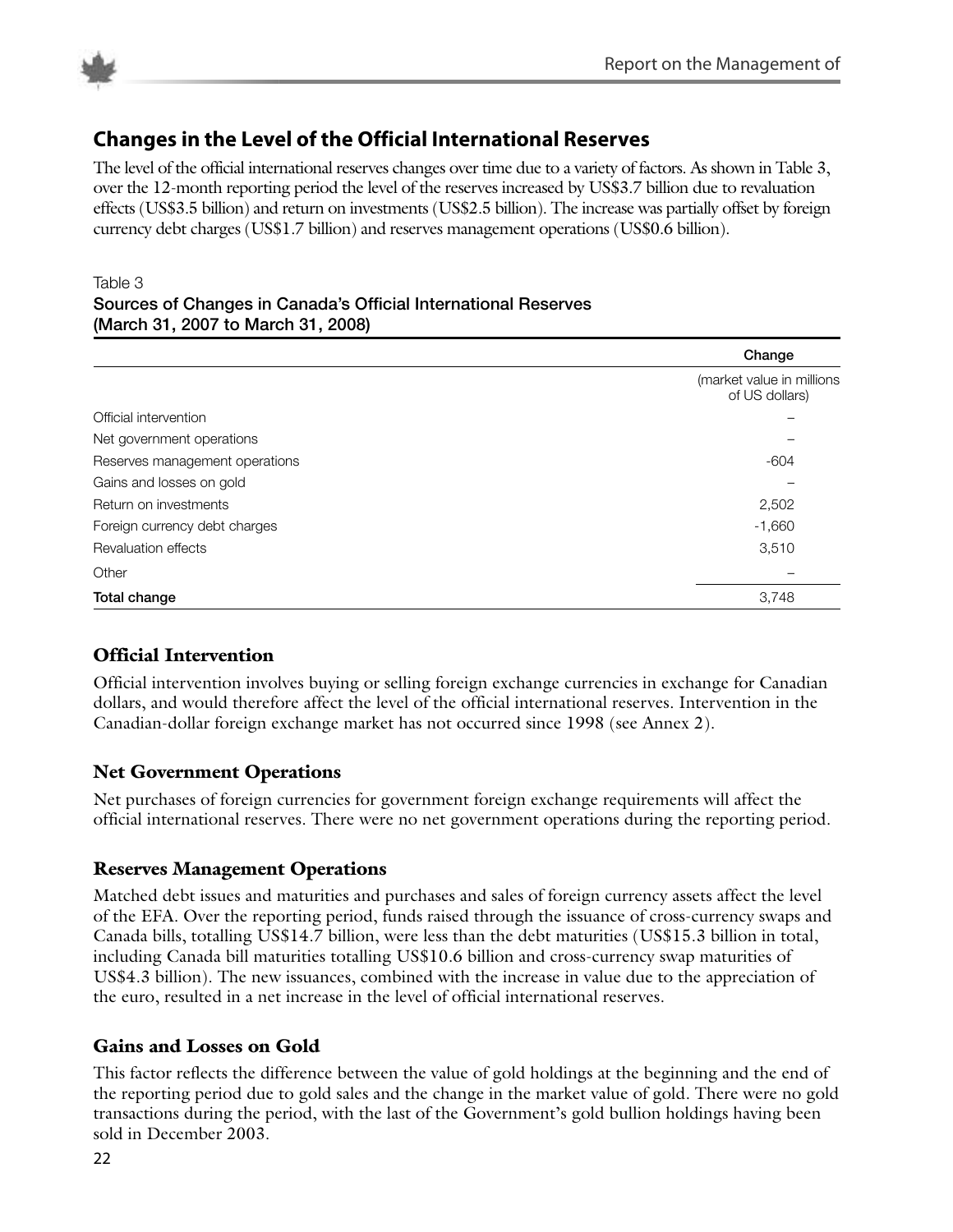

#### **Return on Investments**

Return on investments comprises interest earned on investments (US\$1.4 billion) and the increase in the market value of securities resulting from changes in interest rates (US\$1.1 billion). The overall effect on the official international reserves was a net increase of US\$2.5 billion.

#### **Foreign Currency Debt Charges**

Foreign currency debt charges reduced the level of the official international reserves by US\$1.7 billion. These expenses are charged to the Consolidated Revenue Fund but are paid using foreign assets of the EFA.

#### **Revaluation Effects**

Revaluation effects reflect changes in the market value of the official international reserves resulting from movements in exchange rates. Revaluation effects increased the official international reserves by US\$3.5 billion, primarily due to the appreciation of the euro versus the US dollar.

More detailed information on monthly levels and changes in Canada's official international reserves is provided in Annex 3.

# **EFA Financing**

As previously noted, EFA assets are managed against a portfolio of dedicated liabilities. The liabilities are Government of Canada foreign currency borrowings from a variety of sources (Table 4).

Funding requirements are primarily met through an ongoing program of cross-currency swaps of domestic obligations. Total cross-currency swap issuance and maturities during the reporting period were US\$4.3 billion and US\$2.3 billion, respectively. In recent years, swaps have been particularly cost-effective compared to other sources of foreign currency funds. During 2007–08, foreign currency was raised through cross-currency swaps at 3-month US\$ LIBOR less 56 basis points on average. This funding cost compares favourably with the rates obtained during the previous reporting period, which averaged 3-month US\$ LIBOR less 41 basis points.

In addition to cross-currency swaps of domestic obligations, the EFA is funded by a short-term US-dollar paper program (Canada bills), medium-term note issuance in various markets (Canada notes and euro medium-term notes [EMTNs]) and international bond issues (global bonds), the use of which depends on funding needs and market conditions. From March 31, 2007 to March 31, 2008, the level of outstanding Canada bills decreased by US\$155 million. Canada bills were issued, on average, at an allin cost of US\$ LIBOR less 80 basis points, which was generally lower than funding levels of prior years. There was no new issuance of Canada notes, EMTNs or global bonds during the period.

The changes in the outstanding numbers shown in Table 4 reflect not only issuance and maturities, but also changes in the exchange rates of the euro and yen versus the US dollar (as the foreign currency issues are reported in US dollars). Outstanding foreign currency issues are represented in Chart 8.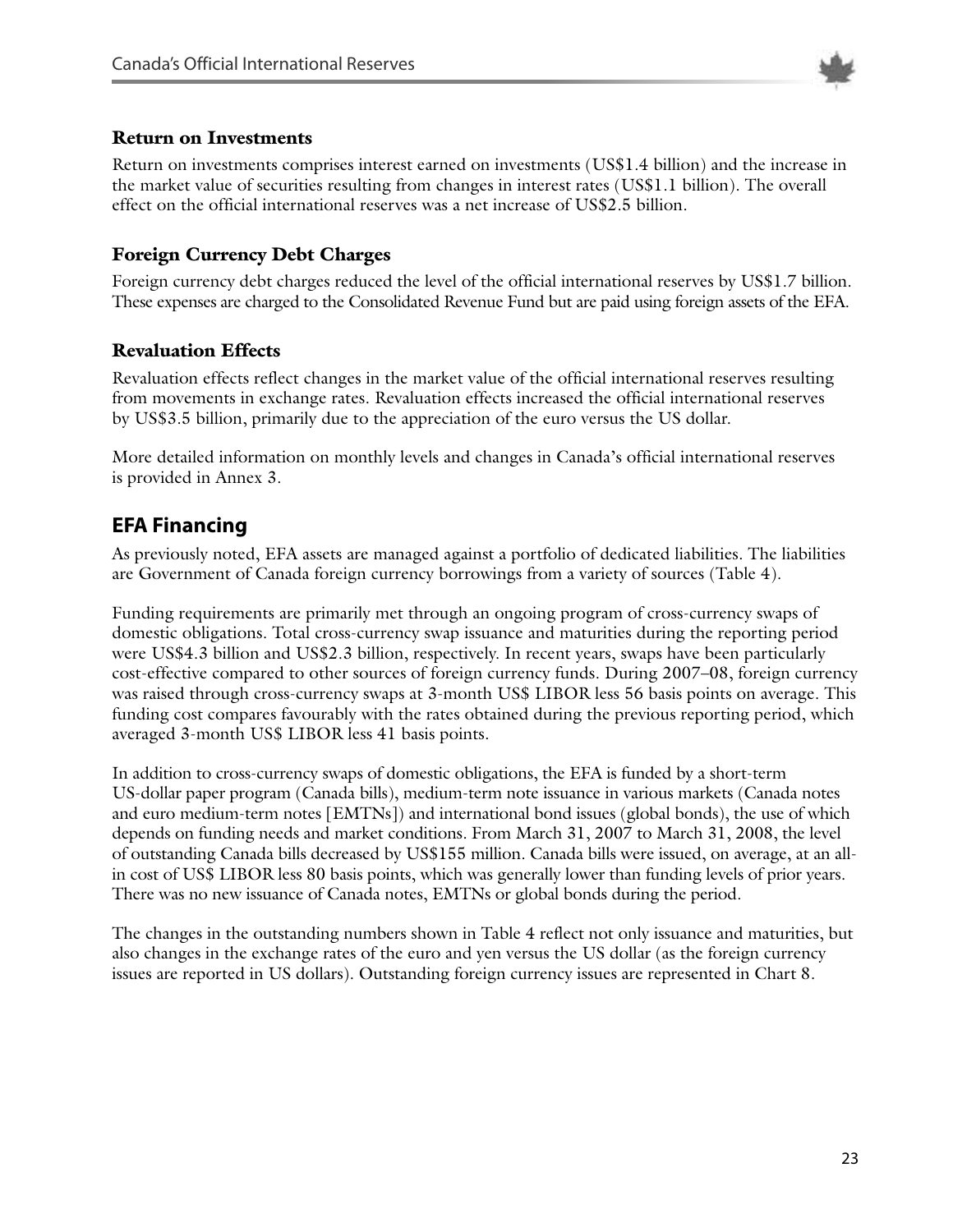



#### Table 4 **Outstanding Foreign Currency Issues**

|                         | March 31, 2008 | March 31, 2007                        | Change |
|-------------------------|----------------|---------------------------------------|--------|
|                         |                | (par value in millions of US dollars) |        |
| Swapped domestic issues | 30,503         | 27,962                                | 2,541  |
| Global bonds            | 5,729          | 5,589                                 | $-140$ |
| Canada bills            | 1,445          | 1,600                                 | $-155$ |
| Euro medium-term notes  | 1,579          | 1,408                                 | 171    |
| Canada notes            | 502            | 424                                   | 78     |
| Total                   | 39,758         | 36,983                                | 2,495  |

Note: Liabilities are stated at the exchange rates prevailing on March 31, 2008.



Further information on the management of foreign currency liabilities and the associated credit risks can be found in the *Debt Management Report* at www.fin.gc.ca/purl/dmr-e.html.

# **Portfolio Performance**

The EFA is a financial asset portfolio within the Public Accounts framework. For risk management purposes and to provide transparency on the economic return or cost to the Government of maintaining the Account, several performance indicators are measured and tracked on a regular basis and reported to management at the Department of Finance and the Bank of Canada.

This section of the report provides detailed, technical information on indicators used to measure performance in four areas: 1) revenues; 2) asset-liability matching; 3) cost of advances to the EFA; and 4) market and credit risk measures. A brief overview is provided below to highlight the main performance indicators.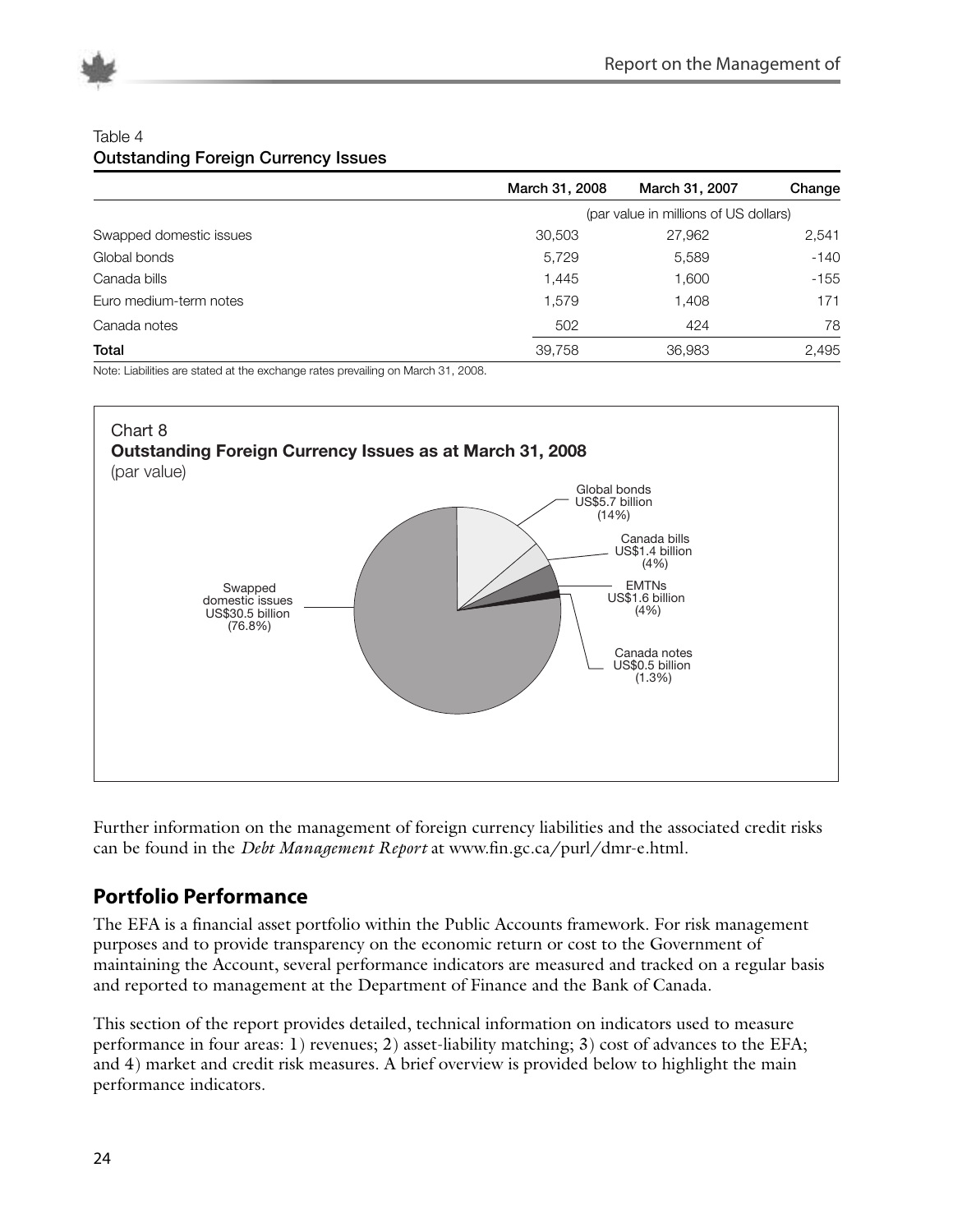

#### **Overview**

In 2007–08, the assets held in the EFA generated higher revenues than in 2006–07 as shown in Table 5, reflecting a slightly larger portfolio. Revenues were also higher due to higher coupons received on euro-denominated fixed income securities, which offset lower coupons received on US-dollar fixed income securities. The estimated economic cost to the Government of maintaining the EFA, i.e. the cost of advances to the EFA, was lower than revenues in 2007–08.

The spread between the coupons on fixed income reserve assets and the foreign fixed income liabilities used to fund the assets continued to remain positive in 2007–08. The spread measures the underlying return of the portfolio if the assets are held to maturity. Over the year, the portfolio generated a positive spread or coupon return of 21 basis points, up from 10 basis points in the previous year.

#### Table 5 **Summary of Main Performance Indicators for the OfFcial International Reserves**

|                                                             | April 1, 2007 to<br>March 31, 2008 | April 1, 2006 to<br>March 31, 2007 |
|-------------------------------------------------------------|------------------------------------|------------------------------------|
| 1) Net revenue (C\$ millions)                               | 1,828                              | 1,765                              |
| 2) Asset-liability performance                              |                                    |                                    |
| Coupon return (basis points)                                | 21                                 | 10                                 |
| Asset-liability matching indicators                         |                                    |                                    |
| Carry (basis points)                                        | $-3.7$                             | $-9.2$                             |
| Carry including net realized gains or losses (basis points) | 11.7                               | $-31.7$                            |
| Total return (basis points)                                 | $-105$                             | 31                                 |
| 3) Cost of advances to the EFA (C\$ millions)               | 1,792                              | n/a                                |
|                                                             | March 31, 2008                     | March 31, 2007                     |
| 4) Risk measures                                            |                                    |                                    |
| Market risk (99% 10-day VaR, US\$ millions)                 | 3                                  | 15                                 |
| Credit risk (99% 365-day VaR, US\$ millions)                | 810                                | 493                                |

The difference between the actual cash flows of interest receipts and payments—the carry of the portfolio—was slightly negative at -3.7 basis points, but improved from 2006–07. The carry, taking into account net realized gains or losses from the sale or purchase of assets, was positive at 11.7 basis points. The difference between the two carry measures resulted from gains realized from selling and repurchasing assets as US interest rates declined. Taking into account the change in the market value of assets and liabilities, the portfolio's total return fell, as Canada's foreign liabilities appreciated faster, due to a flight to quality, than the value of the assets held in the EFA.

The Value-at-Risk (VaR) measure of potential losses to the EFA portfolio from market movements in interest and exchange rates remained very low as a result of the asset-liability matching of the foreign reserves. The VaR measure of potential losses due to the credit exposure to counterparties increased slightly as a result of wider credit spreads associated with the market turmoil.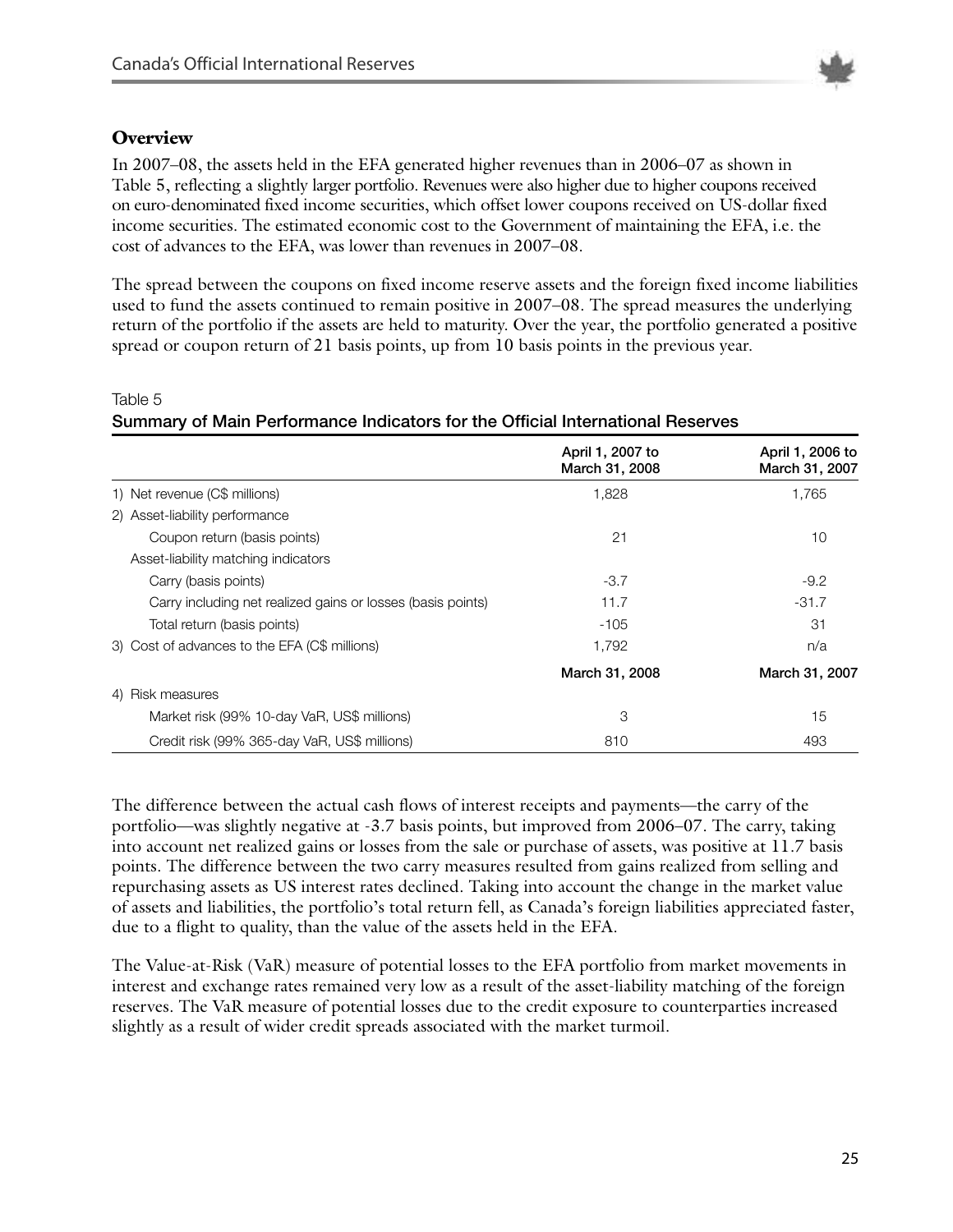

## **1) Revenues**

Revenues include income from investments and foreign exchange gains. In 2007–08, income totalled C\$1.83 billion compared to C\$1.77 billion in the previous reporting period. The main categories of income are summarized in Table 6. Data is reported in Canadian dollars as EFA revenues are reported in Canadian dollars in the attached financial statements.

#### Table 6 **Revenues of the Exchange Fund Account**

|                                           | April 1, 2007 to<br>March 31, 2008 | April 1, 2006 to<br>March 31, 2007 |
|-------------------------------------------|------------------------------------|------------------------------------|
|                                           | (millions of Canadian dollars)     |                                    |
| Investment Income                         |                                    |                                    |
| Marketable securities                     | 1,622                              | 1,368                              |
| Cash and short-term deposits              | 72                                 | 109                                |
| Deposits held under repurchase agreements | 89                                 | 105                                |
| Special drawing rights                    | 38                                 | 42                                 |
| Total investment income                   | 1,821                              | 1,624                              |
| Other income                              |                                    |                                    |
| Foreign exchange gains or losses          | 7                                  | 141                                |
| Total income                              | 1,828                              | 1.765                              |

The EFA's securities-lending program enhances the income earned on the portfolio by lending out US Treasury securities that are highly sought after in the market. Income from securities lending, included in investment income from marketable securities in Table 6, totalled C\$8.6 million during the period compared to C\$3 million in 2006–07.

## **2) Asset-Liability Matching**

The asset-liability matching of the EFA is reported using two separate measures. The first, which is called the "carry," represents the net revenue generated by funding and holding reserve assets from a cash-only perspective. The second measure of asset-liability performance is called "total return." It represents the net return generated by the EFA by including the cash flows as depicted in the carry measure (i.e. interest streams and realized gains or losses), as well as the changes in the market values of the assets and liabilities over the reporting period. By including the market values of the EFA's assets and corresponding liabilities, the total return measure includes unrealized gains or losses, which is the difference between what an asset (or liability) is worth compared to what it cost. In this way, the total return measure depicts the market or fair value of the EFA.

## **Carry**

Carry represents the interest received on the EFA's assets minus the interest paid on the liabilities that fund the assets. The carry measure is also reported including any realized gains or losses stemming from asset sales, which is the difference between the amount for which an asset is sold and the amount it originally cost. A principal reason for using this measure of performance is that it depicts the effect of the EFA's net revenue on the Public Accounts of Canada.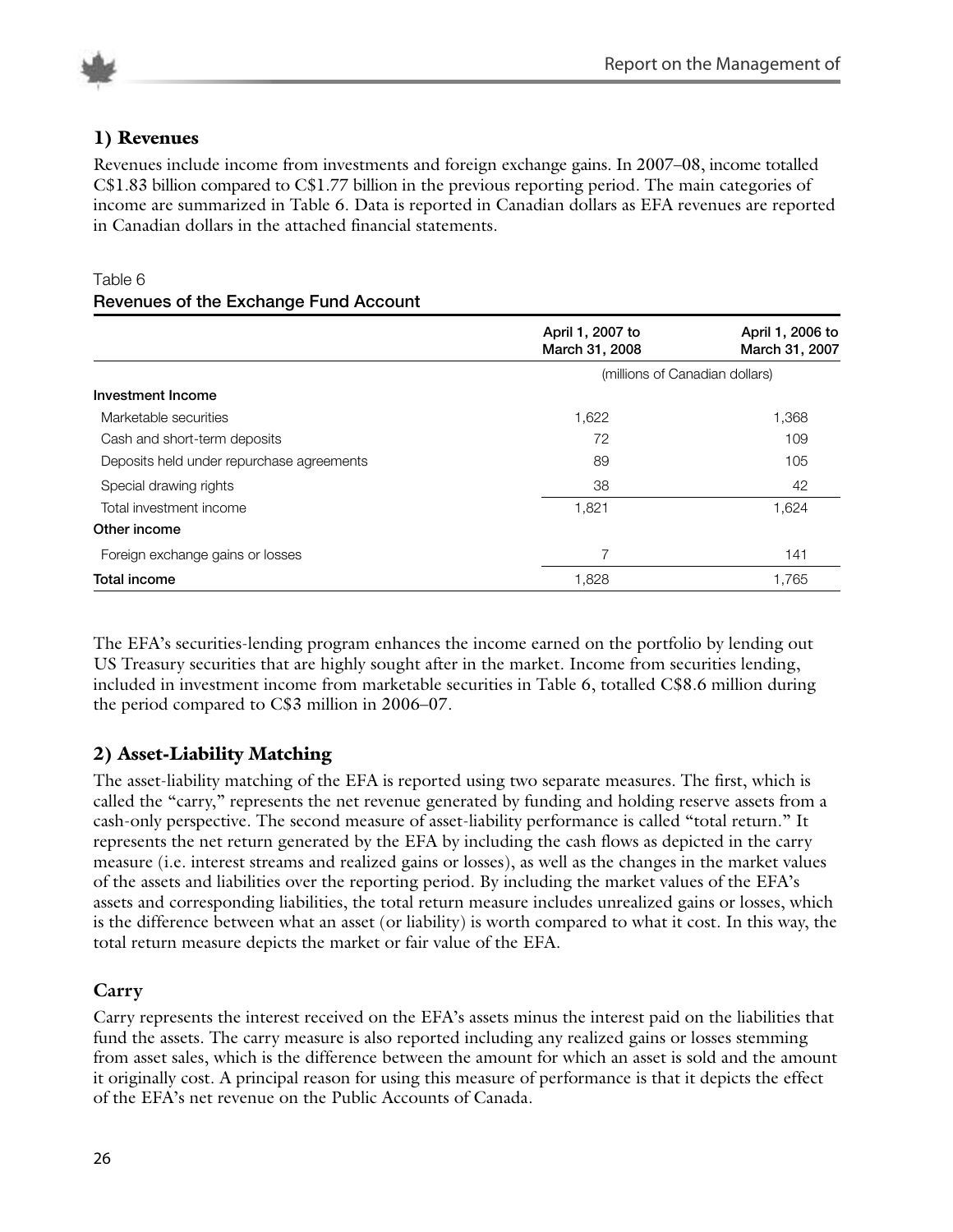

Table 7 provides an estimate of the carry for the EFA and its constituent currency portfolios. The carry for the 2007–08 fiscal year was estimated at -3.7 basis points, a 5.5-basis-point improvement over the previous period. The improvement was caused by a narrowing of the difference between interest earned and paid as older liabilities with high coupons matured.

Taking into account gains or losses on asset sales recorded during the same period, the EFA accumulated net gains of US\$61 million, or 11.7 basis points. This reflects US\$60 million in net realized gains on US-dollar and euro asset sales plus net interest income of US\$1 million. The EFA realized US\$91 million in gains on US asset sales and US\$31 million in losses on euro asset sales. Realized losses in the euro portfolio over the whole year were offset by realized gains in the US portfolio in the second part of the year as interest rates generally decreased.

The methodology for computing the 2007–08 cost of carry was slightly changed from that in 2006–07. In 2006–07 the net interest expense (i.e. interest earned on assets less interest paid on liabilities) was divided by the book value of assets. In 2007–08, the ratio of earnings (i.e. interest earned on assets divided by the book value of assets) less the ratio of expenses (i.e. interest paid on liabilities divided by the book value of liabilities) was used to compute the cost of carry (see Diagram 1) as it accounts for small differences in the gap between asset and liability values. The impact of the change in methodology on the carry results was small.

|                          |         | April 1, 2006 to<br>March 31, 2007                    |                                 | April 1, 2007 to<br>March 31, 2008 |                                               |         |                                               |
|--------------------------|---------|-------------------------------------------------------|---------------------------------|------------------------------------|-----------------------------------------------|---------|-----------------------------------------------|
|                          | Carry   | Carry<br><i>(including)</i><br>net realized<br>gains) | Interest<br>earned<br>on assets | Interest<br>paid on<br>liabilities | <b>Net</b><br>interest<br>earned<br>on assets | Carry   | Carry<br>(including<br>net realized<br>gains) |
|                          |         | (basis points)                                        |                                 | (millions of US dollars)           |                                               |         | (basis points)                                |
| Euro portfolio           | $-17.1$ | $-17.3$                                               | 731.2                           | 779.6                              | $-48.4$                                       | $-14.3$ | $-22.4$                                       |
| Yen portfolio            | 0.1     | 0.1                                                   | 8.4                             | 8.5                                | $-0.1$                                        | $-0.1$  | $-0.1$                                        |
| US\$ portfolio           | 7.8     | $-14.4$                                               | 933.7                           | 883.8                              | 49.9                                          | 10.6    | 34.1                                          |
| Total carry <sup>2</sup> | $-9.2$  | $-31.7$                                               | 1,673.3                         | 1,671.9                            | 1.4                                           | $-3.7$  | 11.7                                          |

#### Table 7 **Carry** for the Official International Reserves<sup>1</sup>

<sup>1</sup> The carry figures show the contribution of each currency portfolio to the overall carry.

<sup>2</sup> Excludes gold holdings, and IMF reserve position and associated liabilities.

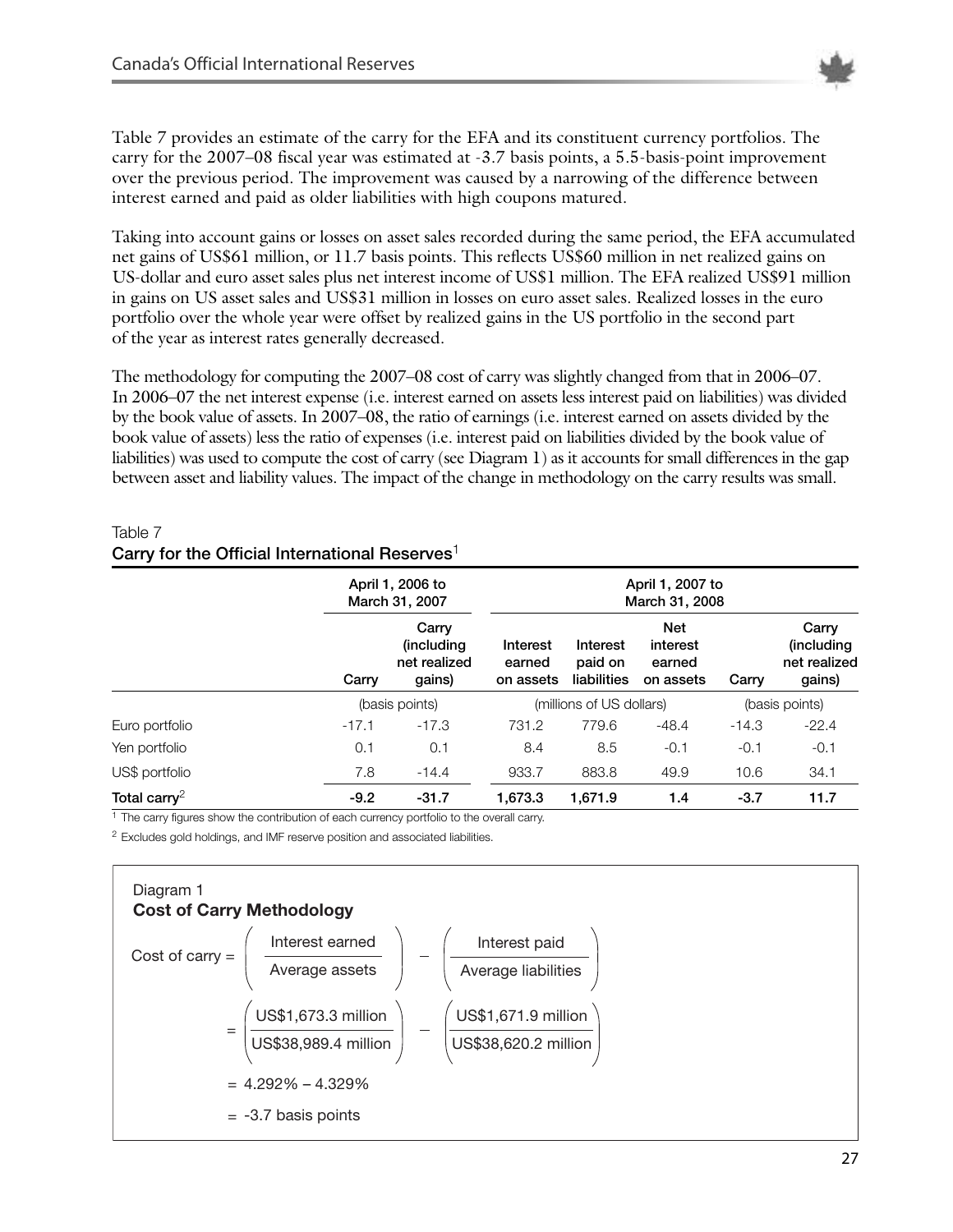

#### **Total Return on a Market-Value Basis**

The total return measure is used in several different ways. For instance, it is used to compare the performance of the EFA's assets to its liabilities in order to depict the net return of the portfolio on a market-value basis. The total return of the assets is also compared to an external liability index in order to provide an independent measure of the performance of the EFA and to enhance the understanding of performance in relation to broader market developments. Lastly, the EFA's total return is decomposed into the key sources of return. This is done by decomposing the total return measures for both the assets and liabilities into key sources of return through a technique called "performance attribution." This allows management to discern what aspects of total return resulted from controllable influences as compared to those sources that are market-driven. As well, the attribution analysis provides an indication as to how well the objectives of the asset-liability management framework of the EFA are being met.

Table 8 provides an estimate of the total return on a market-value basis for the EFA as a whole and its key portfolios compared to the corresponding liabilities. The net total return was -105 basis points, or a loss of US\$394 million, in the fiscal year ending March 31, 2008, compared to +31 basis points, or US\$105 million, in the year ending March 31, 2007. This reflects net returns in US-dollar terms of -115 basis points for the US-dollar portfolio, -93 basis points for the euro portfolio and -7 basis points for the yen portfolio. These numbers include interest flows as well as all gains or losses earned over the period, regardless of whether they were realized or not.

|                                   | April 1, 2006 to<br>March 31, 2007 |                   |                   | April 1, 2007 to<br>March 31, 2008 |                     |
|-----------------------------------|------------------------------------|-------------------|-------------------|------------------------------------|---------------------|
|                                   | <b>Total EFA</b>                   | US\$<br>portfolio | Euro<br>portfolio | Yen<br>portfolio                   | Total<br><b>EFA</b> |
| EFA asset portfolio               |                                    |                   |                   |                                    |                     |
| Return in original currency       | n/a                                | 8.28%             | 4.58%             | 0.88%                              | n/a                 |
| Return in US\$ (A)                | 8.62%                              | 8.28%             | 23.59%            | 19.25%                             | 15.71%              |
| <b>Liability benchmarks</b>       |                                    |                   |                   |                                    |                     |
| Return in original currency       | n/a                                | 9.43%             | 5.37%             | 0.93%                              | n/a                 |
| Return in US\$ (B)                | 8.31%                              | 9.43%             | 24.52%            | 19.32%                             | 16.76%              |
| Return vs. liability benchmark    |                                    |                   |                   |                                    |                     |
| in basis points $(A - B)$ in US\$ | 31                                 | $-115$            | -93               | $-7$                               | -105                |

#### Table 8 **Total Return for the EFA Compared to Liability Benchmarks**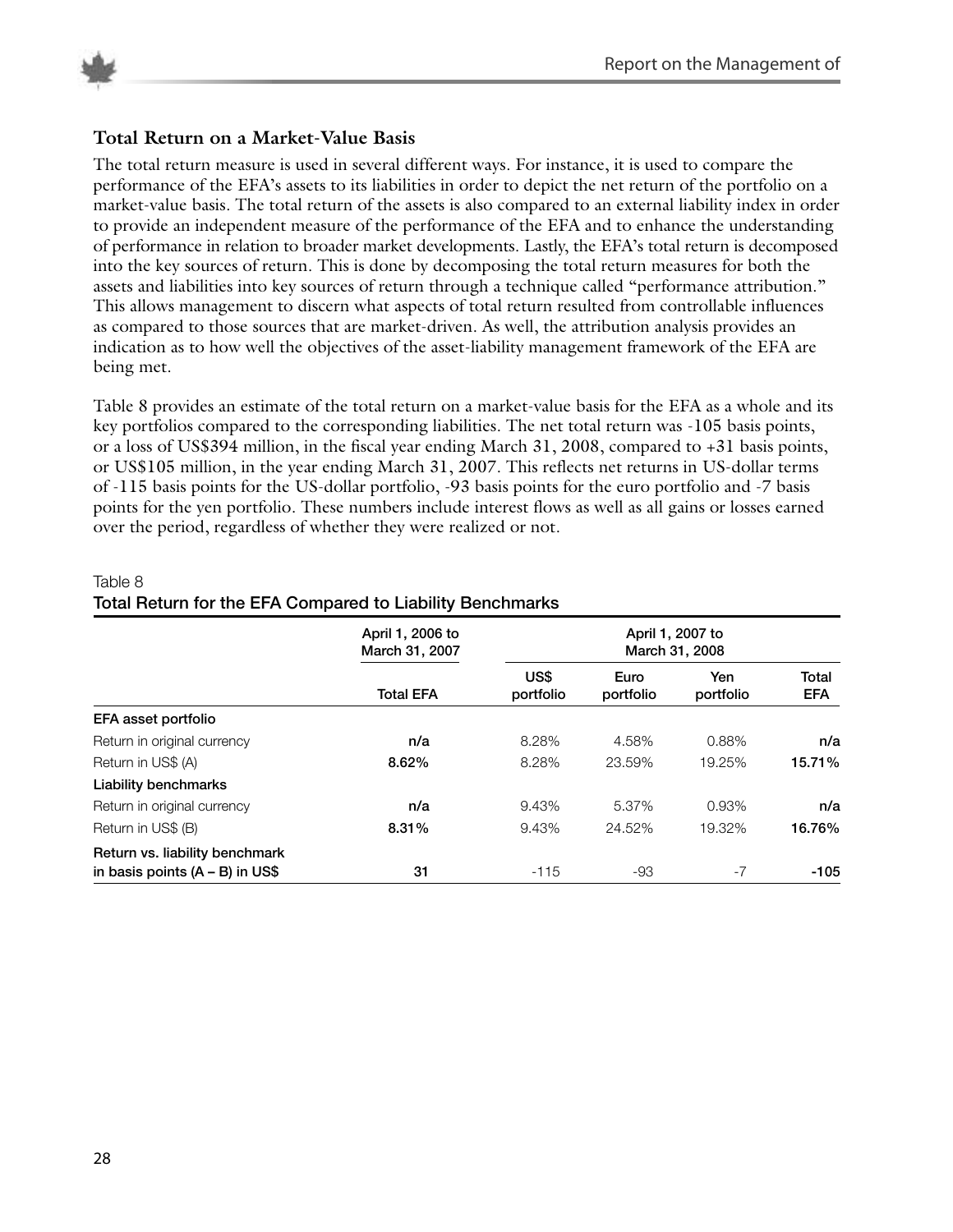

Table 9 compares the total return for the EFA to a set of Merrill Lynch government securities indices.<sup>4</sup> This provides some insight into how it compares to a portfolio invested solely in US and German government issued securities. While the indices have been combined and weighted to reflect the currency composition and duration of the EFA, they only provide a general indication of its performance because the EFA is invested in a broader range of high quality assets. In the fiscal year ending March 31, 2008, the EFA's total return fell slightly short of the external indices by 30 basis points, compared to an excess of 31 basis points in the fiscal year ending March 31, 2007. The EFA's underperformance this fiscal year was due to the greater flight to quality to German- and US-issued securities in the indices compared to that for the diversified securities held in the EFA.

#### Table 9

#### **Total Return for the EFA Compared to External Indices**1, <sup>2</sup> **April 1, 2007 to March 31, 2008**

| US\$ portfolio                              |       | Euro portfolio | Yen portfolio |
|---------------------------------------------|-------|----------------|---------------|
| EFA asset portfolio                         |       |                |               |
| Return in original currency (A)             | 8.28% | 4.58%          | 0.88%         |
| Return in US\$                              | 8.28% | 23.59%         | 19.25%        |
| <b>External indices</b>                     |       |                |               |
| Return in original currency (B)             | 8.38% | 5.10%          | n/a           |
| Return in US\$3                             | 8.38% | 24.21%         | n/a           |
| Return vs. external indices in              |       |                |               |
| basis points $(A - B)$ in original currency | $-11$ | -52            | n/a           |

<sup>1</sup> Composite index for the US portfolio is constructed as weighted average of the following Merrill Lynch indices: US Treasury Bills (G0BA), US Treasuries 1-3yr (G1O2), US Treasuries 3-5yr (G2O2), US Treasuries 5-7yr (G3O2), US Treasuries 7-10yr (G4O2). The weights for the composite index are updated on a monthly basis according to the holdings of the EFA US asset portfolio.

<sup>2</sup> Composite index for the euro portfolio is constructed as weighted average of the following Merrill Lynch indices: German Govt Bills (G0DB), German Federal Govts 1-3yr (G1D0), German Federal Govts 3-5yr (G2D0), German Federal Govts 5-7yr (G3D0), German Federal Govts 7-10yr (G4D0). The weights for the composite index are updated on a monthly basis according to the holdings of the EFA euro asset portfolio.

<sup>3</sup> Return versus external indices is expressed in original currency except for the total EFA, where both assets and index returns are converted to US dollars.

#### **Performance Attribution of Total Return**

Of the key sources of return, the coupon effect (what would have been earned had interest rates remained unchanged over the period) is the main driver of the EFA's positive total return. The coupon effect generally represents the underlying return of the portfolio if matched assets and liabilities are held to maturity. The coupon effect helps create a positive return because the EFA's assets generate more interest income than what is required to pay for the EFA's liabilities. Moreover, the coupon effect reflects the positive return generated by portfolio managers through their investment and issuance decisions.

<sup>4</sup> Merrill Lynch, used with permission. *"MERRILL LYNCH IS LICENSING THE MERRILL LYNCH INDICES "AS IS," MAKES NO WARRANTIES REGARDING SAME, DOES NOT GUARANTEE THE QUALITY, ACCURACY AND/OR COMPLETENESS OF THE MERRILL LYNCH INDICES OR ANY DATA INCLUDED THEREIN OR DERIVED THEREFROM, AND ASSUMES NO LIABILITY IN CONNECTION WITH THEIR USE."*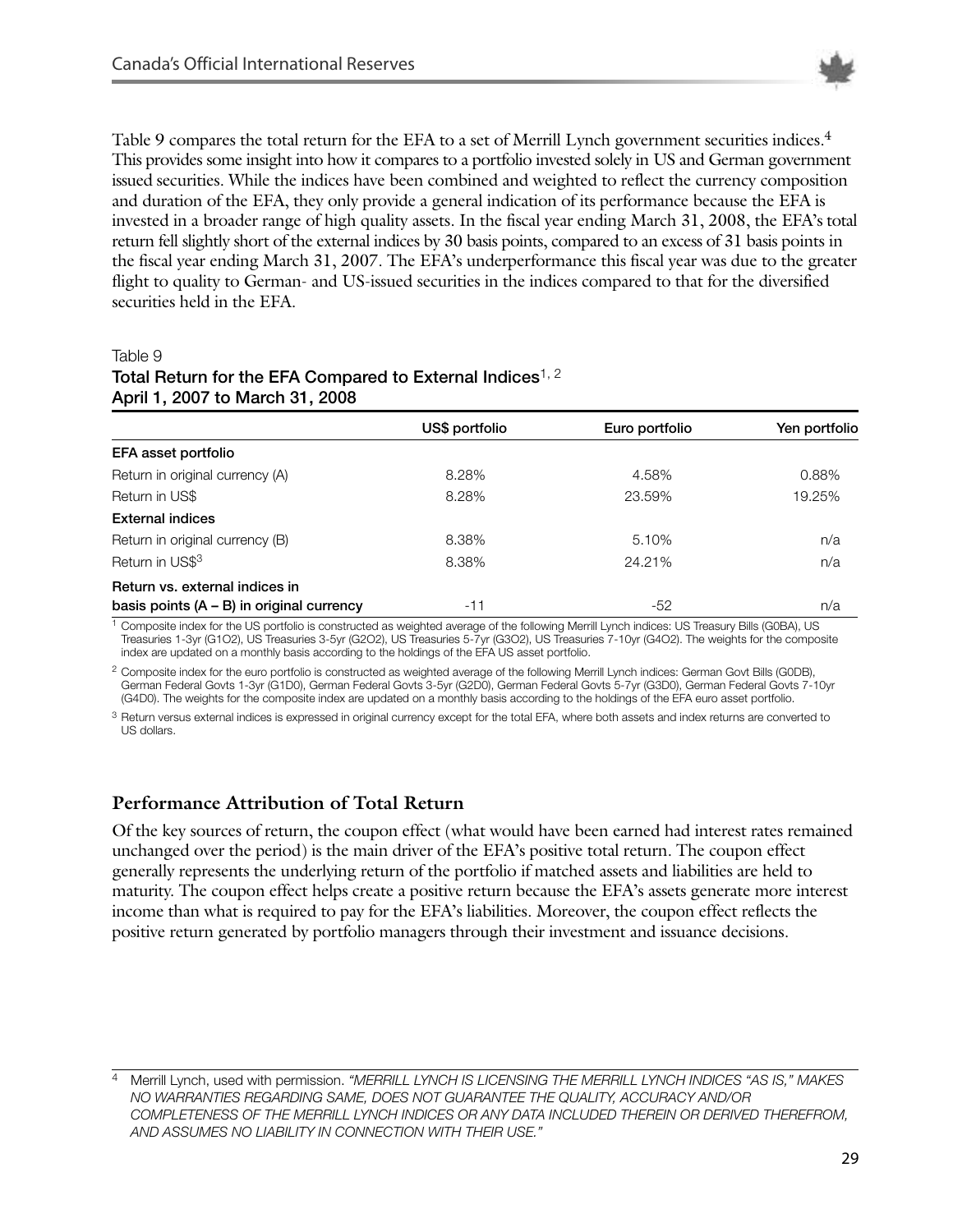

The yield curve effect (returns due to movements in interest rate spreads) demonstrates the extent to which the EFA's assets and liabilities are matched in terms of their sensitivity to changes in interest rates. The yield curve effect illustrates how the EFA's assets and liabilities respond to changing interest rate spreads. Typically, movements in interest rate spreads will differ for assets according to their credit quality, captured by the credit spread effect. The asset-liability matching framework does not hedge the credit spread effect as investment assets and Government of Canada liabilities are of different credit quality. As well, a component of the total return is generated through securities-lending activities. Any difference between the actual return and the sum of the above effects is called the "residual return," which is the unexplained portion of total return. By using these key sources of return, a clearer picture emerges as to the drivers of the EFA's annual total return.

Table 10 summarizes the attribution results for the EFA's US-dollar and euro portfolios for the fiscal year ending March 31, 2008. They indicate the coupon effects were the main sources of original currency return for both portfolios. Although total returns on the US-dollar portfolio were significantly affected by interest rate movements over the period, similar effects were observed in the corresponding liabilities. This demonstrates the benefit of the asset-liability management framework of the EFA over the reporting period. The turmoil in the credit markets led to a larger-than-normal impact from changes in credit spreads, as Government of Canada liabilities benefited more from the flight to quality than the assets held in the US-dollar and euro portfolios. The US-dollar portfolio also earned small positive returns from securities-lending activities over the period.

#### Table 10

#### **Performance Attribution for the US-Dollar and Euro Portfolios Compared to Liability Benchmarks April 1, 2007 to March 31, 2008**

|                               |         | US\$ portfolio |         | Euro portfolio |  |
|-------------------------------|---------|----------------|---------|----------------|--|
|                               | Assets  | Liabilities    | Assets  | Liabilities    |  |
|                               |         | (per cent)     |         |                |  |
| Coupon effect                 | 4.66    | 4.42           | 4.30    | 4.12           |  |
| Yield curve effect            | 3.66    | 3.84           | $-0.02$ | 0.11           |  |
| Credit spread effect          | 0.03    | 1.19           | 0.42    | 1.27           |  |
| Securities-lending activities | 0.04    |                |         |                |  |
| Residual return               | $-0.11$ | $-0.03$        | $-0.12$ | $-0.12$        |  |
| Return in original currency   | 8.28    | 9.43           | 4.58    | 5.37           |  |

#### **3) Notional Cost of Advances to the EFA From the Consolidated Revenue Fund**

In 2008, disclosure in the Account's financial statements on the notional cost of advances from the Government's Consolidated Revenue Fund (CRF) was enhanced. This disclosure, presented in Note 7 to the financial statements, coupled with the performance measures described above, provides more information on the economic cost to the Government of Canada of maintaining the Account.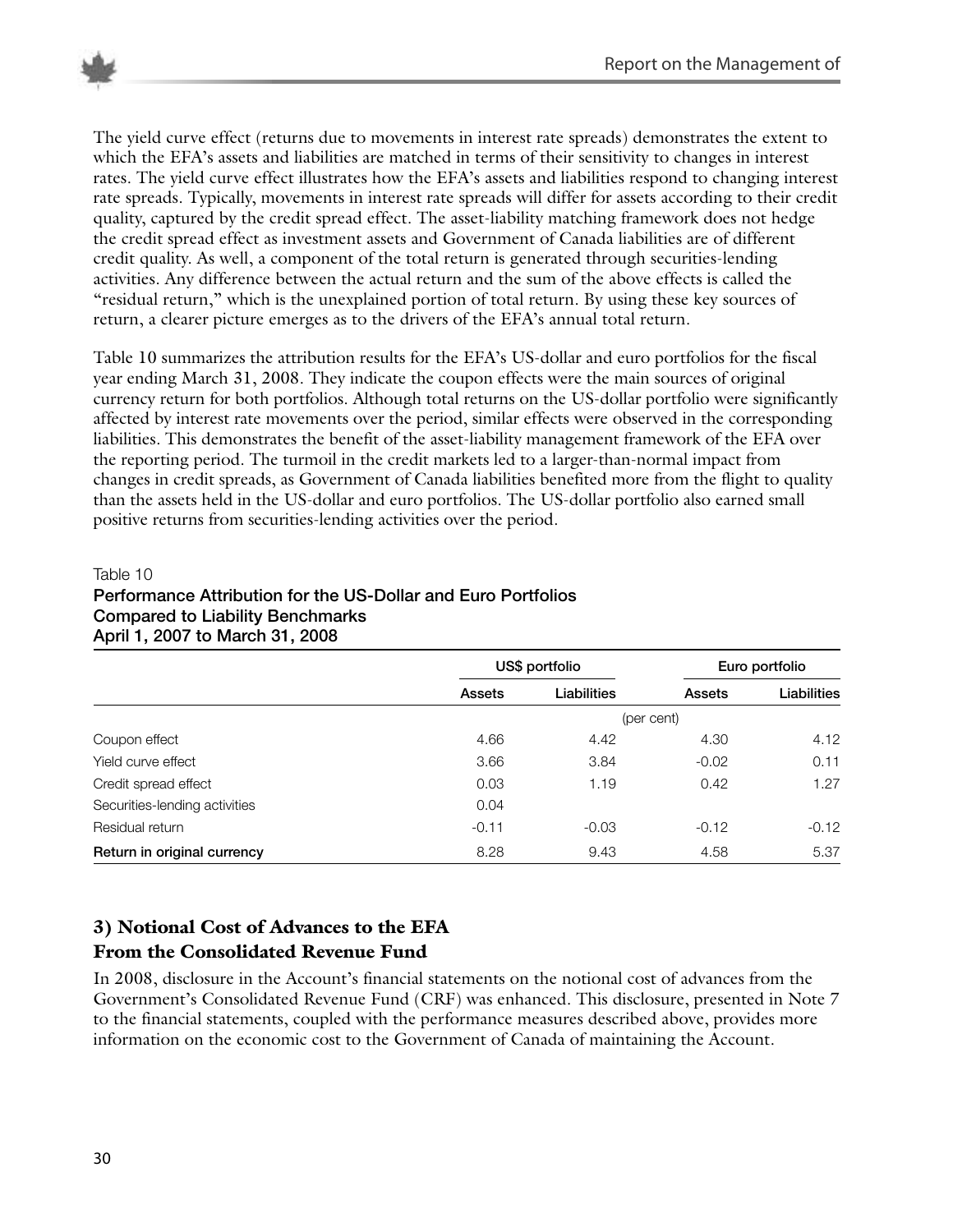

The cost of advances represents an estimate of the cost of maintaining the EFA by adding the cost of foreign debt payments (including the interest on cross-currency swaps) to the notional amount of foreign interest that would be paid on non-interest-bearing items or items funded in Canadian dollars. The level of foreign currency advances, measured in Canadian dollars, varies with the flow of foreign currencies between the EFA and the CRF.

**Actual foreign interest charges:** The proceeds from foreign currency borrowings are remitted to the CRF and concurrently advanced to the EFA. Foreign debt interest and principal repayments are charged to the CRF but are paid using the foreign assets of the EFA, reducing the amount advanced to the EFA. Actual foreign interest paid is converted into Canadian currency for the purpose of determining this portion of the notional cost of advances; for 2007–08, this value was C\$1,723 million.

**Notional interest charged in Canadian dollars:** Because domestically funded EFA assets, SDR advances and the portion of net revenues reinvested in the fund (i.e. cumulative net revenues of the Account less cumulative foreign debt interest payments) are not linked to foreign liabilities, an imputed interest cost is used to approximate the notional interest charge on the portion of advances from the CRF related to those assets. For 2007–08, a weighted cost of domestic funding, 4.61 per cent, was used in calculating notional interest paid in Canadian dollars, resulting in a value of C\$69 million.

| Diagram 2<br><b>Cost of Advances Methodology</b>                          |     |                                                                                                                                                                                                                         |
|---------------------------------------------------------------------------|-----|-------------------------------------------------------------------------------------------------------------------------------------------------------------------------------------------------------------------------|
| Cost of advances $=$ Actual foreign<br>interest paid,<br>converted to C\$ | $+$ | Notional interest paid in C\$                                                                                                                                                                                           |
| $= C$1,723.4 million$                                                     | $+$ | Average annual domestic<br>funded (unmatched) assets<br>Average<br>$\ddot{}$<br>annual<br>Average annual SDRs<br>$\mathsf{x}$<br>domestic<br>advanced to CRF<br>funding cost<br>$\ddot{}$<br>Average annual EFA profits |
|                                                                           |     | $= C$1,723.4 million + [C$1,497.8 million x 4.61%]$                                                                                                                                                                     |
| $= C$1,723.4$ million                                                     |     | + C\$69.0 million                                                                                                                                                                                                       |
| $= C$1,792.5 million$                                                     |     |                                                                                                                                                                                                                         |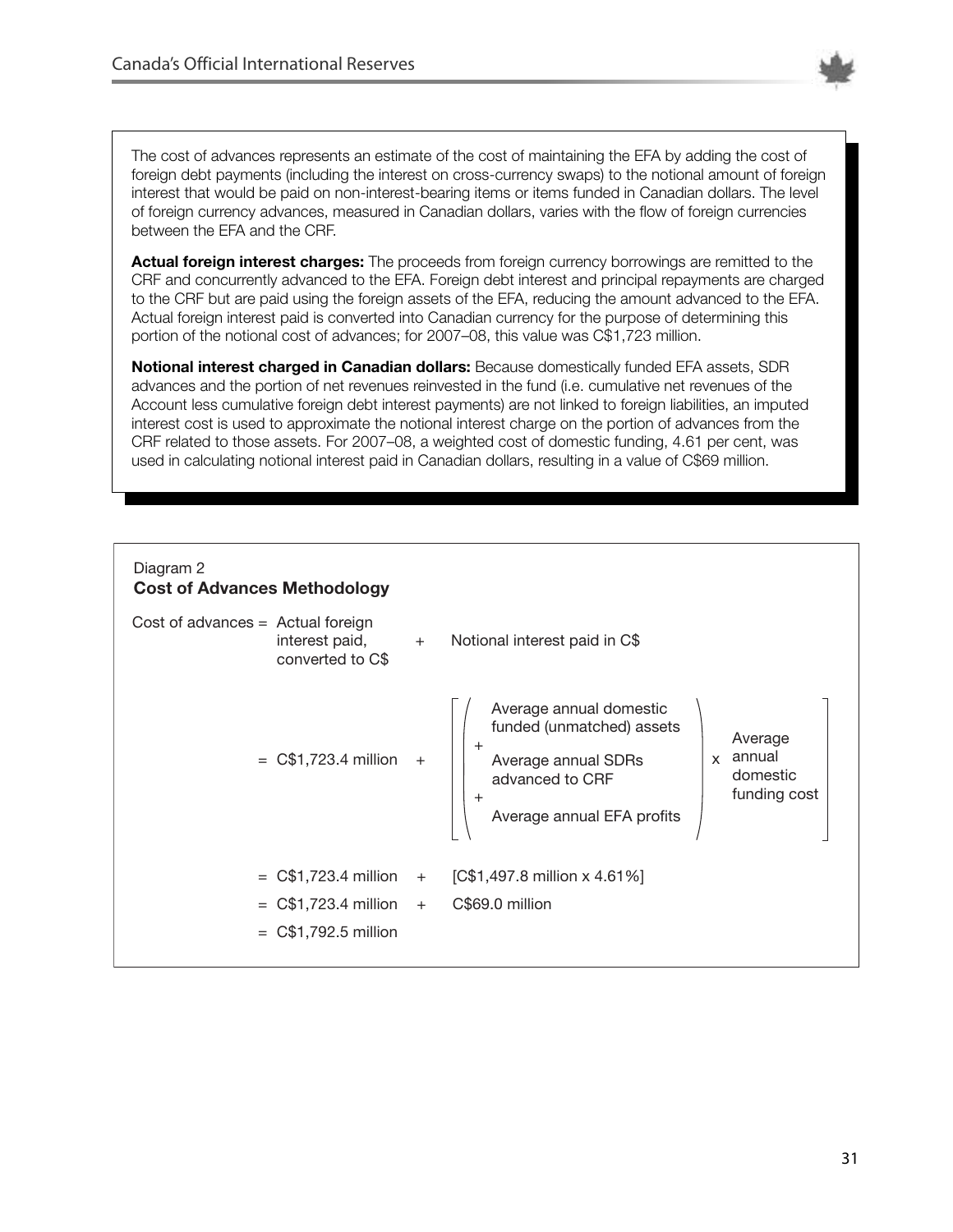



#### **4) Risk Measures**

The risk management framework covers market, credit, liquidity, legal and operational risks related to the financing and investment of the foreign reserves. Risk measures are reported on a monthly basis to management at the Department of Finance and the Bank of Canada. The Minister of Finance receives an annual report on treasury risk management that is prepared in collaboration with the Bank of Canada's Financial Risk Office.

#### **Market Risk**

Several industry-standard measures of market risk exposure were employed: scenario analysis, stress testing and Value-at-Risk (VaR) (Table 11). VaR is a statistical measure for estimating potential losses to the EFA portfolio arising from severe market movements such as changes in interest and exchange rates, while stress testing and scenario analysis are used to evaluate the portfolio's performance under extraordinary circumstances in the market.

Stress tests were regularly carried out to gauge the sensitivity of the EFA portfolio to large changes in exchange rates and interest rates, including the portfolio impact of a 1 per cent depreciation of the euro and yen vis-à-vis the US dollar and a 1 per cent increase in interest rates across the yield curve. The results showed that, on a net basis during the reporting period, the EFA assets and the associated liabilities had very minimal exposure to currency depreciations and upward shifts in the yield curve, comparable to their positions as at March 31, 2007.

|                                         |            | March 31, 2008                        |                          | March 31, 2007                        |
|-----------------------------------------|------------|---------------------------------------|--------------------------|---------------------------------------|
|                                         | <b>EFA</b> | <b>EFA</b> assets<br>less liabilities | <b>EFA</b>               | <b>EFA</b> assets<br>less liabilities |
|                                         |            |                                       | (millions of US dollars) |                                       |
| Single factor stress tests              |            |                                       |                          |                                       |
| 1% depreciation of euro/yen             | $-223$     |                                       | $-180$                   | -3                                    |
| 1% upward parallel shift in yield curve | $-1,212$   | 9                                     | $-963$                   | $-27$                                 |
| Scenario tests                          |            |                                       |                          |                                       |
| 1994 Fed tightening                     | -3.420     | 139                                   | $-2.670$                 | 75                                    |
| 1997 Asian financial crisis             | $-1,168$   | 73                                    | -982                     | 30                                    |
| 1998 Russian default/LTCM collapse      | $-1,649$   | 82                                    | $-1,381$                 | 6                                     |
| 2001 terrorist attacks                  | 1,368      | $-10$                                 | 1,100                    | 10                                    |
| 99% 10-day VaR                          | 678        | 3                                     | 643                      | 15                                    |

#### Table 11 **Market Risk Measures**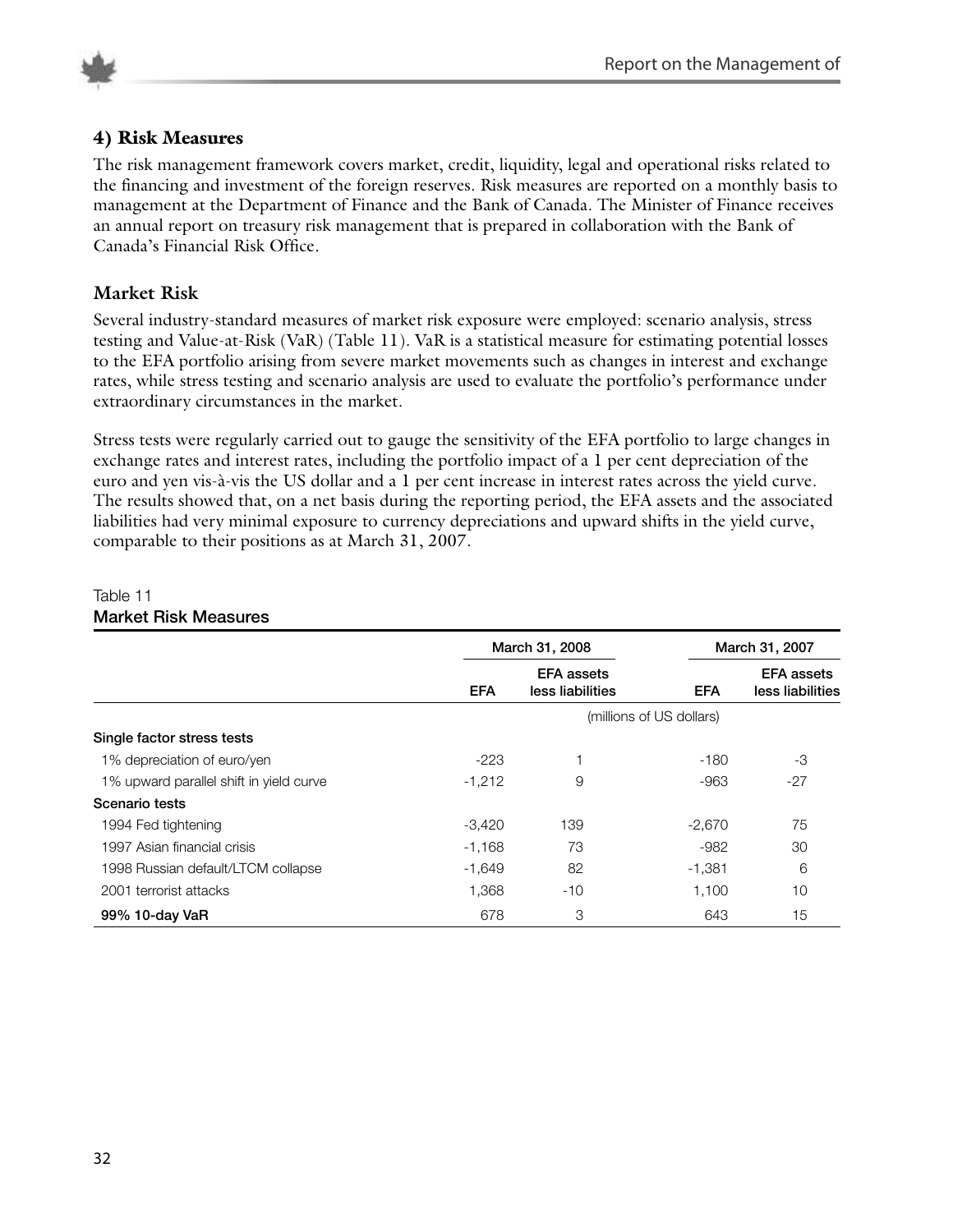

In addition, some hypothetical scenario stress tests that mimic the market conditions during four previous extraordinary market events were regularly conducted: the tightening of monetary policy by the US Federal Reserve in 1994; the 1997 Asian financial crisis; the 1998 Russian debt default and Long-Term Capital Management (LTCM) collapse; and the 2001 US terrorist attacks. The four stress tests showed that the EFA would generally perform well during such periods of market turbulence. The results were similar to those reported for March 31, 2007, and show that on a net basis, the EFA was continuously well positioned to benefit from flight-to-quality effects. Scenario creation is a dynamic process. New scenarios continue to be considered and will be added when relevant and feasible.

Market VaR is a statistical measure that estimates the expected loss in portfolio value within a specific time period during normal market conditions as a result of interest rate and exchange rate changes. This is regularly reported for the entire EFA portfolio and on the net position between assets and liabilities. As at March 31, 2008, the EFA had a 99 per cent 10-day VaR of US\$3 million, which implied that 99 per cent of the time, the value of the portfolio was not expected to decline by more than US\$3 million, on a net basis, over a 10-trading-day period.

#### **Credit Risk**

Credit risk, which is the most important risk faced by the EFA, is controlled by setting limits on both actual and potential exposures to counterparties. A collateral management framework is used for managing the credit risk to financial institution counterparties arising from the cross-currency swaps used to fund the EFA. Under this framework, high quality collateral is placed with collateral managers for the EFA when the market value of the swap contracts exceeds specified limits. Along with liquidity and legal risks, credit risk is also controlled through strict guidelines. The Credit VaR model and some selected credit risk stress tests were used to measure the EFA's exposure to credit risk during the reporting period (Table 12).

#### Table 12 **Credit Risk Measures**

|                                   | March 31, 2008 | March 31, 2007           |
|-----------------------------------|----------------|--------------------------|
|                                   |                | (millions of US dollars) |
| Credit VaR and expected shortfall |                |                          |
| 99.9% 365-day Credit VaR          | 810            | 493                      |
| Expected shortfall                | 1,719          | 1,402                    |
| Stress test                       |                |                          |
| Potential loss if counterparties  |                |                          |
| with negative outlook or negative |                |                          |
| watch are downgraded one notch    | 0.5            | 0.1                      |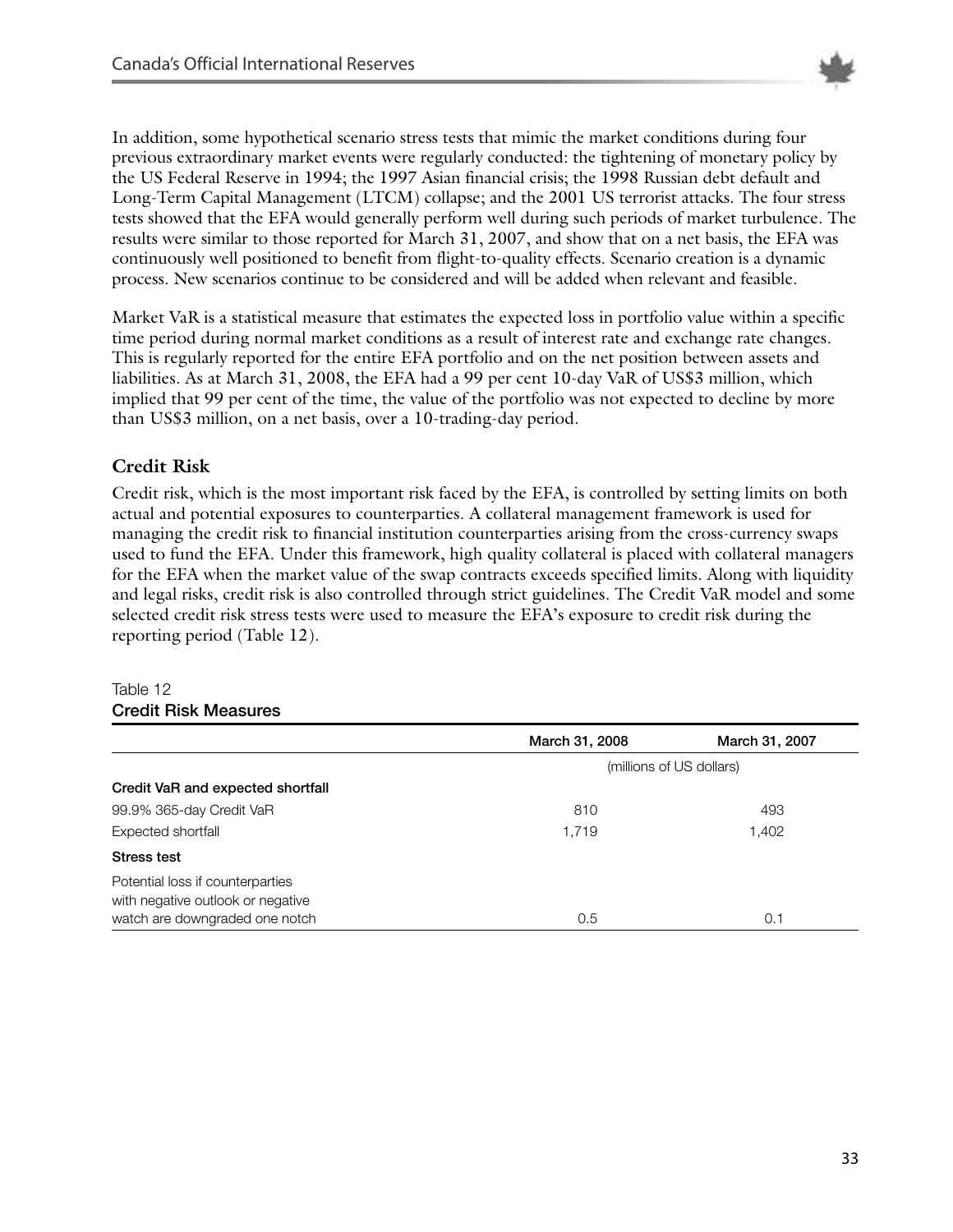

The Credit VaR model provides an estimate of the maximum expected loss in portfolio value within a year as a result of a credit event, such as a counterparty downgrade or default, under normal market conditions. As at March 31, 2008, the EFA had a 99.9 per cent 1-year Credit VaR of US\$810 million, which implied that 99.9 per cent of the time, the value of the portfolio was not expected to decline by more than US\$810 million over a 1-year period due to credit events. An associated measure, expected shortfall, computes the expected average loss in portfolio value during the same period due to an extreme, unexpected credit event, whose possibility of happening (less than 0.1 per cent) was not captured by the Credit VaR statistic. The expected shortfall measure for the EFA was US\$1.7 billion as at March 31, 2008. The increase in Credit VaR from the previous period reflects growth in the level of reserves plus wider credit spreads, which increase the possible losses associated with downgrades and defaults.

Credit risk stress tests were also carried out to evaluate potential losses to the EFA assets and the associated liabilities arising from extraordinary credit events in the market. These tests subjected the EFA to hypothetical scenarios, such as all counterparties with a negative outlook being downgraded by one notch. They showed that the EFA would perform well in this type of scenario.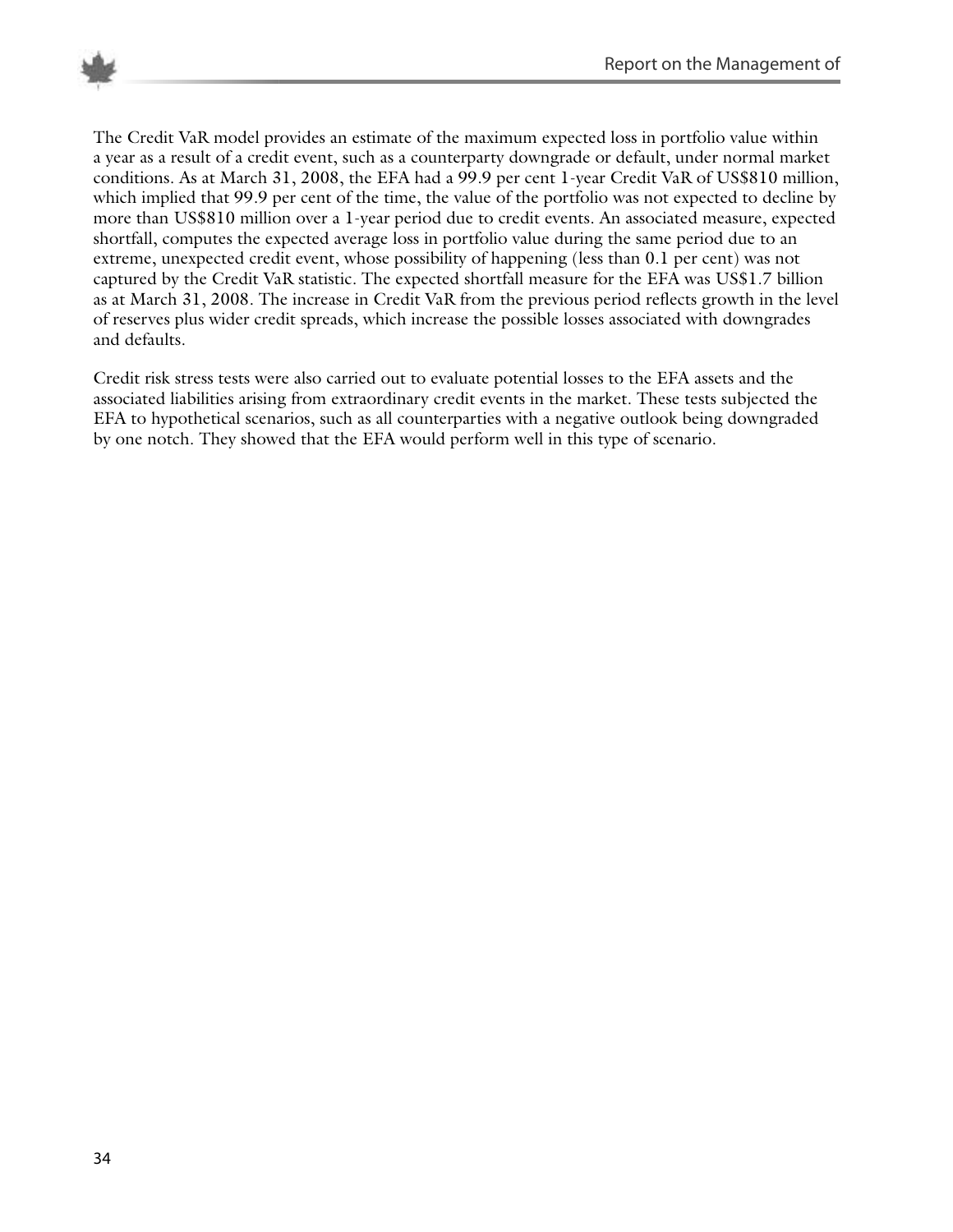

# **Annex 1: Statement of Investment Policy**

## **1. Purpose of Policy**

The *Statement of Investment for the Government of Canada* sets out the policy, approved by the Minister of Finance under the *Currency Act* (Act), governing the acquisition, management and divestiture of assets for the Exchange Fund Account (EFA).

# **2. Purpose of EFA**

The purpose of the Exchange Fund Account (EFA) is to aid in the control and protection of the external value of the Canadian dollar. Assets held in the EFA are managed to provide foreigncurrency liquidity to the Government and to promote orderly conditions for the Canadian dollar in the foreign exchange markets, if required.

## **3. Governance**

Part II of the *Currency Act* governs the management of the EFA. As amended in 2005, the Act requires the Minister of Finance to establish an investment policy for EFA assets. Responsibility for the implementation of approved policy and strategy is delegated to officials of the Department of Finance and the Bank of Canada.

The *Bank of Canada Act* provides statutory authority for the Bank of Canada to act as the Government's fiscal agent in the management of the Government of Canada's Exchange Fund Account.

The Funds Management Committee (FMC), which comprises senior management from the Department of Finance and the Bank of Canada, is responsible for the oversight of EFA investments. For policy development, the FMC is supported by a Risk Committee (RC) and an Asset-Liability Management Committee (ALMC). The RC is an advisory body to the FMC that reviews and provides opinions on the risk implications while the ALMC is responsible for strategic planning and performance evaluation. The Financial Risk Office (FRO) at the Bank of Canada provides support to the RC and the ALMC on risk issues. Officials from the Department of Finance and the Bank of Canada are responsible for the implementation of the strategic plan and day-to-day management of investment. Further information regarding oversight and governance is available within the *Treasury Management Governance Framework* document (available at www.fin.gc.ca/treas/Goveev/TMGF\_e.html).

# **4. No Inconsistent Business or Activity**

This policy prohibits any business or activity that is inconsistent with the investment objectives set forth below or in a manner that is contrary to the *Currency Act*.

# **5. Investment Objective**

There are three investment objectives:

• **Maintain a high standard of liquidity:** Hold reserves in assets that mature or can be sold on very short notice with minimal market impact and therefore loss of value.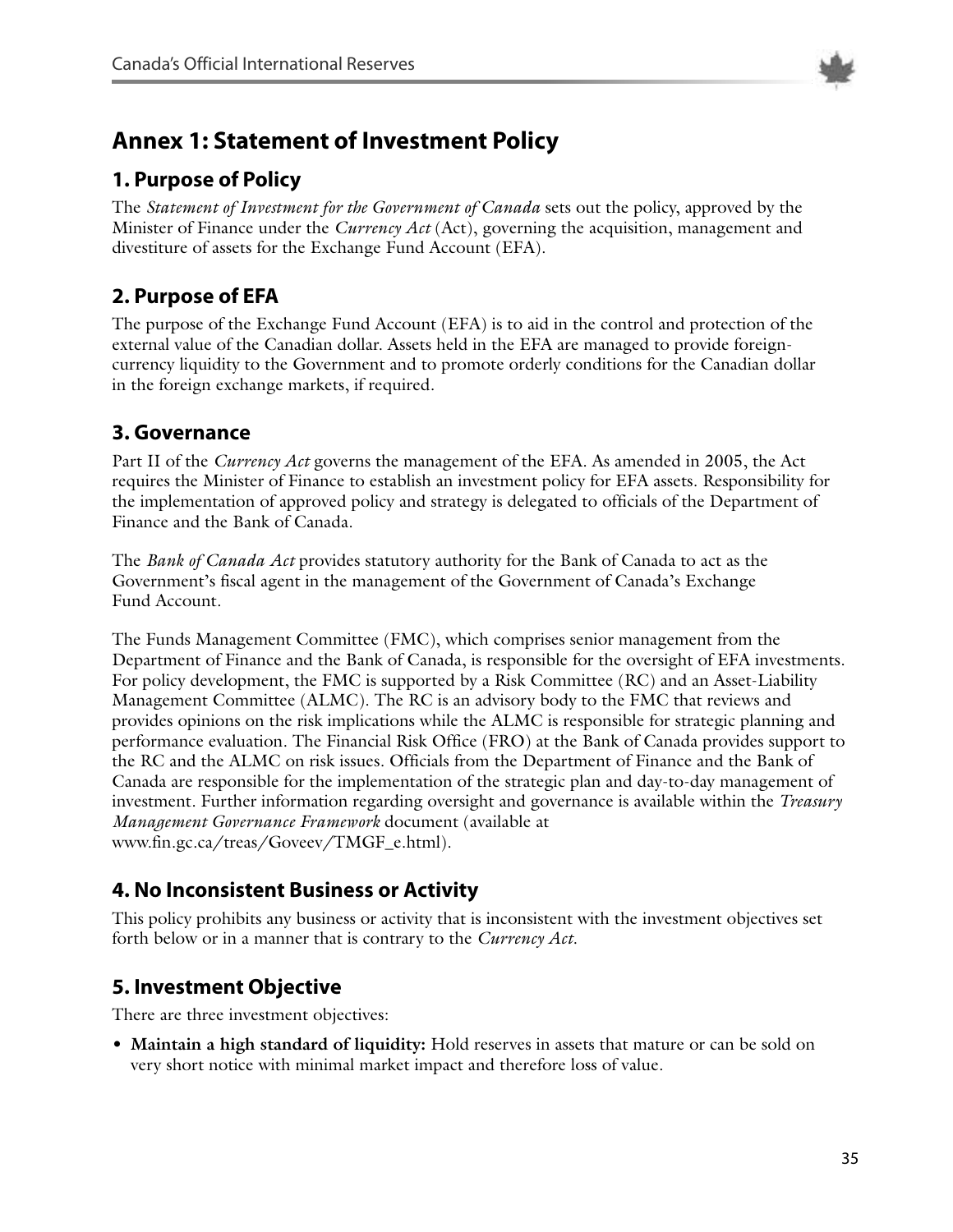

- **Preserve capital value:** Minimize risk of loss of market value by holding a diversified portfolio of high quality assets (in terms of credit rating and type of issuer), managing liquid assets and liabilities on a matched basis<sup>1</sup> (in terms of currency and duration), and using appropriate practices to mitigate risks.
- **Optimize return:** Achieve the highest possible level of return, while respecting the liquidity and capital preservation objectives.

# **6. Investment Policy**

## **6.1 Eligible Asset Classes**

The EFA may hold the following classes of assets: 1) fixed income securities (including bonds, notes, bills and short-term discount notes/commercial paper) issued by sovereigns (including directly guaranteed agencies), central banks, government-supported entities and supranational institutions; 2) deposits with commercial banks, central banks and the Bank for International Settlements; 3) repurchase agreements; 4) commercial paper and certificates of deposit issued by private sector entities; 5) gold; and 6) International Monetary Fund (IMF) special drawing rights. Subject to section 6.9, bonds with embedded options (such as callable bonds) and holdings of securities issued by and deposits with Canadian-domiciled entities (or entities that derive a majority of their revenues from their Canadian operations) are not permitted. All other classes of assets not listed in this policy are prohibited.

## **6.2 Eligible Investment Ratings**

Eligibility for investment in the EFA is based on external credit ratings. To be eligible for investment, an entity<sup>2</sup> must have a senior unsecured debt credit rating in the top seven categories from at least two of the four main rating agencies: <sup>3</sup> Moody's Investors Service, Standard & Poor's (S&P), Fitch Ratings and Dominion Bond Rating Service (DBRS). When credit ratings for an entity differ, the rating of the second highest rating agency will be used to assess eligibility,  $\frac{3}{4}$  consistent with the Basel II approach.

The only allowable unrated investments are the following: a) securities issued by and deposits with central banks and the Bank for International Settlements and b) investments in special drawing rights created by the IMF.

 $\frac{1}{1}$  Liabilities, which fund EFA assets, are managed outside the EFA.

<sup>&</sup>lt;sup>2</sup> Under exceptional circumstances, the credit rating of an entity's issue may be used, at the discretion of the ALMC.

 $3$  EFA ratings of sovereigns are based on the lower of domestic and foreign currency ratings.

<sup>4</sup> Stand-alone credit ratings for commercial banks by Moody's (Bank Financial Strength Rating (BFSR)) and by DBRS (Intrinsic Assessments) will be used in conjunction with official credit ratings from S&P and Fitch to provide the relative credit quality of entities. The use of stand-alone ratings is to remove the assumption of implicit government support embedded in the official ratings of Moody's and DBRS. However, in cases where two or more ratings are the same, for example, Moody's is AA, S&P is AA, DBRS is AA- and Fitch Ratings is AA-, the EFA rating would be AA (not AA-).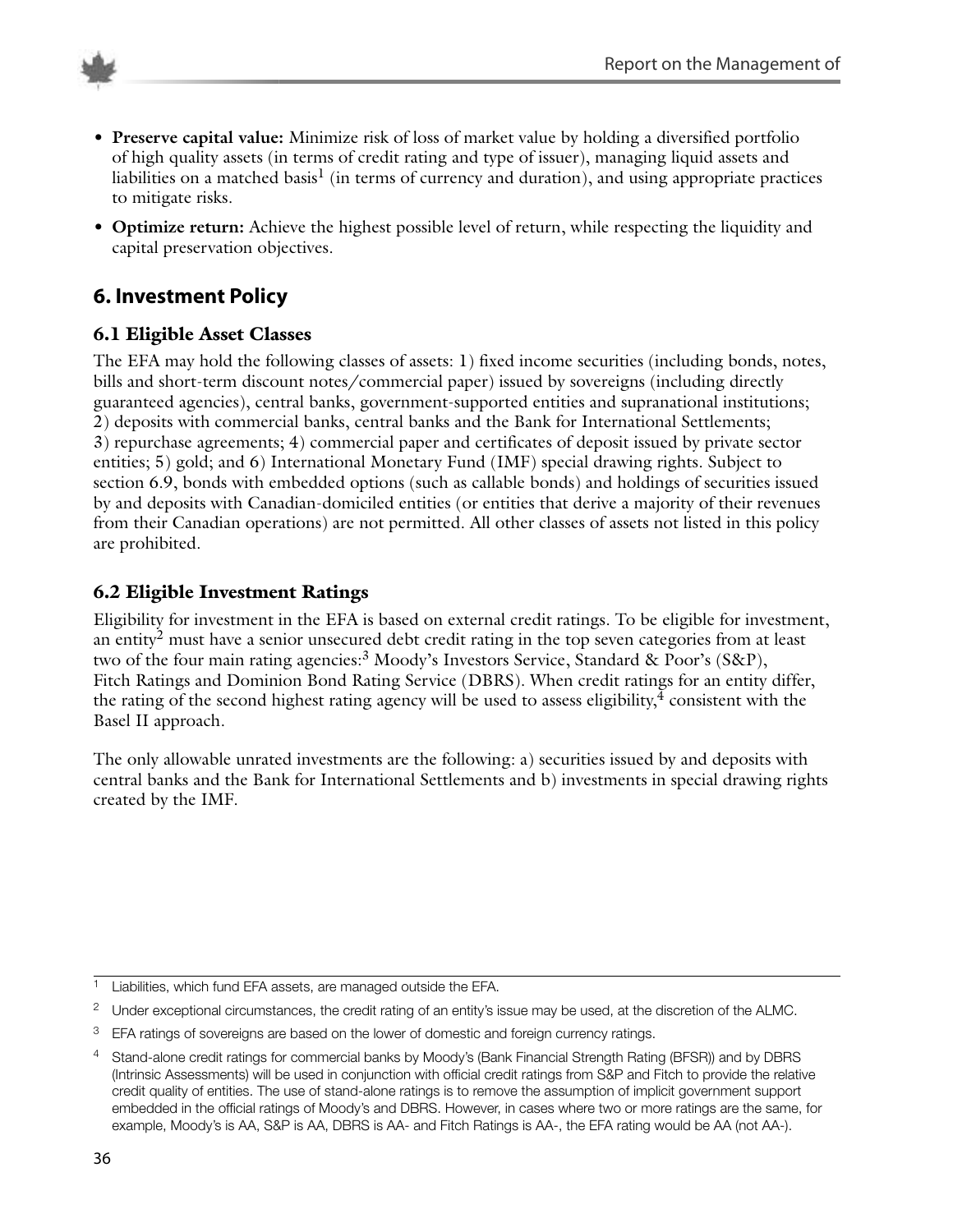

| Ratings agency               | Minimum rating    |  |
|------------------------------|-------------------|--|
| Moody's Investors Service    | A3 or better      |  |
| Standard & Poor's            | A- or better      |  |
| <b>Fitch Ratings</b>         | A- or better      |  |
| Dominion Bond Rating Service | A (low) or better |  |

Note: Rating references in this document use the ratings scale of S&P for illustrative purpose.

#### **6.3 Credit Exposure Limits**

Exposure limits are based on credit quality for classes of assets, aggregate and individual counterparties.

#### **6.3.1 Fixed Income Securities**

Exposure to fixed income securities issued by sovereigns (including central banks and directly guaranteed agencies), government-supported entities and supranationals are shown in the table below.

| <b>Issuer</b>                                                                                                            | Aggregate limits<br>(% of reserves<br>target level) | Individual<br>counterparty limits<br>(% of reserves<br>target level)                                                            |
|--------------------------------------------------------------------------------------------------------------------------|-----------------------------------------------------|---------------------------------------------------------------------------------------------------------------------------------|
| "AAA" sovereigns in domestic and foreign currency<br>(including central banks and directly guaranteed agencies)          | Unlimited                                           | 20<br>(Excluded from<br>above would be<br>direct domestic<br>currency obligations<br>of US, France, Germany<br>and Netherlands) |
| "AA-" to "AA+" sovereigns in domestic and foreign currency<br>(including central banks and directly guaranteed agencies) | 25                                                  | 10                                                                                                                              |
| "A+" sovereigns (including central banks and directly<br>guaranteed agencies)                                            |                                                     | 1.67                                                                                                                            |
| "A" sovereigns (including central banks and<br>directly guaranteed agencies)                                             | 2<br>(to be included in<br>the above 25% limit)     | 0.83                                                                                                                            |
| "A-" sovereigns (including central banks and directly<br>quaranteed agencies)                                            |                                                     | 0.33                                                                                                                            |
| Government-supported entities (senior unsecured obligations)                                                             | 15                                                  | 3                                                                                                                               |
| Supranationals (excluding Bank for International Settlements)                                                            | 25                                                  | 10                                                                                                                              |
| Bank for International Settlements                                                                                       | 10                                                  |                                                                                                                                 |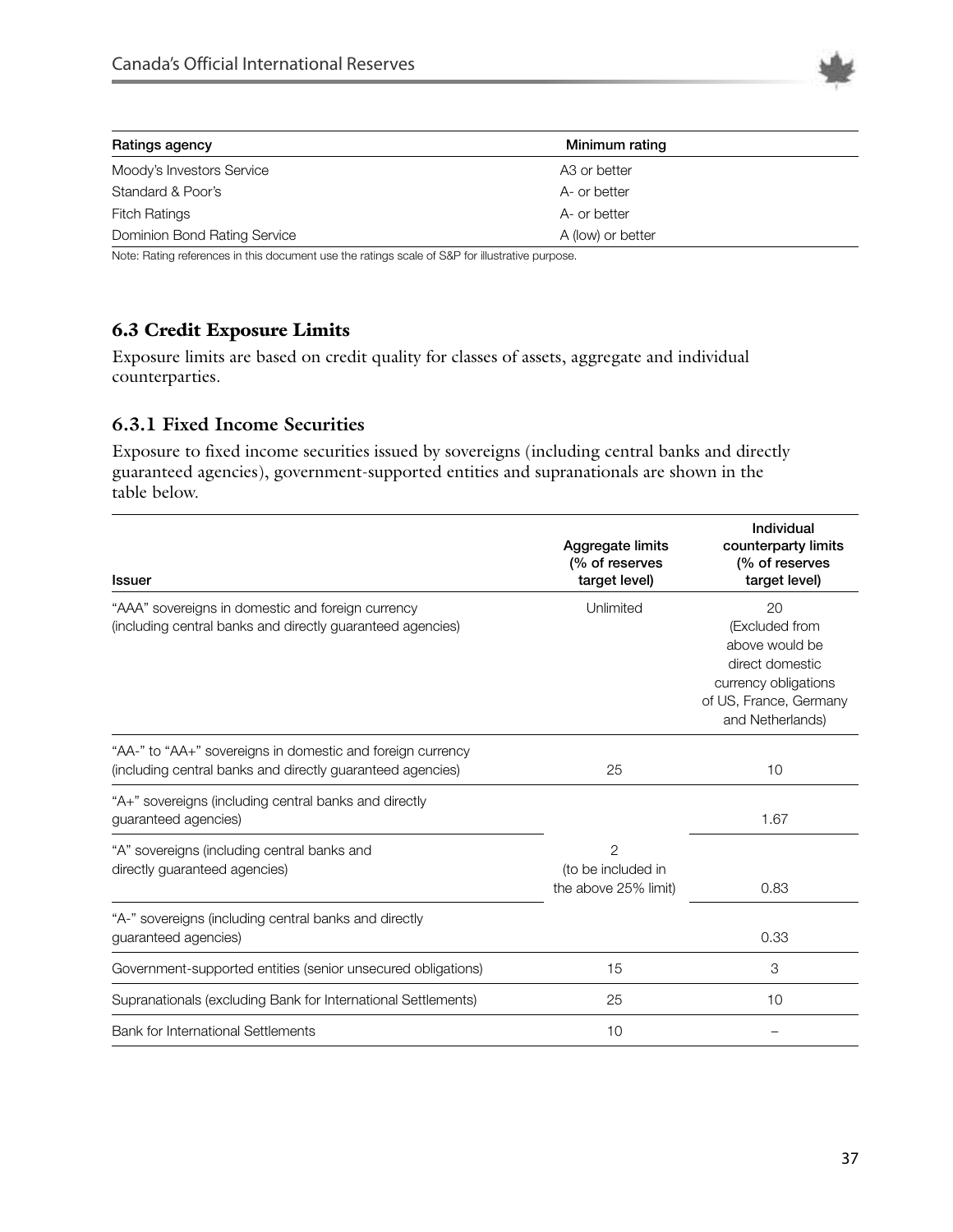



## **6.3.2 Deposits and Other Short-Term Securities**

Individual actual exposure limits to private sector entities in the form of forwards, deposits, commercial paper and certificates of deposit, together with swaps used for funding purposes, are determined by credit rating, as shown in the following table. These limits are cumulative across all lines of EFA business and represent the mark-to-market value for swaps and forwards and the par-value exposure for deposits, commercial paper and certificates of deposit. Total exposure to private sector entities may not exceed 25 per cent of the reserves target level, including a maximum of 2 per cent of the reserves target level for private sector entities rated  $A_{+}$  to  $A_{-}$ .

|                              |       |          |       | <b>EFA Credit Rating</b> |       |       |       |
|------------------------------|-------|----------|-------|--------------------------|-------|-------|-------|
| <b>Type of Exposure</b>      | "AAA" | "AA+"    | "AA"  | AA-"                     | "A+"  | "А"   | "А-"  |
| Individual actual exposure   | 1.00% | $0.67\%$ | 0.50% | 0.33%                    | 0.17% | 0.08% | 0.03% |
| Total actual exposure        |       | N/A      |       |                          |       | 2%    |       |
| Deposits                     |       |          |       | At discretion of ALMC    |       |       |       |
| Commercial paper/certificate |       |          |       |                          |       |       |       |
| of deposit                   |       |          |       | At discretion of ALMC    |       |       |       |

#### **Exposure limits by credit rating of private sector counterparties/issuers (% of the reserves target level)**

#### **6.4 Structure of EFA Holdings**

Investments will be held in either a Liquidity Tier or an Investment Tier. Only highly liquid US-dollar-denominated securities are eligible for investment in the Liquidity Tier: 1) sovereign (including directly guaranteed agencies) and supranational securities; 2) US government-supported entity securities; 3) US and European government-supported entity discount notes and commercial paper; 4) callable Bank for International Settlement deposits and medium-term investments; 5) overnight commercial bank deposits; 6) commercial paper and certificates of deposit issued by private sector entities; and 7) overnight repurchase agreements.

#### **6.5 Eligible Currencies**

The Exchange Fund Account may hold US dollars, Euros, Japanese yen and IMF special drawing rights. The minimum floor for US-dollar-denominated assets is US\$12 billion on a market-value basis.

#### **6.6 Terms of Investments**

The maximum term to maturity of EFA assets is based on type of instrument, credit rating and currency of issuance, as shown in the following table.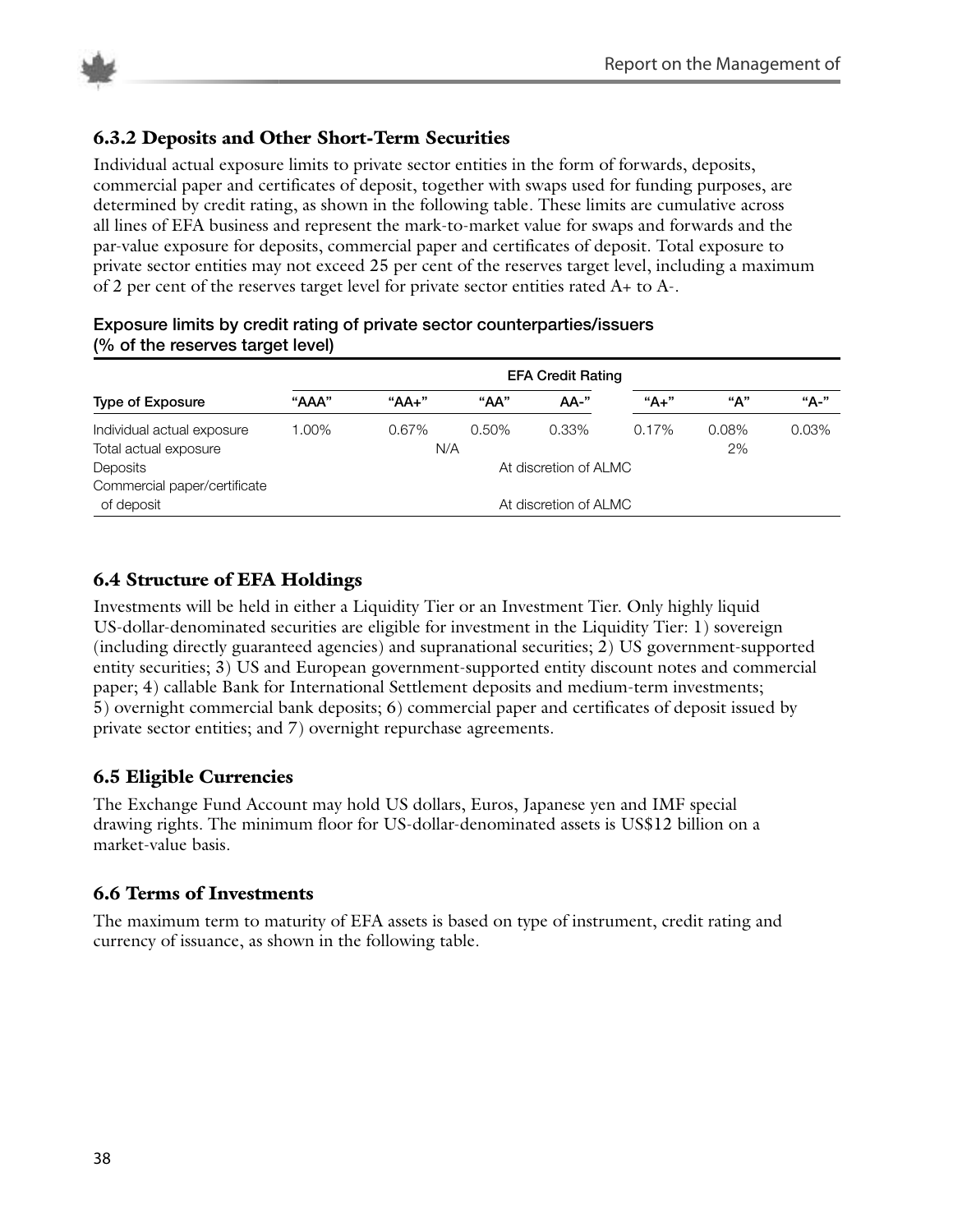

| Instrument                                          | Maximum term to maturity |
|-----------------------------------------------------|--------------------------|
| Marketable securities from issuers rated            |                          |
| "AA-" or better                                     | 10.5 years               |
| Investments from issuers rated from "A-" to "A+"    | 5 years                  |
| Commercial paper and certificates of deposit        | 1 year                   |
| Commercial bank deposits, repurchase agreements and |                          |
| all non-marketable instruments, such as deposits    | 3 months                 |

#### **6.7 Permitted Activities**

EFA officials may acquire or borrow assets to be held in the EFA and sell or lend those assets. Short sales are prohibited.

#### **6.8 Use of Derivatives**

EFA officials may use derivatives to mitigate risk and reduce costs. Derivatives shall not be used to establish speculative or leveraged positions.

#### **6.9 Securities Lending and Repurchase Agreements**

EFA officials may lend or borrow securities held in the EFA through a securities-lending program or repurchase agreements to enhance portfolio returns, provided it does not compromise liquidity or engender material exposure to loss. Officials are responsible for appointing and supervising agents, determining eligible collateral and setting collateral margins. Eligible collateral may include, but is not limited to, bonds with embedded options. Officials have the authority to either manage themselves or delegate to an agent the authority to select borrowers, negotiate terms to maturity and rates, and invest cash or securities collateral.

Individual exposure limits to private sector entities, in the form of repurchase ("repo") transactions, are determined by credit rating, as shown in the following table.

#### **Exposure limits by credit rating of private sector entities for repurchase transactions (% of the reserves target level)**

|                                                      |       | <b>EFA Credit Rating</b> |              |
|------------------------------------------------------|-------|--------------------------|--------------|
| Individual Counterparty Limits                       | "AAA" | "AA-" to "AA+"           | "A-" to "A+" |
| Versus US Treasury and US Agency collateral combined | 2.50% | 1.67%                    | $0.00\%$     |

## **6.10 Exceptions**

In exceptional circumstances such as a ratings downgrade or an event of default, the EFA may hold assets (acquired either through direct investment or by taking possession of collateral following an event of default) that do not otherwise meet the criteria for eligible asset classes and/or breach the credit exposure limits, provided that timely efforts are made to divest the EFA of those assets or otherwise bring any such exceptional holdings into compliance.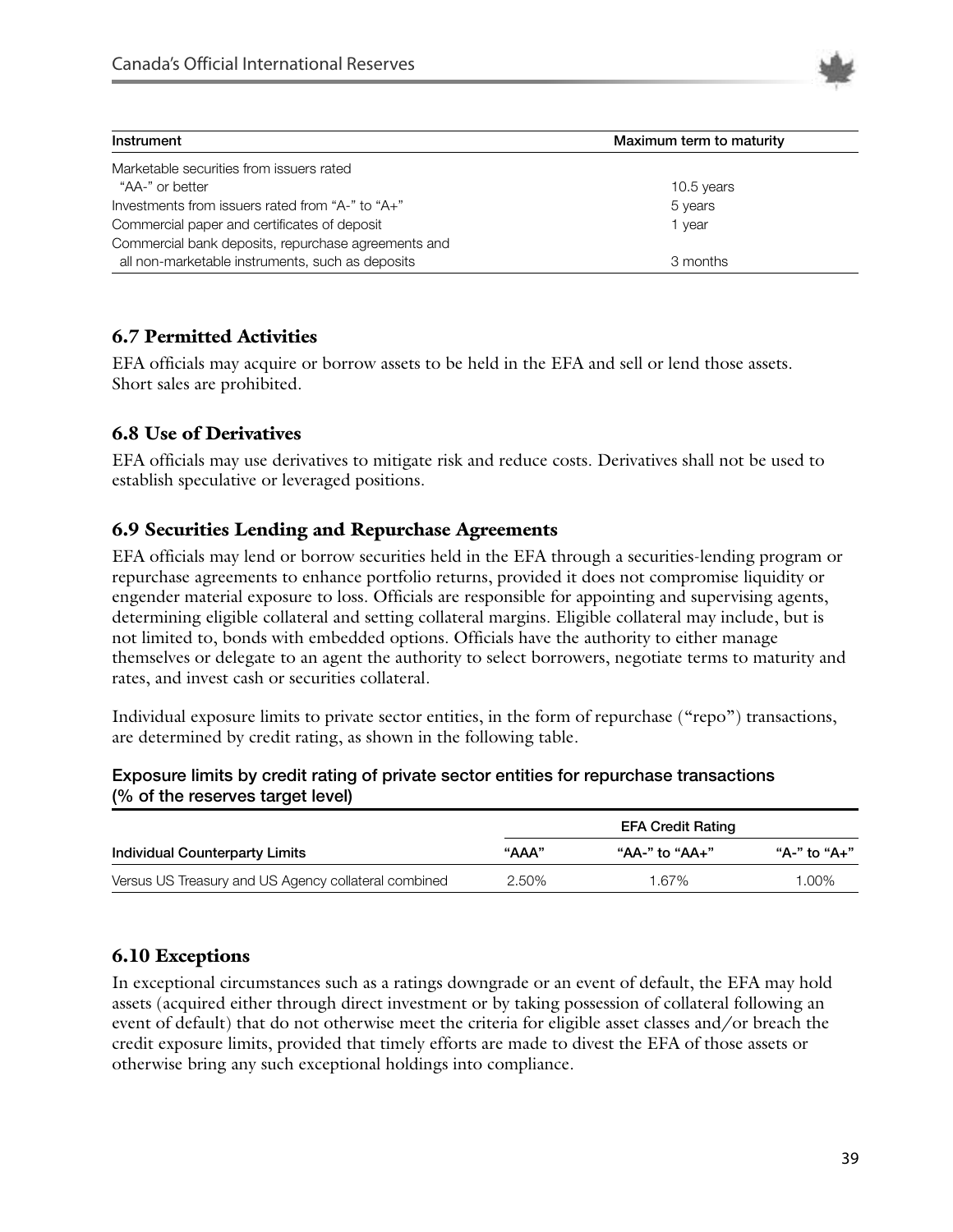

# **7. Performance Assessment and Risk Management**

Officials are responsible for measuring, monitoring and reporting on the performance and risk exposures of the EFA and tracking these positions against appropriate indices. Performance and risk exposures will be reported on a timely and regular basis to the ALMC, the RC, the FMC, the Minister of Finance and Parliament. Measures should be consistent with leading practices in the private sector and provide information on the returns on EFA assets, the cost of associated liabilities and financial risks. Detailed information on the Government's risk management policies is provided in the *Government of Canada Treasury Risk Management Framework*.

# **8. Review**

The *Statement of Investment Policy* will be reviewed annually and updated as required. Investment programs and practices should be subject to periodic external review to ensure that they contribute effectively to the achievement of EFA objectives.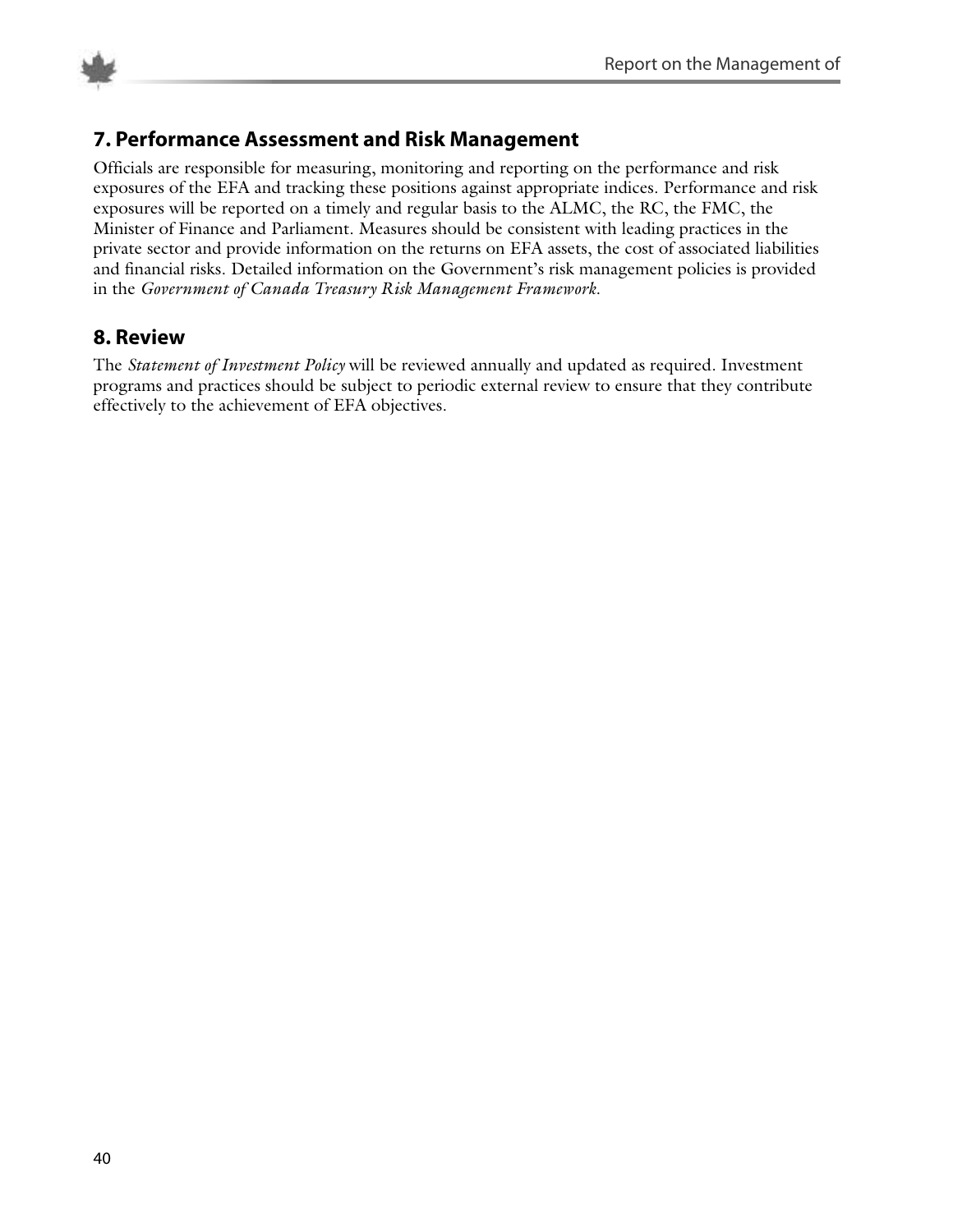

# **Annex 2: Official Intervention**

Intervention in the foreign exchange market for the Canadian dollar might be considered if there were signs of a serious near-term market breakdown (e.g. extreme price volatility with both buyers and sellers increasingly unwilling to transact), indicating a severe lack of liquidity in the Canadiandollar market. It might also be considered if extreme currency movements seriously threatened the conditions that support sustainable long-term growth of the Canadian economy. The goal would be to help stabilize the currency and to signal a commitment to back up the intervention with further policy actions, as necessary.

Since September 1998 the Bank of Canada, acting as agent for the Government, has not undertaken any foreign exchange market intervention in the form of either purchases or sales of US dollars versus the Canadian dollar. 5

#### **Official Intervention**

|            | 2003                     | 2004                     | 2005 | January 1, 2006 to<br>March 31, 2007 | 2007-08 |
|------------|--------------------------|--------------------------|------|--------------------------------------|---------|
|            |                          |                          |      | (millions of US dollars)             |         |
| Purchases  |                          |                          |      |                                      |         |
| Sales      |                          |                          | —    |                                      |         |
| <b>Net</b> | $\overline{\phantom{m}}$ | $\overline{\phantom{m}}$ |      |                                      |         |

<sup>&</sup>lt;sup>5</sup> Official intervention is separate from net purchases of foreign currency for government foreign exchange requirements and for additions to reserves.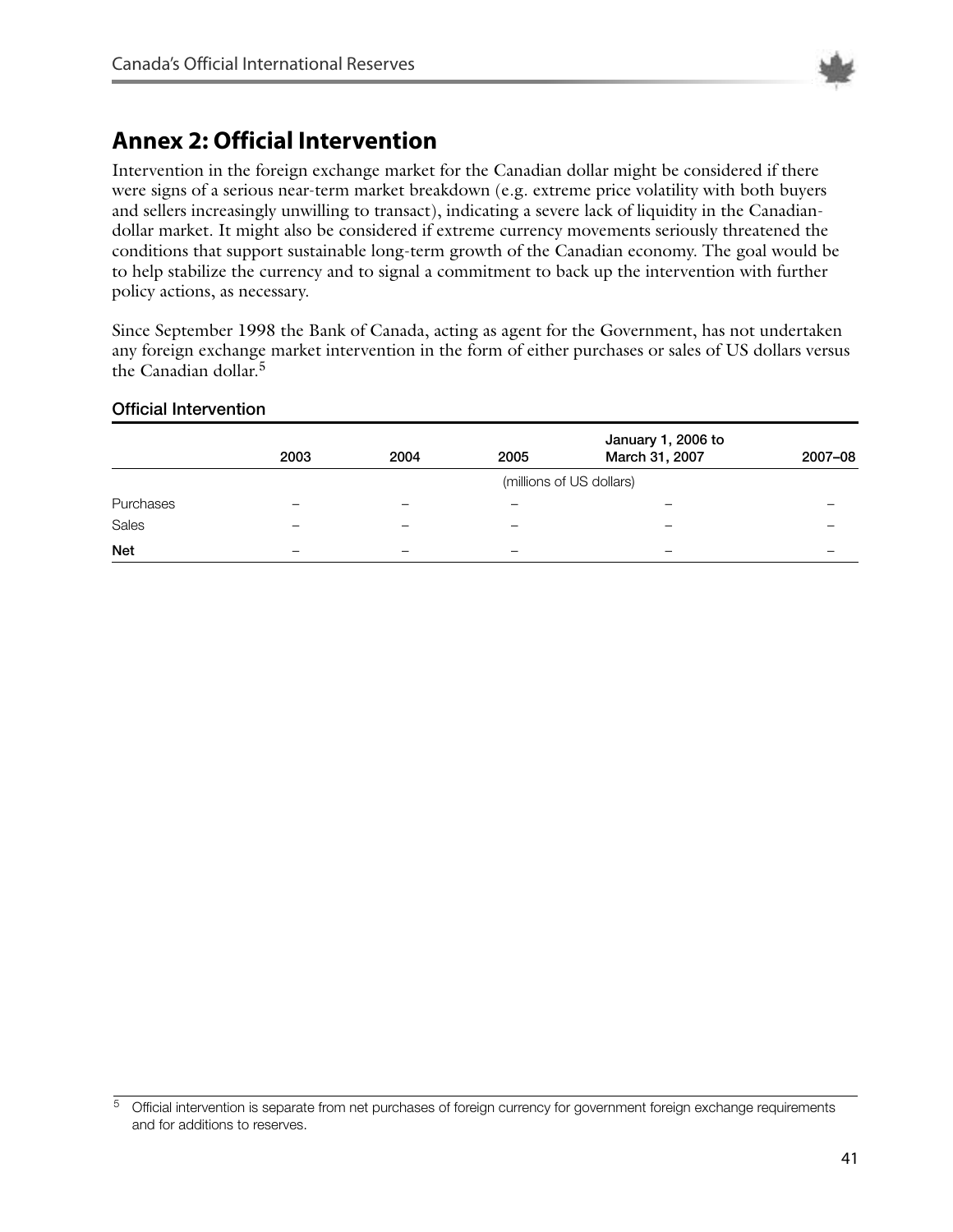Annex 3: Canada's Official International Reserves **Annex 3: Canada's Official International Reserves**

Month-to-Month Changes **Month-to-Month Changes**

4 2

|                    |                                                               |                 |                   |                                  | Reserve                                |        |                                     | Reserves                                                                                                                                                                                                 | Gains                    |                                       | Foreign                     |                        | ĕ                                     |                          |                                    |
|--------------------|---------------------------------------------------------------|-----------------|-------------------|----------------------------------|----------------------------------------|--------|-------------------------------------|----------------------------------------------------------------------------------------------------------------------------------------------------------------------------------------------------------|--------------------------|---------------------------------------|-----------------------------|------------------------|---------------------------------------|--------------------------|------------------------------------|
| Month-<br>end      | Securities                                                    | <b>Deposits</b> | Gold <sup>1</sup> | drawing<br>$rights^2$<br>Special | position<br>in the<br>$\mathsf{IMF}^3$ | Total  | monthly<br>change<br>Total          | management<br>operations <sup>4</sup>                                                                                                                                                                    | on gold<br>losses<br>and | investments <sup>5</sup><br>Return on | currency<br>charges<br>debt | Revaluation<br>effects | government<br>operations <sup>6</sup> | intervention<br>Official | transactions <sup>7</sup><br>Other |
|                    |                                                               |                 |                   |                                  |                                        |        |                                     | (market value in millions of US dollars)                                                                                                                                                                 |                          |                                       |                             |                        |                                       |                          |                                    |
| 2007               |                                                               |                 |                   |                                  |                                        |        |                                     |                                                                                                                                                                                                          |                          |                                       |                             |                        |                                       |                          |                                    |
| March              | 33,657                                                        | 3,882           | 72                | 976                              | 722                                    | 39,309 | 3,275                               | 1,631                                                                                                                                                                                                    | 0                        | 1,392                                 | $-1,373$                    | 1,625                  | 0                                     | O                        | 7                                  |
| 2007-08            |                                                               |                 |                   |                                  |                                        |        |                                     |                                                                                                                                                                                                          |                          |                                       |                             |                        |                                       |                          |                                    |
| April              | 34,106                                                        | 4,311           | 74                | 978                              | 714                                    | 40,183 | 874                                 | 490                                                                                                                                                                                                      |                          | 85                                    | $\overline{9}$              | 390                    |                                       |                          | ⊂                                  |
| Nay                | 32,751                                                        | 5,608           | 22                | 972                              | 693                                    | 40,096 | $-8-$                               | 383                                                                                                                                                                                                      |                          | $-115$                                | နှ                          | $-274$                 |                                       |                          |                                    |
| June               | 33,451                                                        | 4,222           |                   | 974                              | 695                                    | 39,413 | $-683$                              | $-212$                                                                                                                                                                                                   |                          | $\frac{5}{1}$                         | -585                        | 88                     |                                       |                          |                                    |
| 与<br>人             | 34,068                                                        | 4,493           | 73                | 984                              | 685                                    | 40,303 | 890                                 | 464                                                                                                                                                                                                      |                          | 348                                   | $-146$                      | 225                    |                                       |                          |                                    |
| August             | 35,059                                                        | 3,524           | 73                | 985                              | 660                                    | 40,301 | Ņ                                   | $-286$                                                                                                                                                                                                   |                          | 371                                   | $-24$                       | -63                    |                                       |                          |                                    |
| September          | 36,620                                                        | 2,609           | 5                 | 1,001                            | 671                                    | 40,982 | 681                                 | $-245$                                                                                                                                                                                                   |                          | $\frac{1}{3}$                         | 90                          | 885                    |                                       |                          |                                    |
| October            | 36,636                                                        | 2,388           | 86                | 1,010                            | 677                                    | 40,797 | $-185$                              | $-582$                                                                                                                                                                                                   |                          | <b>240</b>                            | $-157$                      | 314                    | 0                                     |                          |                                    |
| November           | 36,621                                                        | 2,439           | 85                | 1,022                            | 685                                    | 40,852 | 55                                  | $-484$                                                                                                                                                                                                   |                          | 406                                   | -92                         | 225                    | 0                                     |                          | c                                  |
| December           | 37,156                                                        | 2,158           | 5                 | 1,015                            | 661                                    | 41,081 | 229                                 | 500                                                                                                                                                                                                      |                          | 54                                    | $-253$                      | -71                    |                                       |                          |                                    |
| January            | 37,721                                                        | 2,745           | $\overline{C}$    | 1,026                            | 668                                    | 42,261 | 1,180                               | 92                                                                                                                                                                                                       |                          | 670                                   | H                           | 428                    | O                                     |                          |                                    |
| February           | 38,722                                                        | 3,096           | 106               | 1,035                            | 654                                    | 43,613 | 1,352                               | 622                                                                                                                                                                                                      |                          | 281                                   | $-22$                       | 471                    | O                                     |                          | O                                  |
| March              | 39,359                                                        | 1,866           | 102               | 1,062                            | 668                                    | 43,057 | $-556$                              | $-1,346$                                                                                                                                                                                                 | O                        | $\frac{6}{1}$                         | $-108$                      | 882                    | O                                     | 0                        | O                                  |
| Total <sup>8</sup> | n/a                                                           | n/a             | n/a               | n/a                              | n/a                                    | n/a    | 3,748                               | $-604$                                                                                                                                                                                                   | O                        | 2,502                                 | $-1,660$                    | 3,510                  | O                                     | O                        | O                                  |
|                    | Gold valuation is based on the London p.m. fix on the last bu |                 |                   |                                  |                                        |        | isiness day of the reporting month. |                                                                                                                                                                                                          |                          |                                       |                             |                        |                                       |                          |                                    |
| $\sim$             | of Canada's holdings of SDR-denominated assets.               |                 |                   |                                  |                                        |        |                                     | Special drawing right (SDR)-denominated assets are valued in US dollars at the SDR rate established by the IMF. A rise in the SDR in terms of the US dollar generates an increase in the US-dollar value |                          |                                       |                             |                        |                                       |                          |                                    |

of Canada's holdings of SDR-denominated assets.

<sup>3</sup> The reserve position in the IMF represents the amount of foreign exchange that Canada is entitled to draw from the IMF on demand for balance of payments purposes. It equals the Canadian quota,<br>Iess IMF holdings of Cana <sup>3</sup> The reserve position in the IMF represents the amount of foreign exchange that Canada is entitled to draw from the IMF on demand for balance of payments purposes. It equals the Canadian quota, less IMF holdings of Canadian dollars, plus loans to the IMF.

4 Net change in securities and deposits resulting from foreign currency funding activities of the Government. (Issuance of foreign currency liabilities used to acquire assets increases reserves, while 4 Net change in securities and deposits resulting from foreign currency funding activities of the Government. (Issuance of foreign currency liabilities used to acquire assets increases reserves, while maturities decrease reserves). maturities decrease reserves).

<sup>5</sup> Return on investments comprises interest earned on investments and changes in the market value of securities resulting from changes in interest rates. Return on investments comprises interest earned on investments and changes in the market value of securities resulting from changes in interest rates.

<sup>6</sup> Net government operations are the net purchases of foreign currency for government foreign exchange requirements and for additions to reserves. Net government operations are the net purchases of foreign currency for government foreign exchange requirements and for additions to reserves.

7 Related to the securities assumed by the Government of Canada following the privatization of Petro-Canada in July 1991 and the subsequent dissolution of Petro-Canada Limited in 2001. Related to the securities assumed by the Government of Canada following the privatization of Petro-Canada in July 1991 and the subsequent dissolution of Petro-Canada Limited in 2001.

<sup>8</sup> Numbers are from the Official International Reserves press release. Numbers are from the Official International Reserves press release.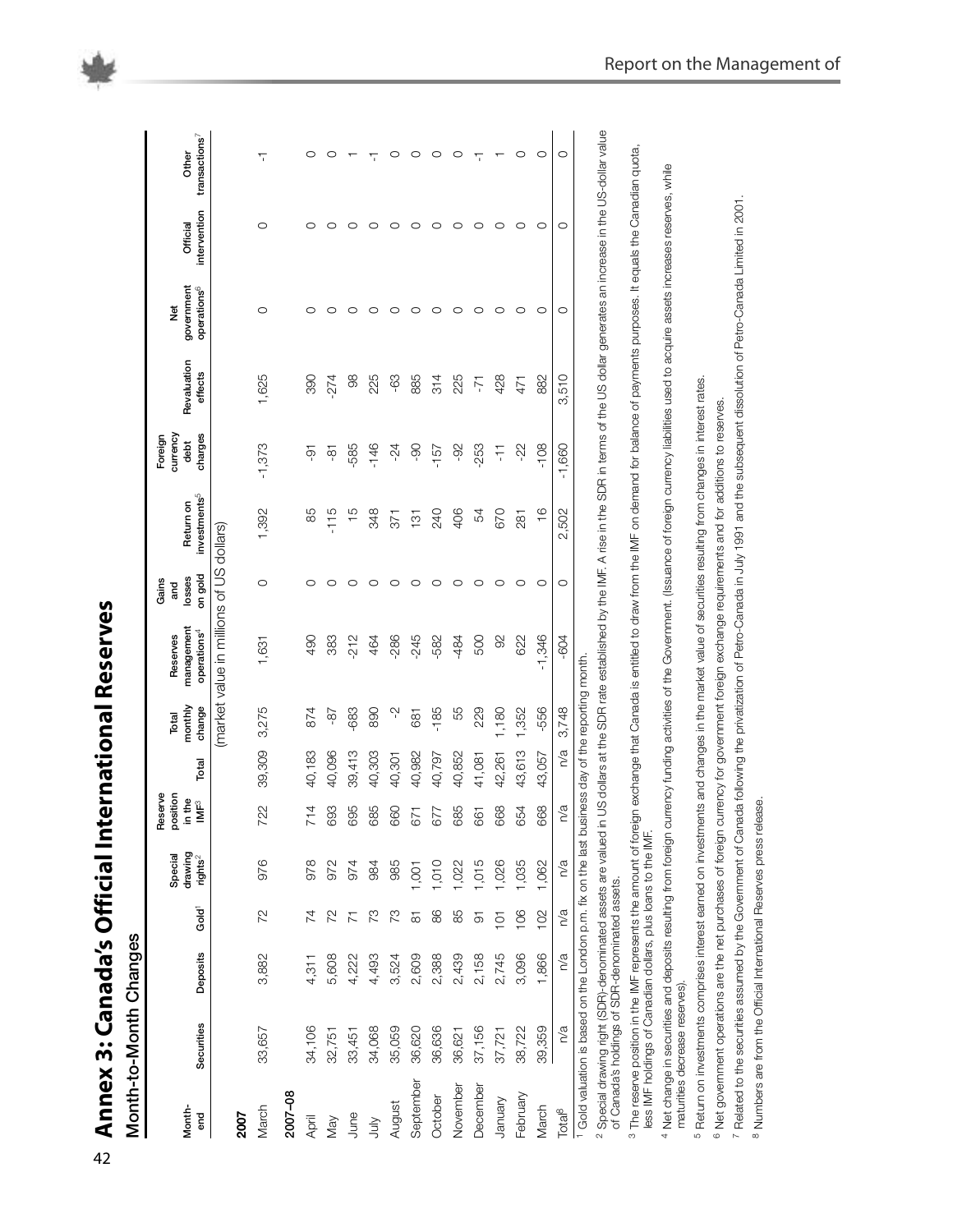

# **Annex 4: List of Agents and Mandataries as Defined by the** *Currency Act*

The *Currency Act* stipulates that this report include a list of the following agents and mandataries appointed by the Minister under subsection  $17.2(3)$  of the act to perform services concerning the EFA.

# **Bank of Canada**

The Bank of Canada, as specified under the *Bank of Canada Act*, is the fiscal agent for the Government of Canada. As part of its fiscal agency responsibilities, the Bank manages the Government's foreign exchange reserves.

# **RBC Dexia Investor Services and State Street Corporation**

RBC Dexia Investor Services and State Street Corporation manage the securities-lending program for the EFA. As the Government's agents and mandataries, they carry out securities lending on behalf of the Government. The program involves loaning a security from the Government to a counterparty, who must eventually return the same security, in order to earn additional return on the portfolio.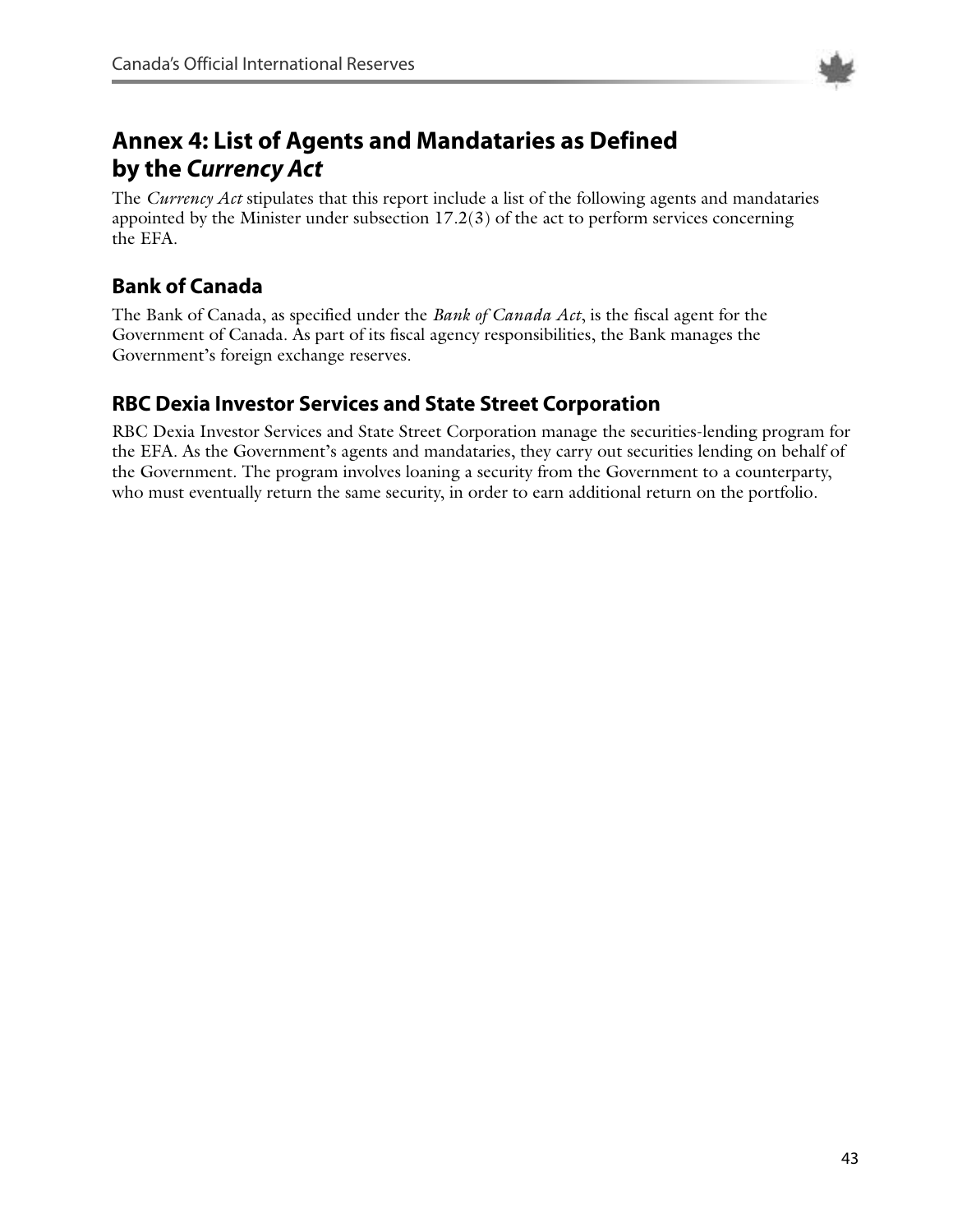

# **Annex 5: Glossary**

**basis point:** One-hundredth of a percentage point (0.01 per cent).

**Canada bill:** Promissory note denominated in US dollars and issued only in book-entry form. Canada bills mature not more than 270 days from their date of issue, and are discount obligations with a minimum order size of US\$1,000,000 and a minimum denomination of US\$1,000. Delivery and payment occur in same-day funds through JP Morgan Chase Bank in New York City. Primary distribution occurs through five dealers: CIBC World Markets, Credit Suisse First Boston LLC, Goldman, Sachs & Co., Lehman Brothers Inc. and RBC Dominion Securities Inc. Rates on Canada bills are posted daily for terms of one to six months. Canada bills are issued for foreign exchange reserve funding purposes only.

**Canada note:** Promissory note usually denominated in US dollars and available in book-entry form. Canada notes are issued in denominations of US\$1,000 and integral multiples thereof. At present the aggregate principal amount outstanding issued under the program is limited to US\$10.0 billion. Notes can be issued for terms of nine months or longer, and can be issued at a fixed or a floating rate. The interest rate or interest rate formula, issue price, stated maturity, redemption or repayment provisions, and any other terms are established by the Government of Canada at the time of issuance of the notes and are indicated in the Pricing Supplement. Delivery and payment occur through the Bank of New York. The notes are offered by the Government through five dealers: Credit Suisse First Boston LLC, Goldman, Sachs & Co., Harris Nesbitt Corporation, Lehman Brothers Inc. and Scotia Capital (USA) Inc. The Government may also sell notes to other dealers or directly to investors. Canada notes are issued for foreign exchange reserve funding purposes only.

**certificate of deposit:** Promissory note issued by a bank. It is a time deposit that restricts holders from withdrawing funds on demand. Although it is still possible to withdraw the money, this action will often incur a penalty.

**commercial paper:** Senior level unsecured short-term debt that is a source of cost-effective shortterm financing available to the largest and most creditworthy issuers relative to bank loans.

**cross-currency swap:** An agreement that exchanges one type of obligation for another involving different currencies and the exchange of the principal amounts and interest payments.

**euro medium-term note (EMTN):** Medium-term note issued outside the United States and Canada. Government of Canada EMTNs are sold either by dealers in the dealer group, or by dealers who are not in the dealer group but who are acting as the Government's agent for the particular transaction (called reverse inquiry). EMTNs are sold on a bought-deal basis (i.e. the dealer purchasing EMTNs is responsible for the sale of the notes) and on an intermittent basis. The arranger for the EMTN program is Morgan Stanley. The maturities of EMTNs are not fixed, and can range from short- to long-term. The EMTN program further diversifies the sources of cost-effective funding for the foreign exchange reserves. Notes issued under this program can be denominated in a range of currencies and structured to meet investor demand. EMTNs are issued for foreign exchange reserve funding purposes only.

**global bond:** Syndicated, marketable debt instrument issued in a foreign currency with a fixed interest rate. The majority of global bonds issued by Canada are denominated in US dollars. Global bonds are issued for foreign exchange reserve funding purposes only.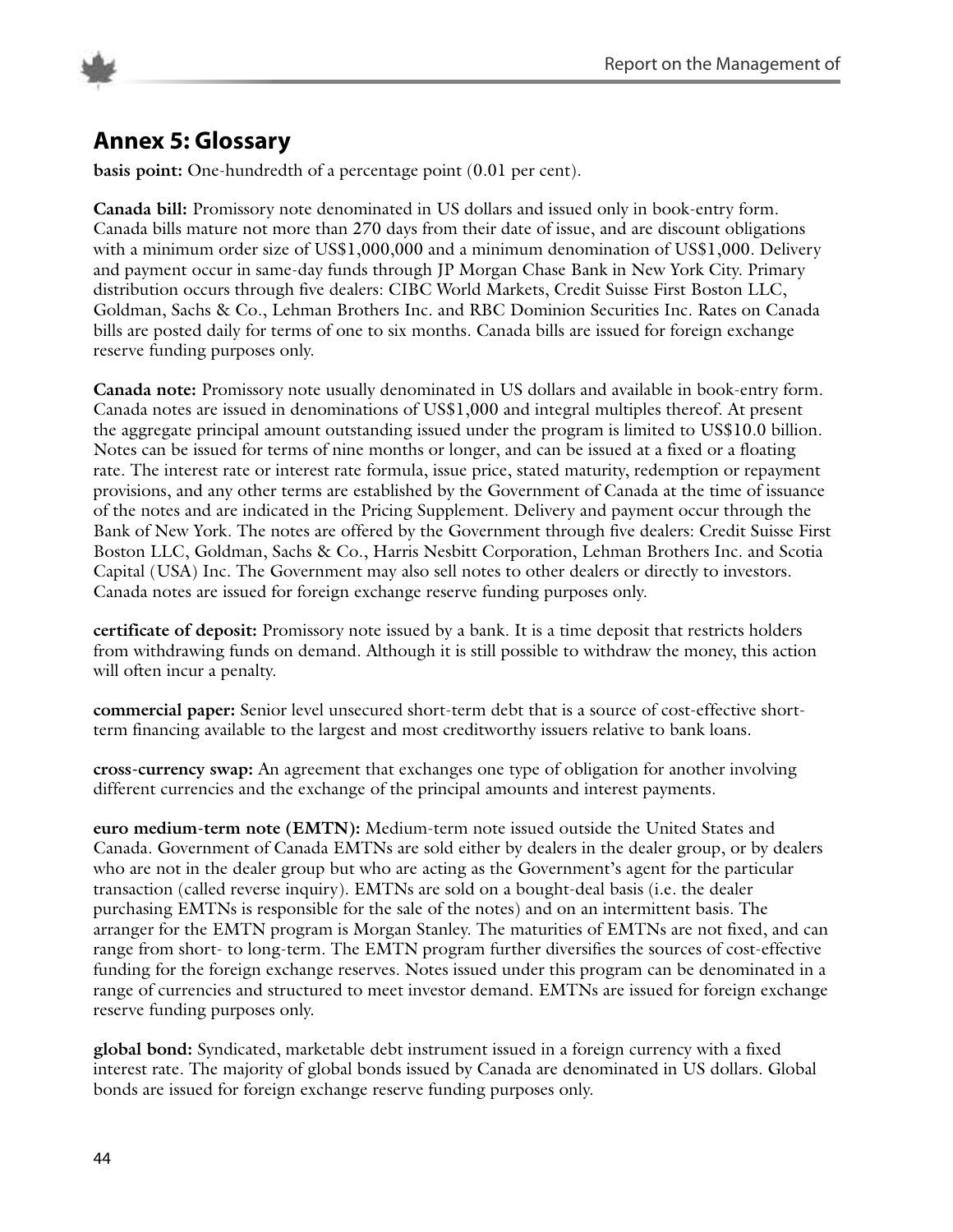

**repo; repurchase agreement:** Repos are transactions in which one party sells securities to another while agreeing to repurchase those same securities at a pre-specified price on a predetermined future date. These transactions are similar to secured loans where the lender receives securities as collateral for protection against default risk. The collateral is marked-to-market with appropriate haircuts to protect the Government from market risk in collateral values.

**securities lending:** A loan of a security from one counterparty to another, who must eventually return the same security as repayment. The loan is collateralized by other high quality securities. Securities lending allows a counterparty in possession of a particular security to earn enhanced returns on the security.

**special drawing right (SDR):** An international reserve asset created by the International Monetary Fund (IMF) in 1969 to supplement the existing official reserves of member countries. SDRs are allocated to member countries in proportion to their IMF quotas. The SDR also serves as the unit of account of the IMF and some other international organizations. Its value is based on a basket of international currencies.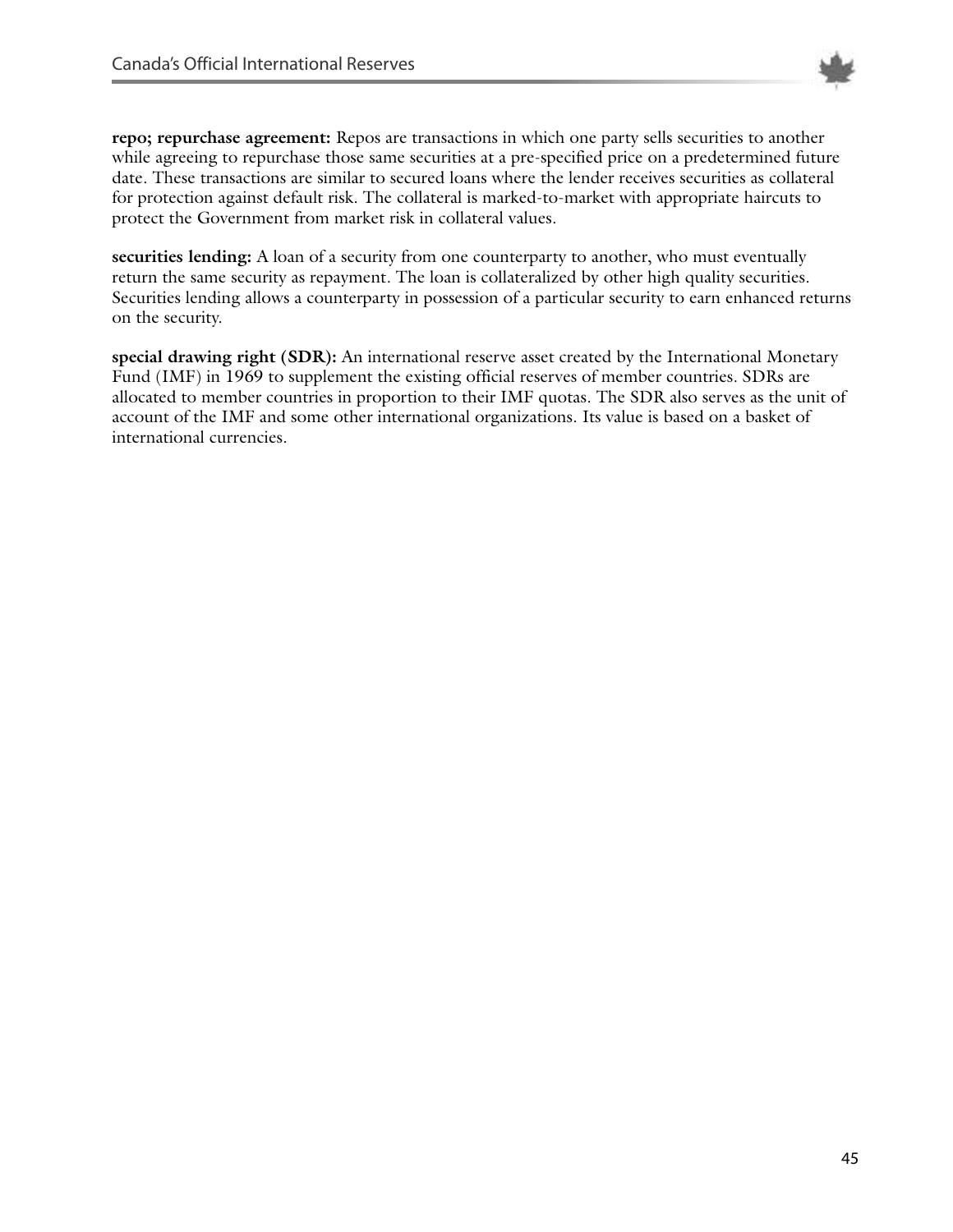

# EXCHANGE FUND ACCOUNT

# FINANCIAL STATEMENTS

# 31 MARCH 2008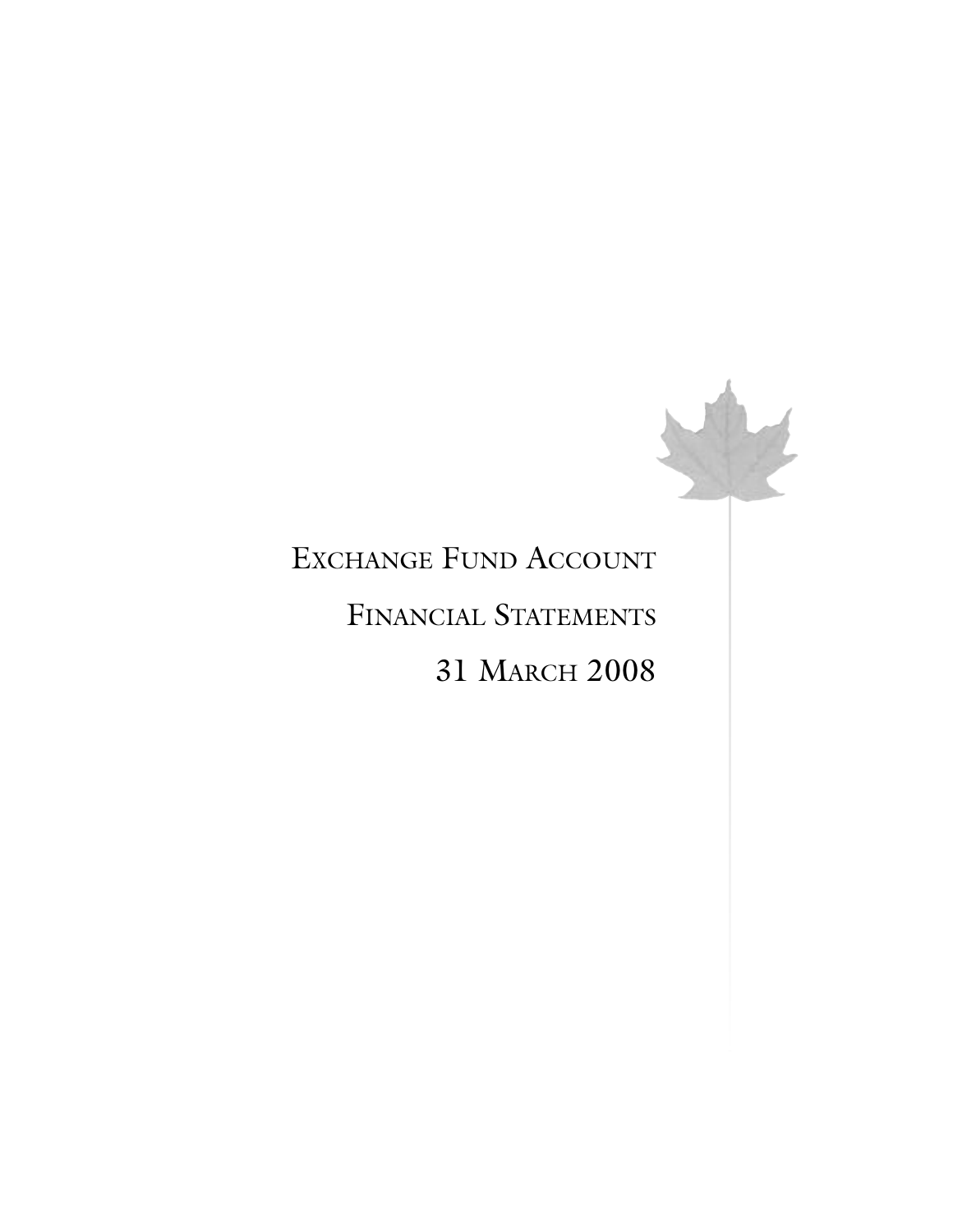# **Management Responsibility for the Financial Statements**

Responsibility for the financial statements of the Exchange Fund Account (the Account) and all other information presented in this Annual Report rests with the Department of Finance. The operation of the Account is governed by the provisions of Part II of the *Currency Act*. The Bank of Canada administers the Account, as fiscal agent of the Government of Canada.

The financial statements were prepared in accordance with the accounting policies set out in Note 2 to the financial statements, which are consistent with those used by the Government of Canada, and do not result in any significant differences from generally accepted accounting principles in the public sector. These policies were applied on a basis consistent with that of the preceding year.

The Department of Finance establishes policies for the Account's transactions and investments, and for related accounting activities. It also ensures that the Account's activities comply with the statutory authority of the *Currency Act*.

The Bank of Canada effects transactions for the Account and maintains records, as required to provide reasonable assurance regarding the reliability of the financial statements. The Bank reports to the Department of Finance on the financial position of the Account and on the results of its operations.

The Auditor General of Canada conducts an independent audit of the financial statements of the Account and reports the results of her audit to the Minister of Finance.

The Annual Report of the Account is tabled in Parliament along with the financial statements, which are also part of the Public Accounts of Canada and are referred to the Standing Committee on Public Accounts for their review.

**Mark Carney Rob** Wright Governor Deputy Minister

**Sheila Vokey, CA** Chief Accountant Bank of Canada

トーム

Bank of Canada Department of Finance

Ottawa, Canada  $27 \text{ June } 2008$  49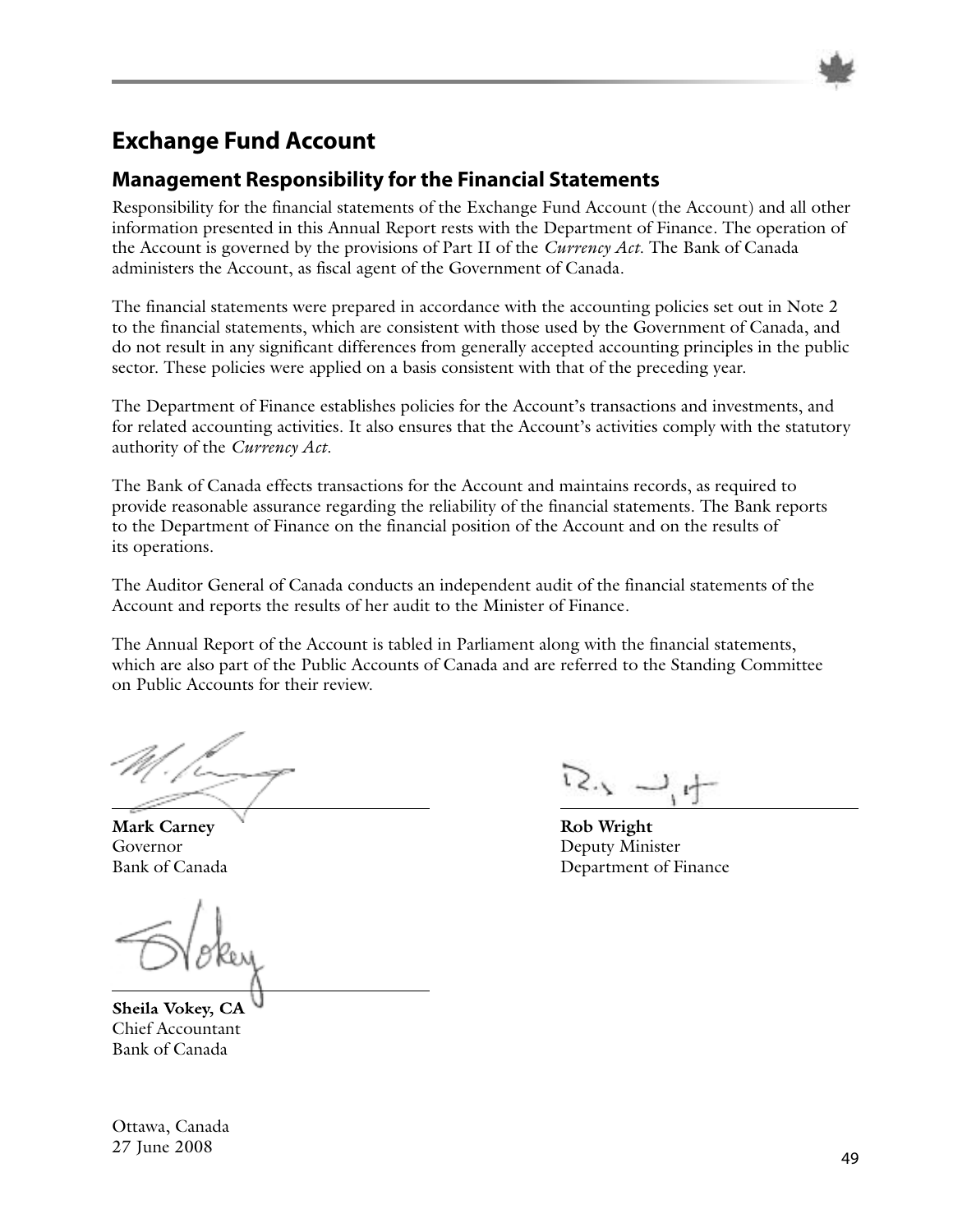

Auditor General of Canada Vérificatrice générale du Canada

# **Auditor's Report**

To the Minister of Finance

I have audited the balance sheet of the Exchange Fund Account as at 31 March 2008 and the statements of revenue and cash flows for the year then ended. These financial statements are the responsibility of the Account's management. My responsibility is to express an opinion on these financial statements based on my audit.

I conducted my audit in accordance with Canadian generally accepted auditing standards. Those standards require that I plan and perform an audit to obtain reasonable assurance whether the financial statements are free of material misstatement. An audit includes examining, on a test basis, evidence supporting the amounts and disclosures in the financial statements. An audit also includes assessing the accounting principles used and significant estimates made by management, as well as evaluating the overall financial statement presentation.

In my opinion, these financial statements present fairly, in all material respects, the financial position of the Account as at 31 March 2008 and its revenues and its cash flows for the year then ended in accordance with Canadian generally accepted accounting principles.

Further, in my opinion, the transactions of the Account that have come to my notice during my audit of the financial statements have, in all significant respects, been in accordance with Part II of the *Currency Act*.

(Souglor Jr.

**Douglas G. Timmins, CA** Assistant Auditor General for the Auditor General of Canada

Ottawa, Canada 27 June 2008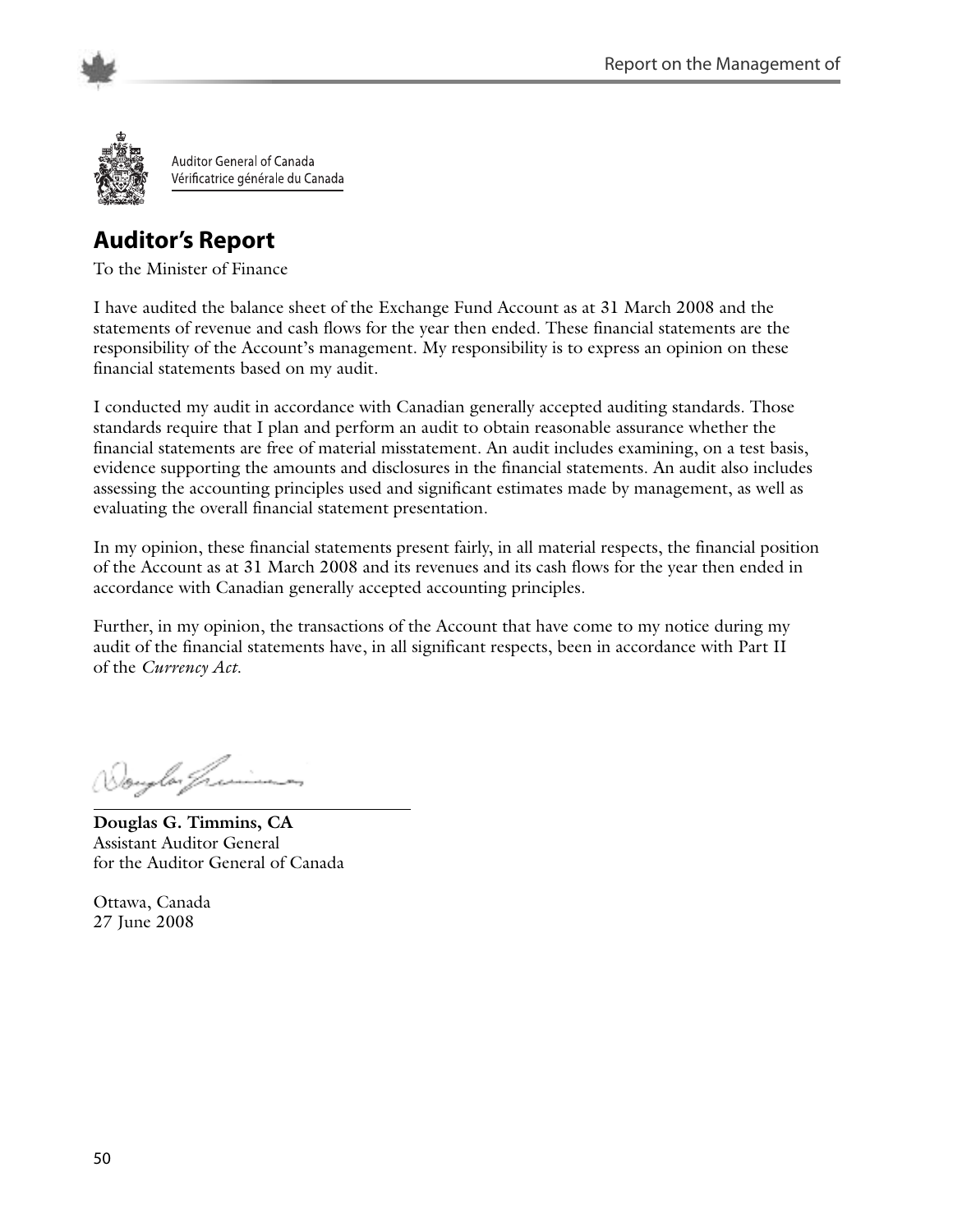

#### **Balance Sheet as at 31 March**

|                                                    | 2008   | 2007                           |
|----------------------------------------------------|--------|--------------------------------|
|                                                    |        | (millions of Canadian dollars) |
| Assets                                             |        |                                |
| Cash and short-term deposits (note 3)              | 1,570  | 1,925                          |
| Deposits held under repurchase agreements (note 4) | 339    | 2,540                          |
| Marketable securities (note 5)                     | 39,262 | 38,463                         |
|                                                    | 41,171 | 42,928                         |
| Other assets                                       |        |                                |
| Special drawing rights                             | 1,085  | 1,119                          |
| Gold                                               | 7      | 7                              |
| Accrued interest (note 6)                          | 641    | 619                            |
|                                                    | 1,733  | 1,745                          |
|                                                    | 42,904 | 44,673                         |
| Liabilities                                        |        |                                |
| Due to the Consolidated Revenue Fund (note 7)      | 42,904 | 44,673                         |

(The accompanying notes are an integral part of these financial statements.)

Approved:

**Mark Carney Rob Rob Rob Wright** Governor Deputy Minister

**Sheila Vokey, CA** Chief Accountant Bank of Canada

Bank of Canada Department of Finance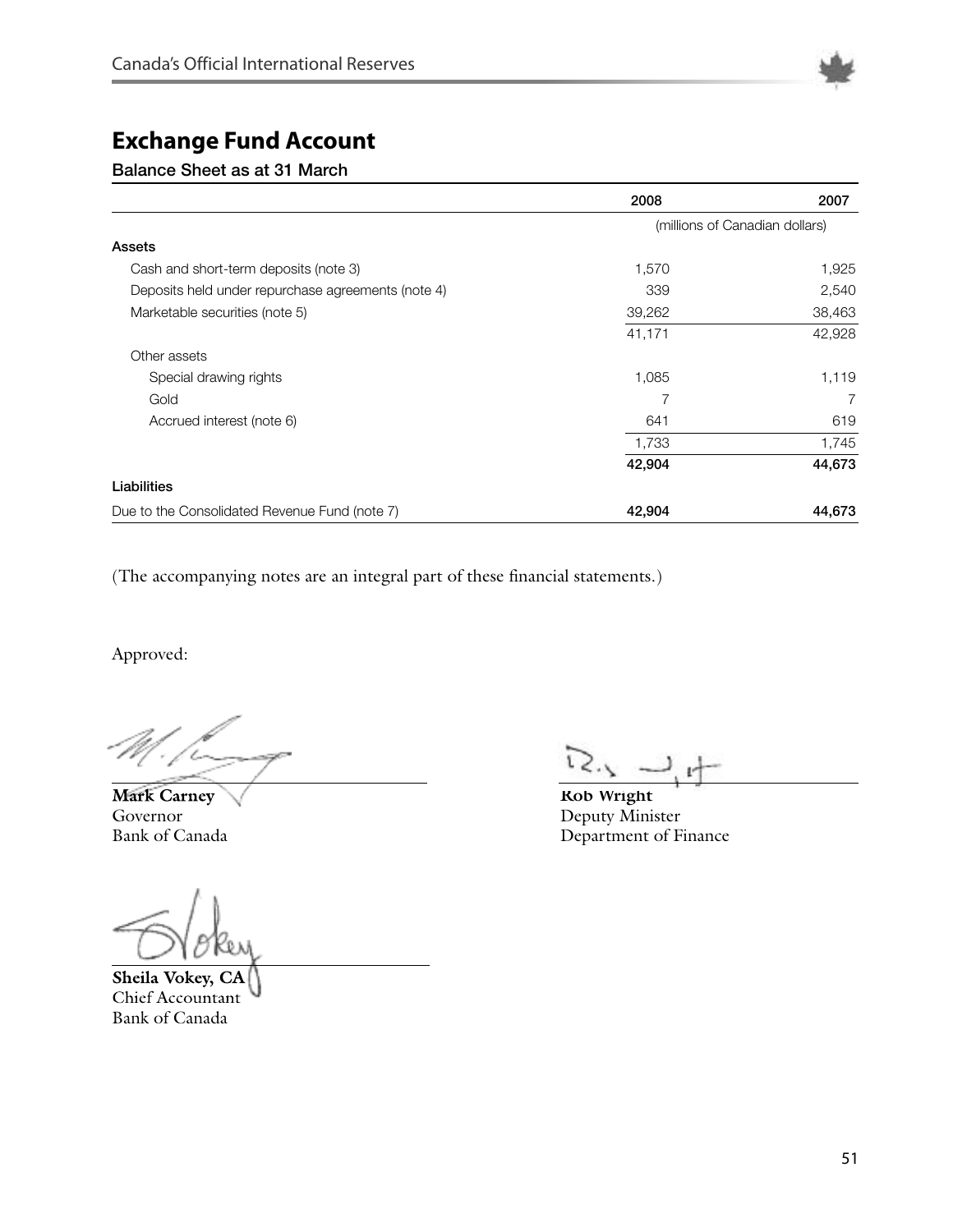



#### **Statement of Revenue**

**For the year ended 31 March**

|                                           | 2008                           | 2007  |
|-------------------------------------------|--------------------------------|-------|
|                                           | (millions of Canadian dollars) |       |
| Revenue from investments                  |                                |       |
| Marketable securities                     | 1,622                          | 1,368 |
| Cash and short term deposits              | 72                             | 109   |
| Deposits held under repurchase agreements | 89                             | 105   |
| Special drawing rights                    | 38                             | 42    |
|                                           | 1,821                          | 1,624 |
| Other revenue                             |                                |       |
| Net gain on foreign exchange              |                                | 141   |
| Net revenue for the year                  | 1,828                          | 1,765 |

(The accompanying notes are an integral part of these financial statements)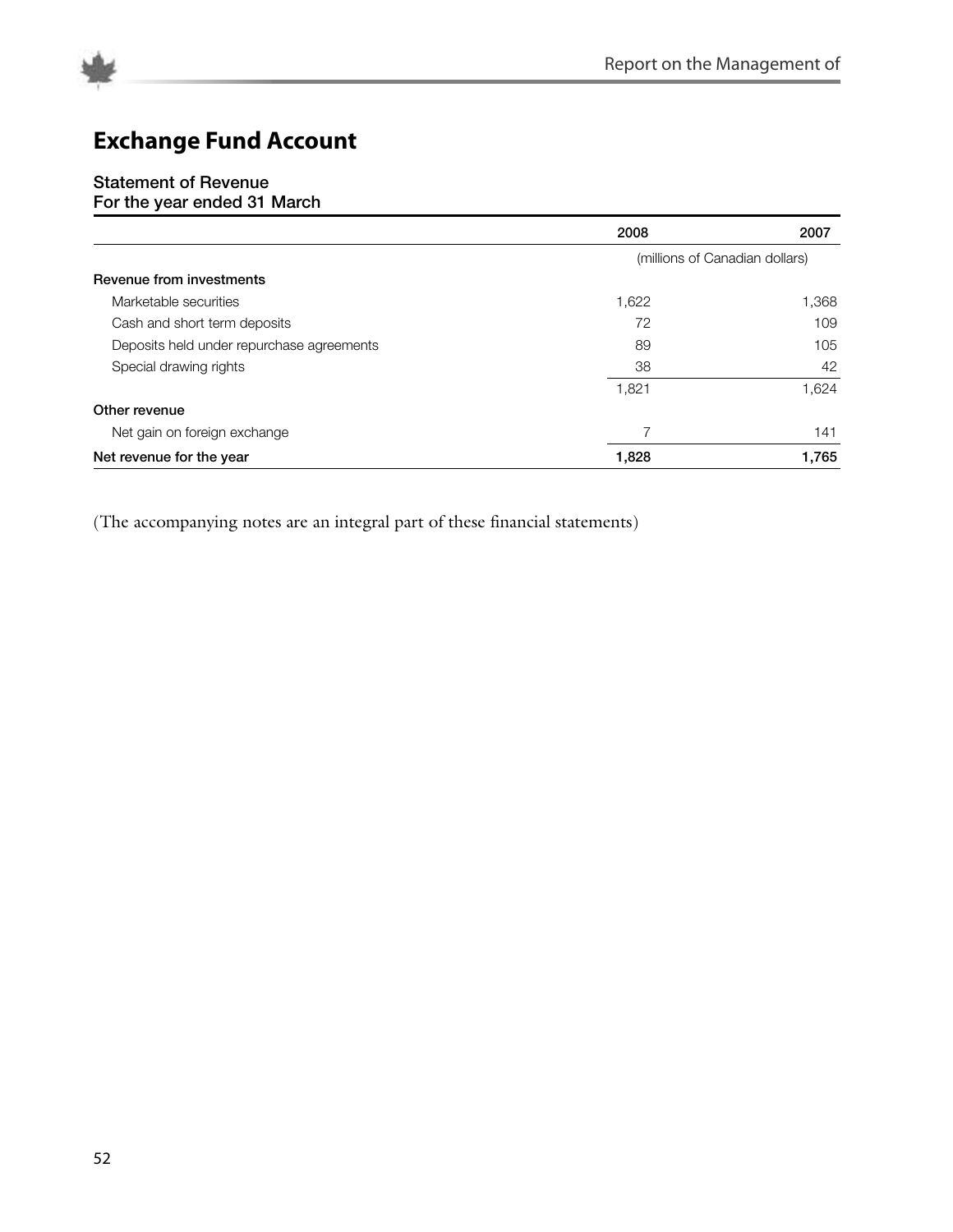

# **Statement of Cash flows**

**For the year ended 31 March**

|                                                               | 2008      | 2007                           |
|---------------------------------------------------------------|-----------|--------------------------------|
|                                                               |           | (millions of Canadian dollars) |
| Cash flows from operating activities                          |           |                                |
| Revenue from investments received                             |           |                                |
| Marketable securities                                         | 1,177     | 998                            |
| Short term deposits                                           | 59        | 100                            |
| Deposits held under repurchase agreements                     | 97        | 102                            |
| Other                                                         | 14        | 15                             |
| Purchase of marketable securities                             | (57, 949) | (60, 028)                      |
| Proceeds from the sale or maturity of marketable securities   | 56,614    | 55,937                         |
| Increase in foreign currency position                         | 275       | 459                            |
| Decrease in foreign currency position                         | (1, 843)  | (1, 563)                       |
| Cash used in operating activities                             | (1, 556)  | (3,980)                        |
| Cash flows from financing activities                          |           |                                |
| Increase in advances                                          | 15,415    | 19,418                         |
| Repayment of advances                                         | (15,888)  | (17, 400)                      |
| Cash (used in) provided by financing activities               | (473)     | 2,018                          |
| Effects of exchange rate changes on cash and cash equivalents | (527)     | (90)                           |
| Decrease in cash and cash equivalents                         | (2, 556)  | (2,052)                        |
| Cash and cash equivalents                                     |           |                                |
| Balance, beginning of year                                    | 4,465     | 6,517                          |
| Balance, end of year                                          | 1,909     | 4,465                          |
| Represented by                                                |           |                                |
| Cash and short term deposits                                  | 1,570     | 1,925                          |
| Deposits held under repurchase agreements                     | 339       | 2,540                          |
|                                                               | 1,909     | 4.465                          |

(The accompanying notes are an integral part of these financial statements)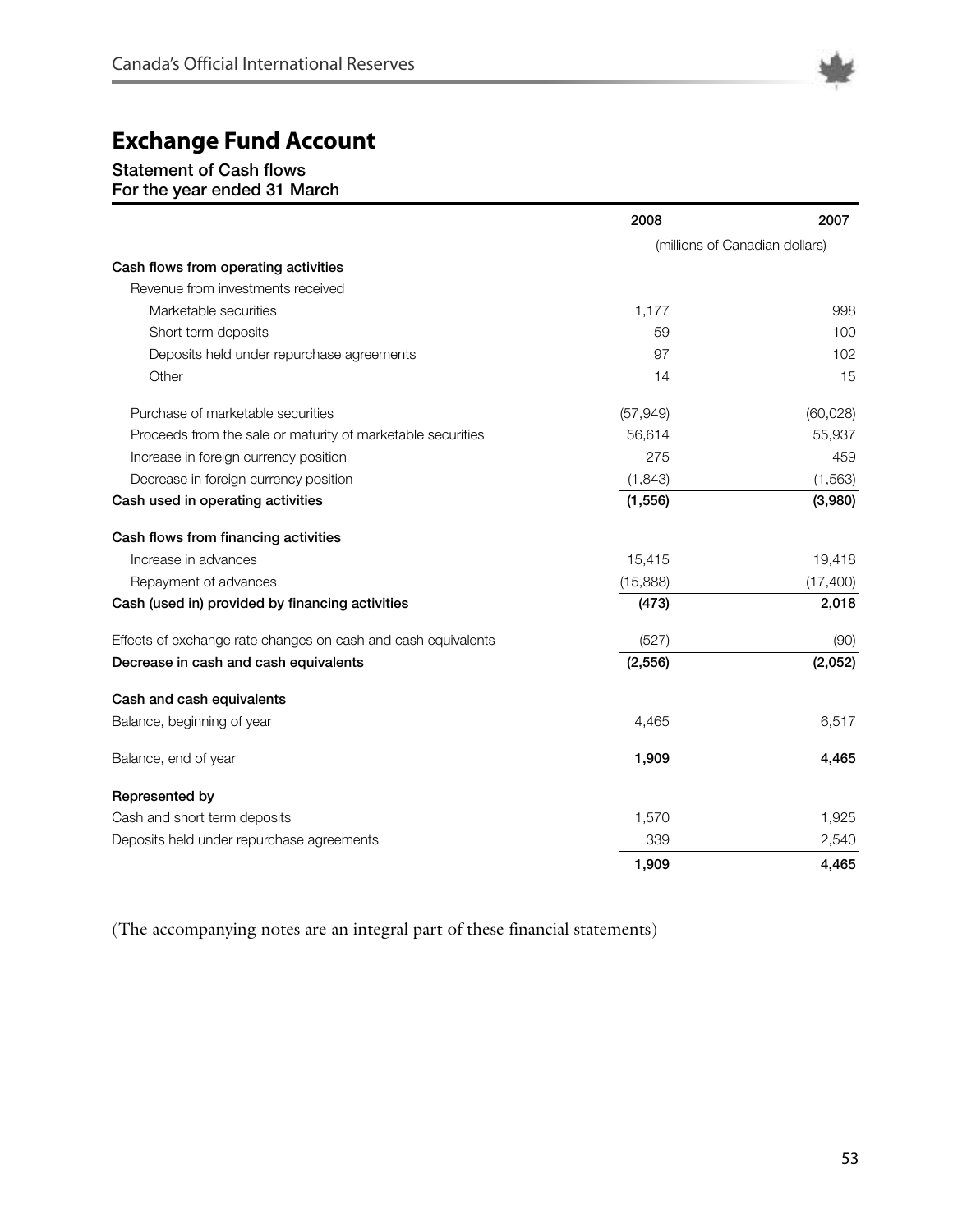

## **Notes to the financial statements For the year ended 31 March 2008**

(Amounts in the notes to the financial statements are in millions of Canadian dollars, unless otherwise stated.)

## **1. Authority and Objective**

The Exchange Fund Account (the Account) is governed by Part II of the *Currency Act*. The Account is in the name of the Minister of Finance and is administered by the Bank of Canada as fiscal agent. The *Financial Administration Act* does not apply to the Account. The majority of Canada's official international reserves reside inside the Account. The Account represents approximately 98 per cent (98 per cent as at 31 March 2007) of Canada's official reserves. The remainder of the official reserves reside in the foreign currency accounts of the Minister of Finance.

The legislative mandate of the Account is to aid in the control and protection of the external value of the Canadian dollar. The Minister of Finance empowers the Account to acquire or sell assets deemed appropriate for this purpose, in accordance with the Account's *Statement of Investment Policy*.

Assets held in the Account are managed to provide foreign-currency liquidity to the government and to promote orderly conditions for the Canadian dollar in the foreign exchange markets, if required. Canada's current policy is to intervene in foreign exchange markets on a discretionary, rather than a systematic, basis and only in the most exceptional of circumstances. Since September 1998, no transactions were aimed at moderating movements in the value of the Canadian dollar.

In accordance with the *Currency Act*, the net revenue for the year is paid to or charged to the Consolidated Revenue Fund (CRF) of the Government of Canada within three months after the end of the fiscal year, and the Minister of Finance reports to Parliament on the operations of the Account within the first 60 days on which Parliament is sitting after the end of the fiscal year.

## **2. Significant Accounting Policies**

As stipulated in the *Currency Act*, the financial statements of the Account are prepared in a manner consistent with the accounting policies used by the Government of Canada to prepare its financial statements. The financial statements of the Account are prepared for the Minister of Finance in compliance with Sections 20 and 21 of the *Currency Act*. The presentation and results of the Account using these accounting policies do not result in any significant differences from Canadian generally accepted accounting principles in the public sector.

## **a) Reporting entity**

The reporting entity of the Account is limited to those transactions permitted by a policy established by the Minister of Finance. For that purpose, the following operations are recorded in the Account:

(i) All proceeds, earnings, and interest from transactions relating to the assets are credited to the Account, along with all amounts received on the maturity of deposits, securities, and notes held for the Account.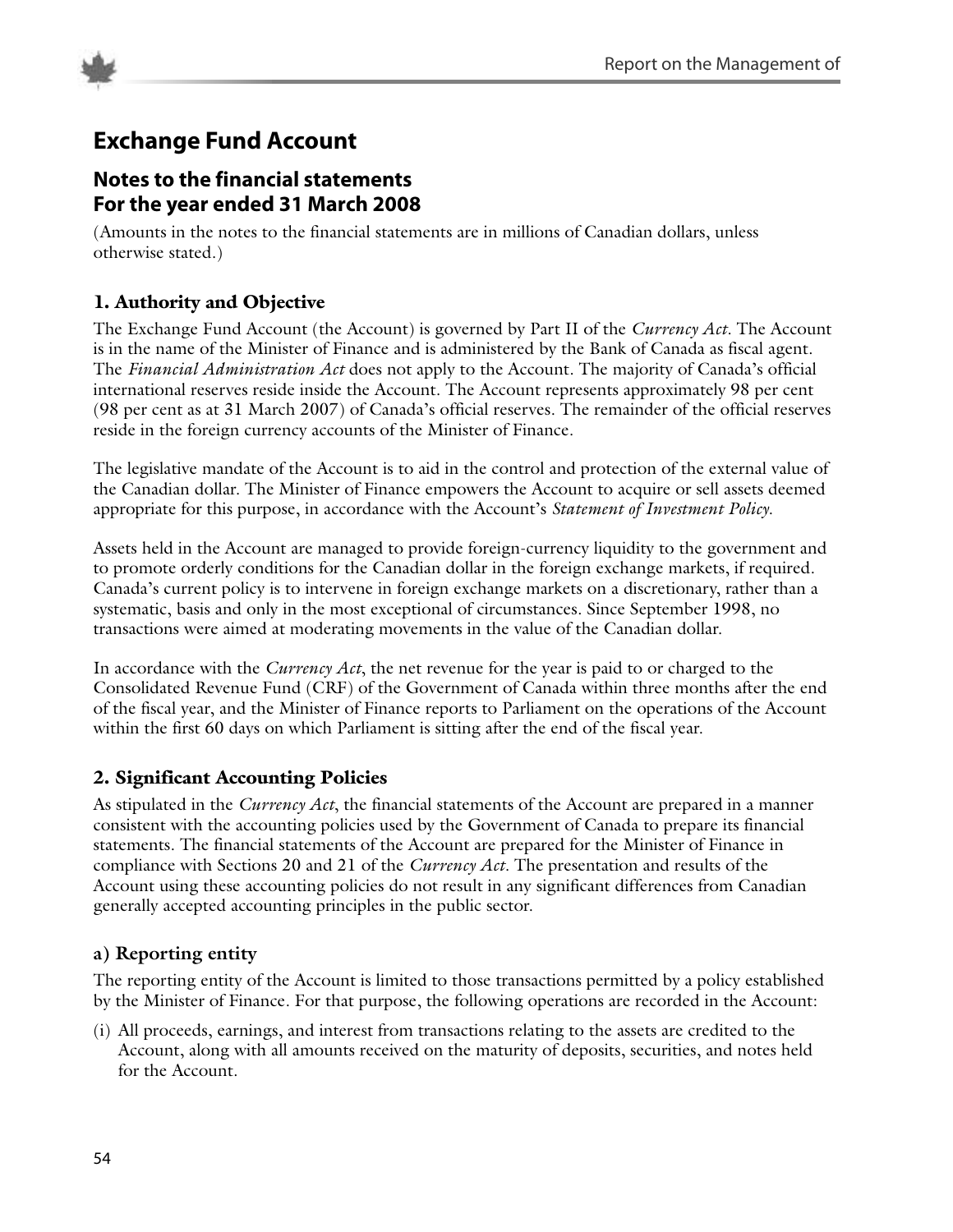

(ii) The annual net revenue of the Account is paid to the CRF (or charged to the CRF when net revenue is a negative amount).

Interest-free advances to the Account from the CRF are authorized by the Minister under the terms and conditions prescribed by the Minister of Finance.

The Account's administrative, custodial, and fiscal agency services are provided and paid for by the Bank of Canada. These costs are not recognized in the financial statements.

#### **b) Use of estimates**

The preparation of the financial statements of the Account requires management to make estimates and assumptions, based on information available as of the date of the financial statements. The most significant use of estimates is in the presentation of assets at fair value and disclosure of the notional cost of advances.

#### **c) Translation of foreign currencies and Special Drawing Rights**

Assets and advances denominated in foreign currencies and special drawing rights (SDRs) are translated into Canadian dollar equivalents at rates prevailing on the balance sheet dates, which were as follows:

|              | 2008   | 2007   |
|--------------|--------|--------|
| US dollars   | 1.0265 | 1.1546 |
| Euros        | 1.6205 | 1.5424 |
| Japanese yen | 0.0103 | 0.0098 |
| SDR's        | 1.6881 | 1.7437 |

Gains or losses resulting from the translation of assets and advances denominated in foreign currencies and SDRs, as well as on transactions throughout the fiscal year, are recorded as net foreign exchange gains or losses and are included in the category *Other revenue* in the *Statement of Revenue*.

Investment revenue in foreign currencies and SDRs is translated into Canadian dollars at the foreign exchange rates prevailing on the date the revenue is earned.

#### **d) Revenue**

Revenue from investments is recorded on an accrual basis and includes interest earned, amortization of premiums and discounts, gains or losses on sales of securities, and revenues from securities lending activities. Interest is accrued on short-term deposits, deposits held under repurchase agreements, marketable securities, and Special Drawing Rights.

#### **e) Assets**

#### *Short-term deposits*

Short-term deposits are money market transactions where the Account invests funds with designated counterparties. Short-term deposits are recorded at cost and are generally held to maturity.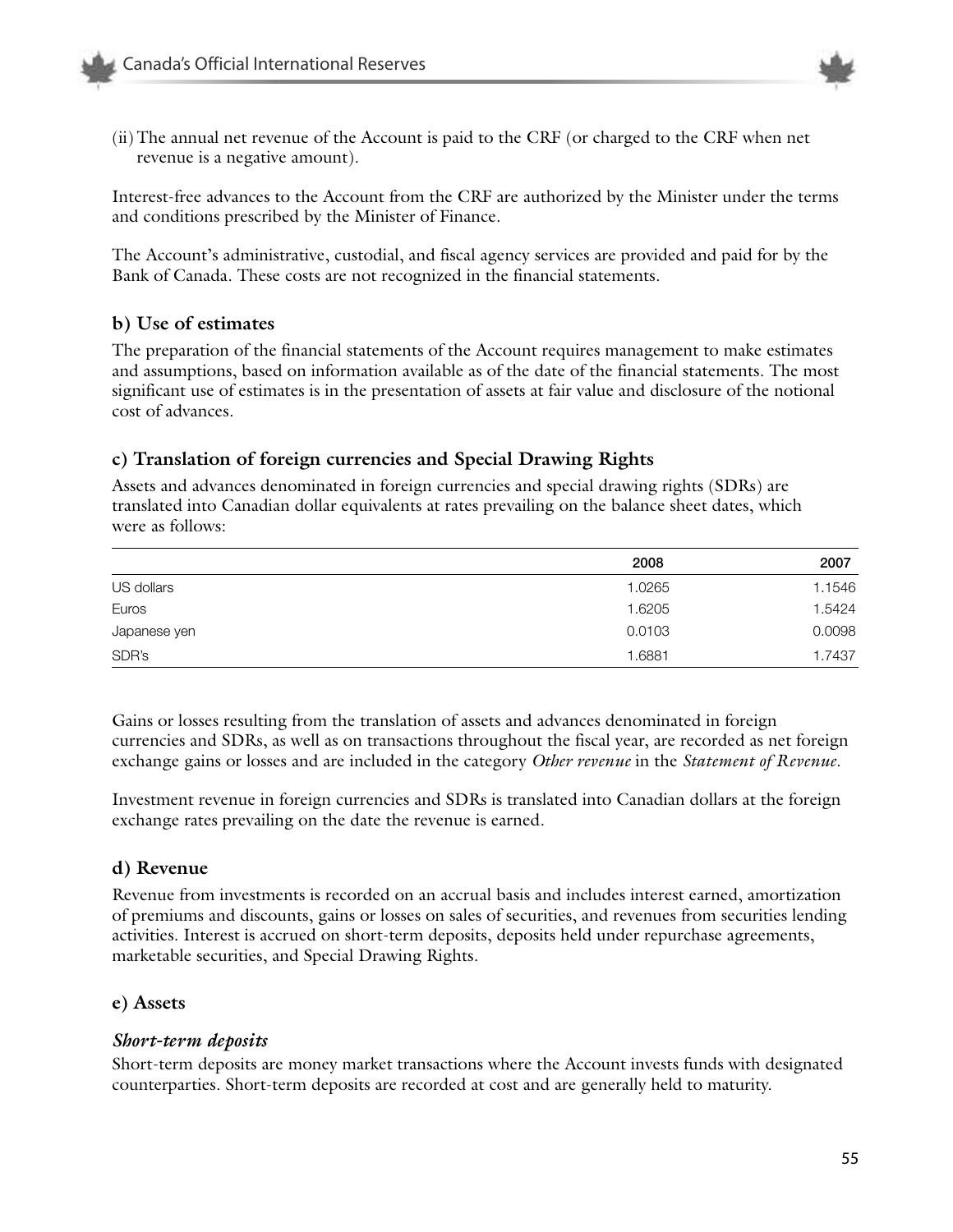



#### *Deposits held under repurchase agreements*

Deposits held under repurchase agreements are money market transactions where the Account invests funds on a secured basis with designated counterparties at prevailing market rates based on tri-party reverse repurchase agreements. The collateral on these transactions is held by a tri-party custodian. Deposits held under repurchase agreements are recorded at the amount originally invested.

#### *Marketable securities*

Marketable securities are recorded at cost and are adjusted for amortization of purchase discounts and premiums on a straight-line basis over the term to maturity of the security. Purchases and sales of securities are recorded at the settlement dates.

Write-downs to reflect other than temporary impairment in the fair value of securities are included in *Revenue from investments* in the *Statement of Revenue*.

#### *Special Drawing Rights*

The special drawing right (SDR) serves as the unit of account of the International Monetary Fund (IMF) and its value is based on a basket of key international currencies. SDRs are recorded at fiscal year-end market value.

#### *Gold*

Gold is carried in the Account at a value of 35 SDRs per fine ounce, which approximates cost and conforms to the value used in the *Public Accounts of Canada*.

#### **f) Securities Lending Program**

The Account has agency agreements with two major financial institutions. Loans of securities are effected on behalf of the Account by these agents who guarantee the loans and obtain collateral of equal or greater value from their approved counterparties in these transactions. The securities loaned continue to be accounted for as investment assets. Revenue from the securities-lending program is included in *Revenue from marketable securities* in the *Statement of Revenue*.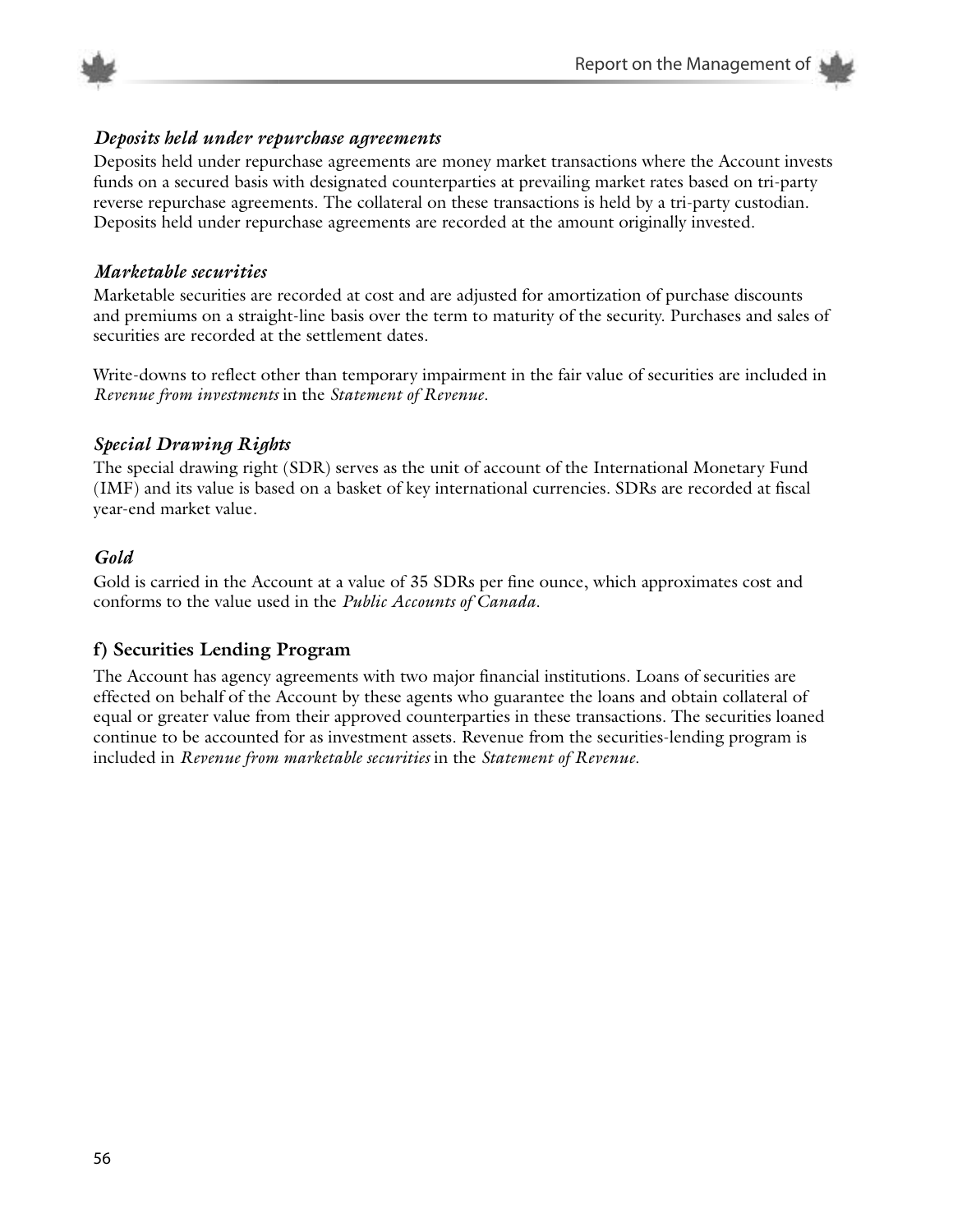

|                     | 2008              | 2007              |
|---------------------|-------------------|-------------------|
|                     | Carrying<br>Value | Carrying<br>Value |
| Cash                |                   |                   |
| US dollars          | 214               | 238               |
| Euros               | 244               | 295               |
| Japanese yen        | 86                | 82                |
| Short-term deposits |                   |                   |
| US dollars          | 1,026             | 1,310             |
|                     | 1,570             | 1,925             |

#### **3. Cash and Short-term Deposits**

At 31 March 2008, the weighted-average yield to maturity on short-term deposits was 3.30% (5.21% at 31 March 2007), and the term to maturity was less than 3 months (less than 3 months at 31 March 2007).

#### **4. Deposits Held Under Repurchase Agreements**

Deposits held under repurchase agreements are denominated in US dollars. At 31 March 2008, the weighted-average yield to maturity on deposits held under repurchase agreements was 3.16% (5.21% at 31 March 2007), and the term to maturity was less than 3 months (less than 3 months at 31 March 2007). The fair value of collateral held on these transactions was \$346 million (\$2,591 million at 31 March 2007).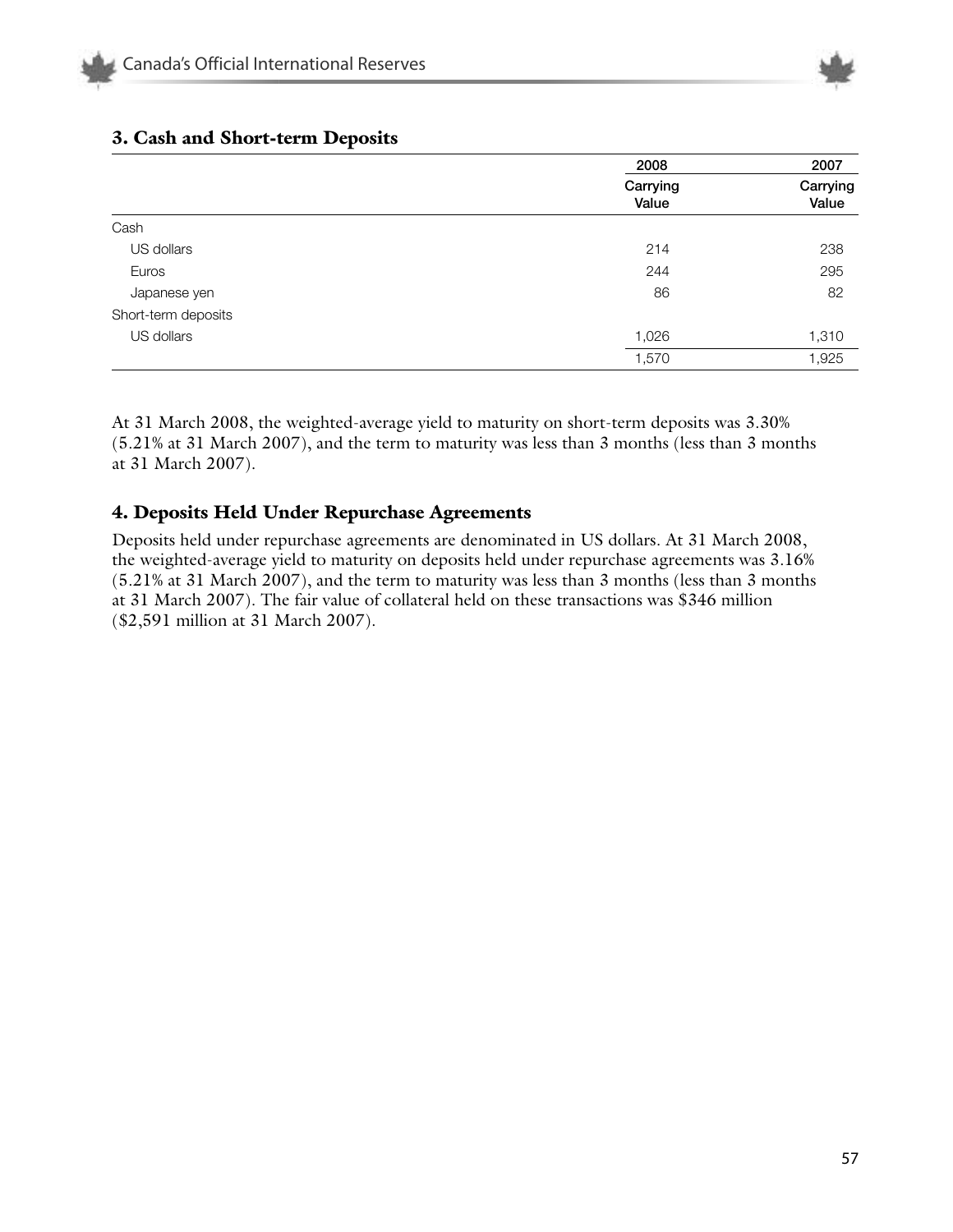|                          |                   |       |                       |       | 2008              |       |                   |       |                   | 2007              |
|--------------------------|-------------------|-------|-----------------------|-------|-------------------|-------|-------------------|-------|-------------------|-------------------|
|                          | 6 months<br>Under |       | 6 months<br>to 1 year |       | 1 to 5<br>years   |       | 5 years<br>Over   |       | Total             | Total             |
|                          | Carrying<br>value | Yield | Carrying<br>value     | Yield | Carrying<br>value | Yield | Carrying<br>value | Yield | Carrying<br>value | Carrying<br>value |
| Corporation<br>US dollar | 77                | 3.08% | T                     | T     | I                 | I     | I                 | I     | 77                | I                 |
| Commercial Banks         | 948               | 3.23% | I                     | I     | I                 | I     | I                 | I     | 948               | 922               |
| Sovereign                | 4,135             | 2.68% | I                     | I     | I                 | I     | 927               | 4.34% |                   | 5,504             |
| Supra National           | 430               | 3.37% | 89                    | 4.92% | 611               | 4.89% | 2,098             | 4.84% | 5,062<br>3,205    | 4,577             |
| Agencies and other       | 3,777             | 2.97% | 267                   | 4.87% | 1,594             | 4.68% | 2,191             | 4.87% | 7,829             | 7,364             |
|                          | 9,367             |       | 333                   |       | 2,205             |       | 5,216             |       | 17,121            | 18,367            |
| Euro                     |                   |       |                       |       |                   |       |                   |       |                   |                   |
| Sovereign                | 3,096             | 3.56% | 387                   | 3.83% | 3,955             | 3.68% | 3,888             | 4.00% | 11,326            | 10,844            |
| Supra National           | $\overline{5}$    | 4.05% |                       |       | 986               | 4.31% | 1,483             | 4.13% | 2,550             | 1,532             |
| Agencies and other       | 560               | 3.92% | 745                   | 3.33% | 3,996             | 3.90% | 2,449             | 4.04% | 7,750             | 7,230             |
|                          | 3,737             |       | 132                   |       | 8,937             |       | 7,820             |       | 21,626            | 19,606            |
| Japanese yen             |                   |       |                       |       |                   |       |                   |       |                   |                   |
| Sovereign                | I                 | I     | 515                   | 1.91% | I                 | I     | I                 | I     | 515               | 490               |
|                          | ı                 |       | 515                   |       | ı                 |       | I                 |       | 515               | 490               |
| Total securities         | 13,104            |       | ,980                  |       | 11,142            |       | 13,036            |       | 39,262            | 38,463            |

5 8**5. Marketable Securities**

5. Marketable Securities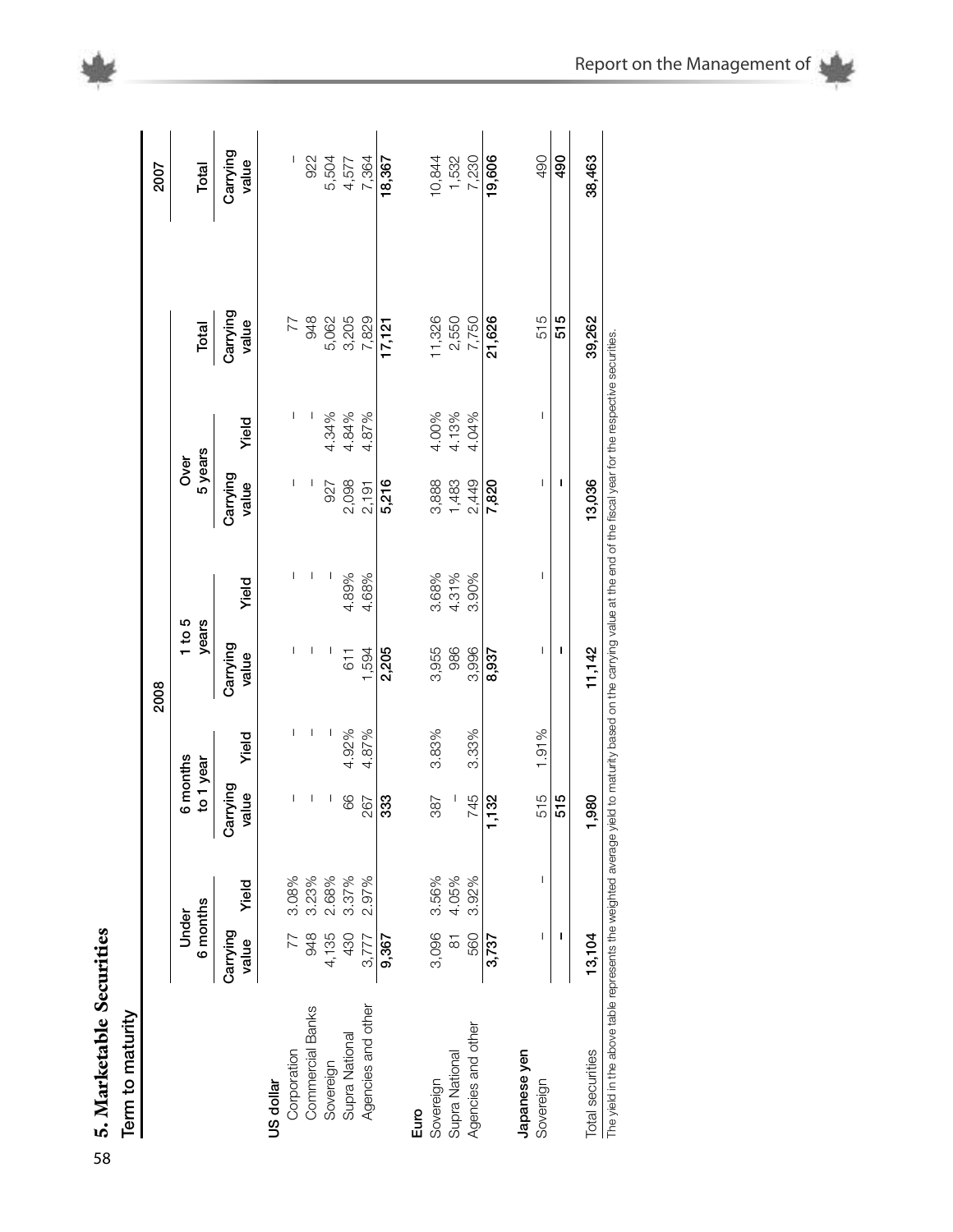

At 31 March 2008, the unamortized premium/discount on marketable securities amounts to \$6 million (\$4 million at 31 March 2007).

At 31 March 2008, a portion of the Account's holdings of US government securities, consisting of US\$2,182 million (par value) in Treasury Bills (US\$2,355 million (par value) at 31 March 2007) and US\$713 million (par value) in Treasury Notes (US\$359 million (par value) at 31 March 2007), is being used in securities-lending operations with financial institutions.

#### **6. Accrued Interest**

|                                           | 2008 | 2007 |
|-------------------------------------------|------|------|
| <b>Accrued interest</b>                   |      |      |
| Cash and short-term deposits              | 5    |      |
| Deposits held under repurchase agreements | 2    | 11   |
| Marketable securities                     |      |      |
| <b>US Dollar</b>                          | 160  | 114  |
| Euro                                      | 469  | 479  |
| SDR's                                     | 5    | 8    |
|                                           | 641  | 619  |

The fair value of accrued interest is deemed equal to carrying value given the short term to maturity.

#### **7. Due to the Consolidated Revenue Fund (CRF) – Advances**

The Account is funded by the Government of Canada through advances from the CRF. These advances are limited to \$60 billion by order of the Minister of Finance dated 30 December 2005.

The CRF advances the proceeds of Canada's borrowings in foreign currencies and allocations of SDRs by the IMF to the Account. Subsequent repayments of foreign currency debt are made using the assets of the Account and result in reductions in the level of foreign currency advances from the CRF. Interest payable by Canada on borrowings in foreign currencies and charges on allocations of SDRs to Canada are charged directly to the CRF.

The Account requires Canadian dollar advances to settle its purchases of foreign currencies. Canadian dollars received from sales of foreign currencies are remitted to the CRF. This, together with foreign currency payments made on behalf of the Government of Canada cause reductions in the level of outstanding Canadian-dollar advances, and can result in overall net deposits of Canadian dollars by the Account with the CRF.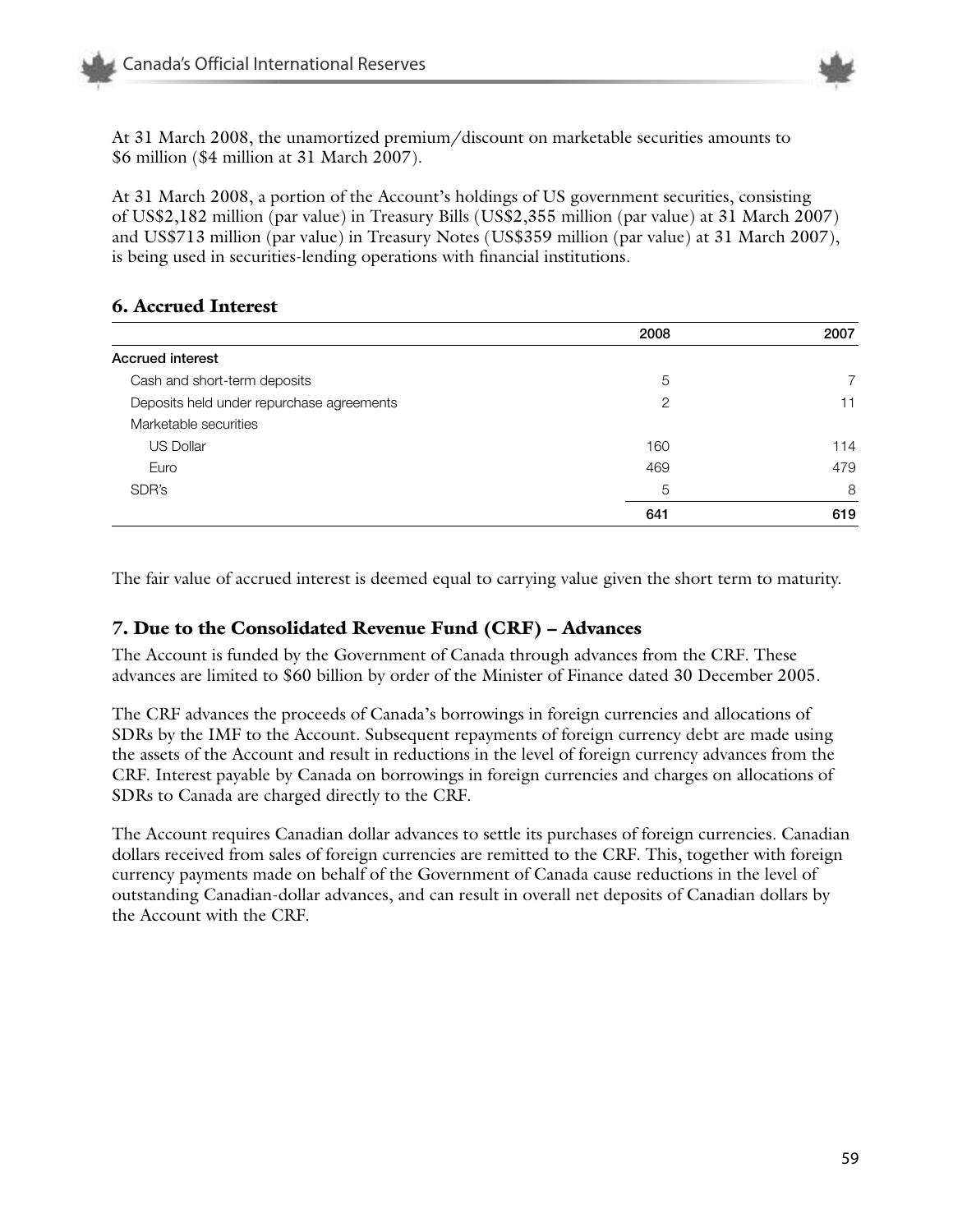

|                               | 2008    | 2007    |
|-------------------------------|---------|---------|
| US dollars                    | 18,904  | 23,078  |
| Euros                         | 21,489  | 19,366  |
| Japanese yen                  | 598     | 568     |
| SDR's                         | (1,030) | (1,064) |
| Subtotal - foreign currencies | 39,961  | 41,948  |
| Canadian dollars              | 1,115   | 960     |
| Net revenue                   | 1,828   | 1,765   |
| <b>Total Advances</b>         | 42,904  | 44,673  |

At 31 March, advances from the CRF were comprised of the following currencies:

For the year ended 31 March 2008, the notional cost of funds advanced by the CRF to the Account is \$1,792 million (\$1,813 million for the year ended 31 March 2007). The notional cost of advanced funds is comprised of the actual interest costs on foreign denominated debt and cross currency swaps for foreign currency advances, and an imputed interest cost calculated using the average funding rate of outstanding Government of Canada market debt, applicable to the net of Canadian dollar and SDR currency advances.

#### **8. Financial Instruments**

The role of the Account as principal repository of Canada's official international reserves determines the nature of its assets and of its operations, as well as its use of financial instruments.

#### **a) Credit risk**

Credit risk is the risk that a counterparty to a financial contract will fail to discharge its obligations in accordance with agreed upon terms.

To ensure that the Account's asset portfolio is prudently diversified with respect to credit risk, the *Statement of Investment Policy* prescribed by the Minister of Finance specifies limits on holdings by class of issuer (sovereign, agency, supranational, corporation or commercial financial institution) and type of instrument. There are also limits on exposure to any one issuer or counterparty.

With respect to the *Statement of Investment Policy*, the Account may hold fixed income securities of highly rated sovereigns, central banks, government-supported entities and supranational organizations. To be eligible for investment, an entity must have a credit rating in the top seven categories from two of four designated rating agencies (Standard & Poor's, Moody's, Fitch, and Dominion Bond Rating Service). The Account may also make deposits and execute other transactions, up to prescribed limits, with commercial financial institutions that meet the same rating criteria.

Through the securities-lending program, agents can lend securities only up to a prescribed maximum amount and only to a list of counterparties approved by the Government. Each borrower must enter into a Securities Loan Agreement with either of the agents. Borrowers are also required to provide collateral for securities borrowed, according to a specific list approved by the Government. Collateral is limited to specific security types, terms to maturity, and credit ratings. The agents also provide an indemnity in the event of default by the borrower. The Account enters into securities lending in order to increase its return on investments.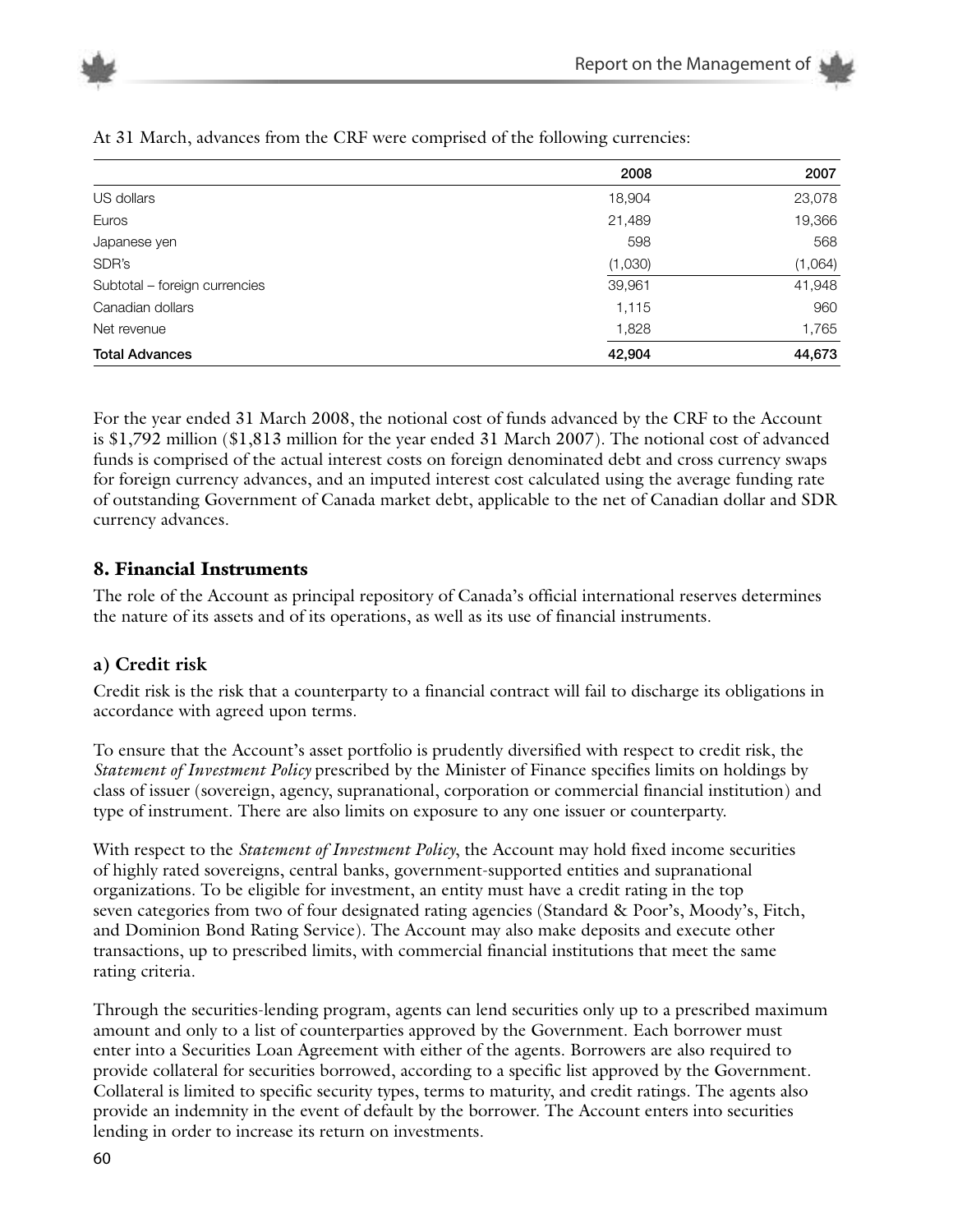

#### **b) Interest rate and foreign currency risk**

Interest rate risk is the risk that the fair value or future cash flows of a financial instrument will fluctuate due to changes in market interest rates. Foreign currency risk is the risk that the fair value or future cash flows of a financial instrument will fluctuate because of changes in foreign exchange rates.

Interest rate and foreign currency risks are managed, with due consideration of the risk to the Government of Canada, through the asset-liability management policy. This policy utilizes a strategy of matching the duration structure and the currency of the Account's assets with the foreign currency borrowings of the Government of Canada that notionally finance the Account's assets.

|                                           | 2008                                                |               | 2007                                                |               |
|-------------------------------------------|-----------------------------------------------------|---------------|-----------------------------------------------------|---------------|
|                                           | <b>Carrying Value</b><br>and<br>Accrued<br>Interest | Fair<br>value | <b>Carrying Value</b><br>and<br>Accrued<br>Interest | Fair<br>value |
| Investments                               |                                                     |               |                                                     |               |
| Cash and short-term deposits              | 1,575                                               | 1,575         | 1,932                                               | 1,932         |
| Deposits held under repurchase agreements | 341                                                 | 341           | 2,551                                               | 2,551         |
| Marketable securities                     |                                                     |               |                                                     |               |
| US dollar                                 | 17,281                                              | 17,811        | 18,481                                              | 18,466        |
| Euro                                      | 22,095                                              | 22,070        | 20,085                                              | 19,893        |
| Japanese Yen                              | 515                                                 | 522           | 490                                                 | 501           |
|                                           | 41,807                                              | 42,319        | 43,539                                              | 43,343        |
| <b>SDRs</b>                               | 1,090                                               | 1,090         | 1,127                                               | 1,127         |
| Gold                                      |                                                     | 104           | 7                                                   | 83            |
|                                           | 42,904                                              | 43,513        | 44,673                                              | 44,553        |

#### **c) Fair value of financial instruments**

The estimated fair value of cash, short-term deposits, deposits held under repurchase agreements and SDRs is deemed equal to their carrying value given their short term to maturity.

Estimated fair values of marketable securities are based on quoted market prices. Prevailing market conditions at 31 March 2008 reduced fair values on Euro marketable securities below carrying values. As it is uncertain that these conditions reflect other than temporary impairment in the fair value, these securities have not been written-down to fair value.

The estimated fair value of gold is based on London fixing of \$958.24 at 31 March 2008 (\$764.06 at 31 March 2007) per fine ounce.